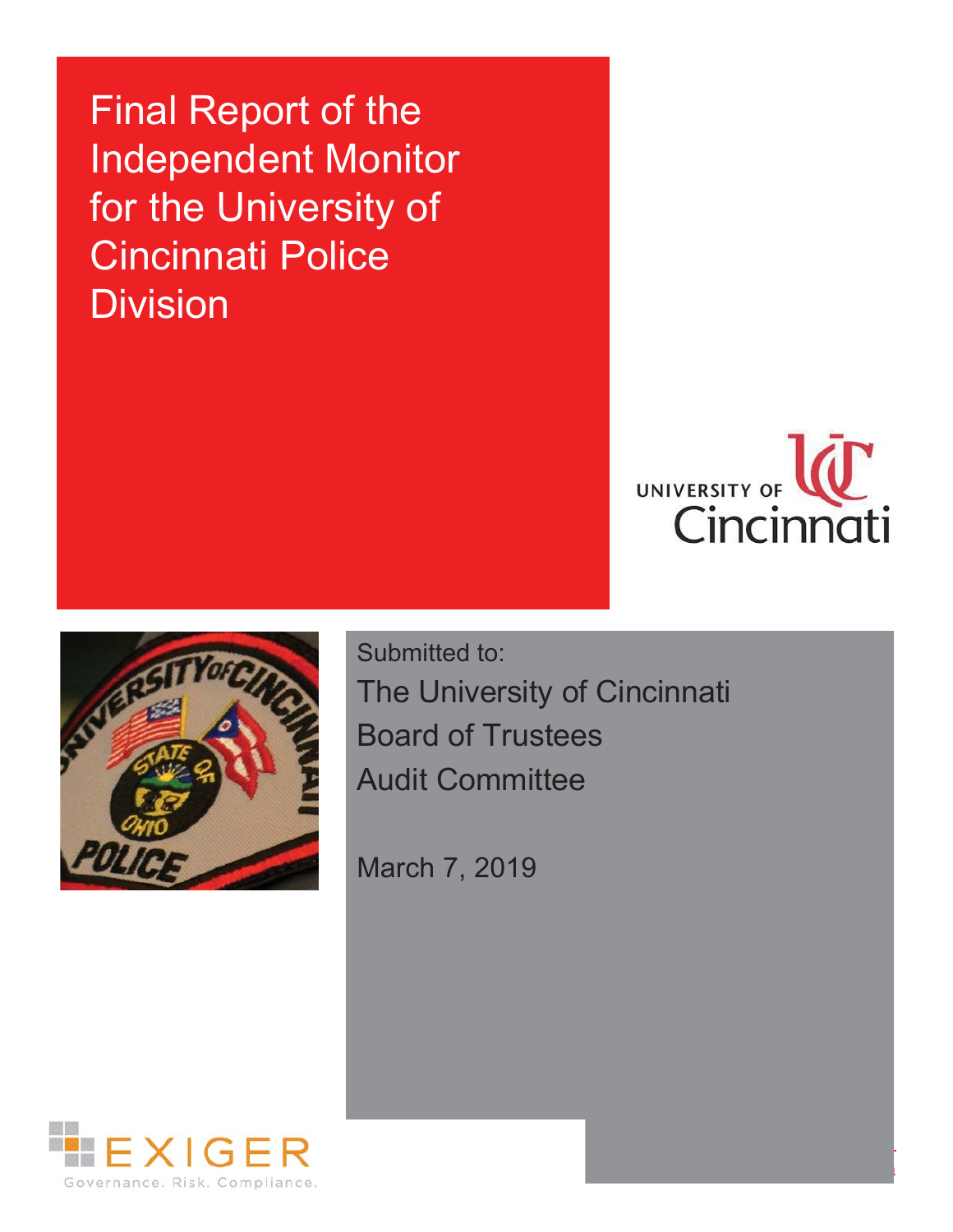# **REPORT CONTENTS:**

| I.    |  |
|-------|--|
| II.   |  |
| III.  |  |
| IV.   |  |
| V.    |  |
| VI.   |  |
| VII.  |  |
| VIII. |  |
| IX.   |  |
| X.    |  |
| XI.   |  |
| XII.  |  |
|       |  |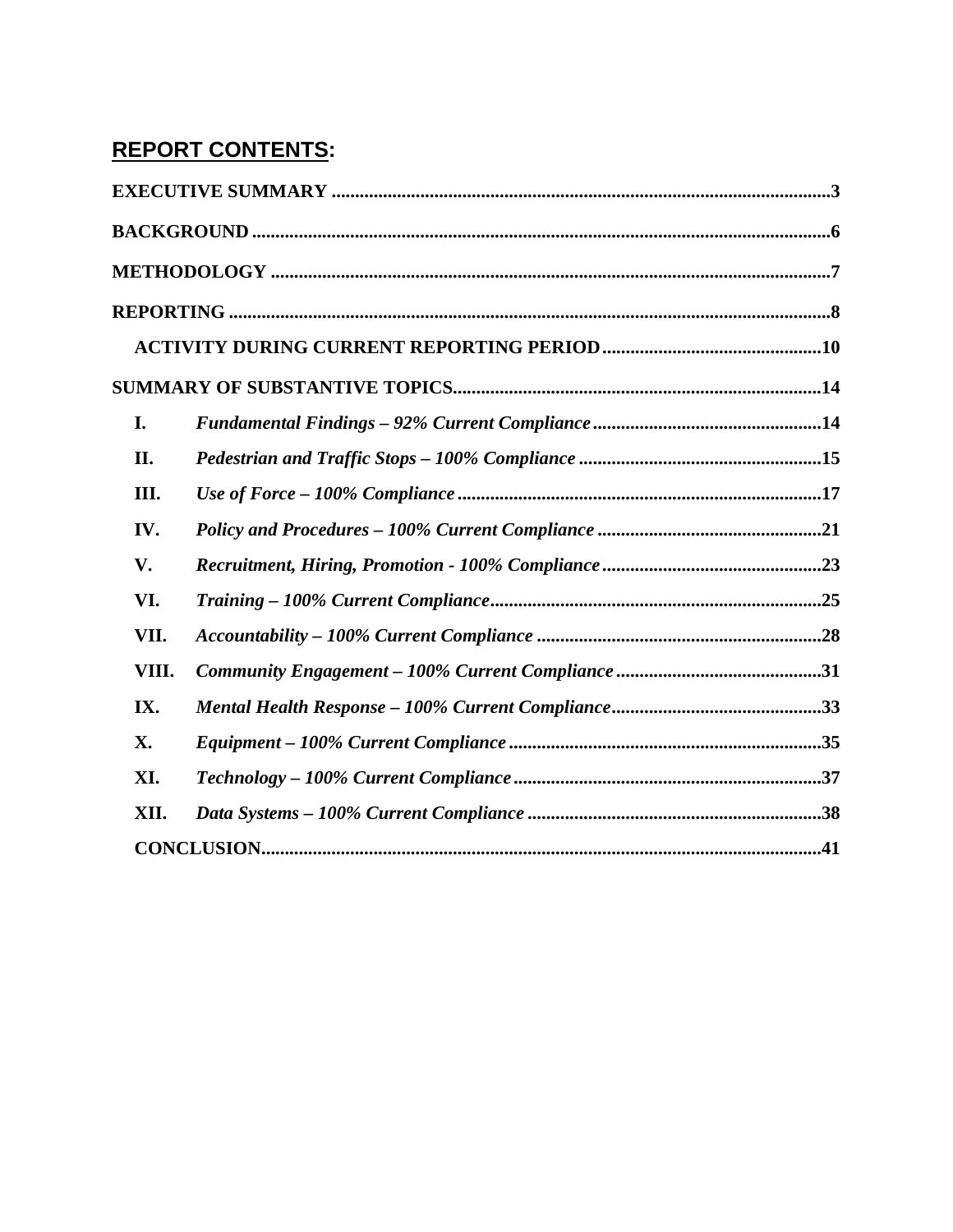

## APPENDICES:

- 1. Report Card and Memoranda of Assessments for *Fundamental Findings*
- 2. Report Card and Memoranda of Assessments for *Pedestrian and Traffic Stops*
- 3. Report Card and Memoranda of Assessments for *Use of Force*
- 4. Report Card and Memoranda of Assessments for *Policy and Procedures*
- 5. Report Card and Memoranda of Assessments for *Recruitment, Hiring, Promotion, Retention*
- 6. Report Card and Memoranda of Assessments for *Training*
- 7. Report Card and Memoranda of Assessments for *Accountability*
- 8. Report Card and Memoranda of Assessments for *Community Engagement*
- 9. Report Card and Memoranda of Assessments for *Mental Health Response*
- 10. Report Card and Memoranda of Assessments for *Equipment*
- 11. Report Card and Memoranda of Assessments for *Technology*
- 12. Report Card and Memoranda of Assessments for *Data Systems*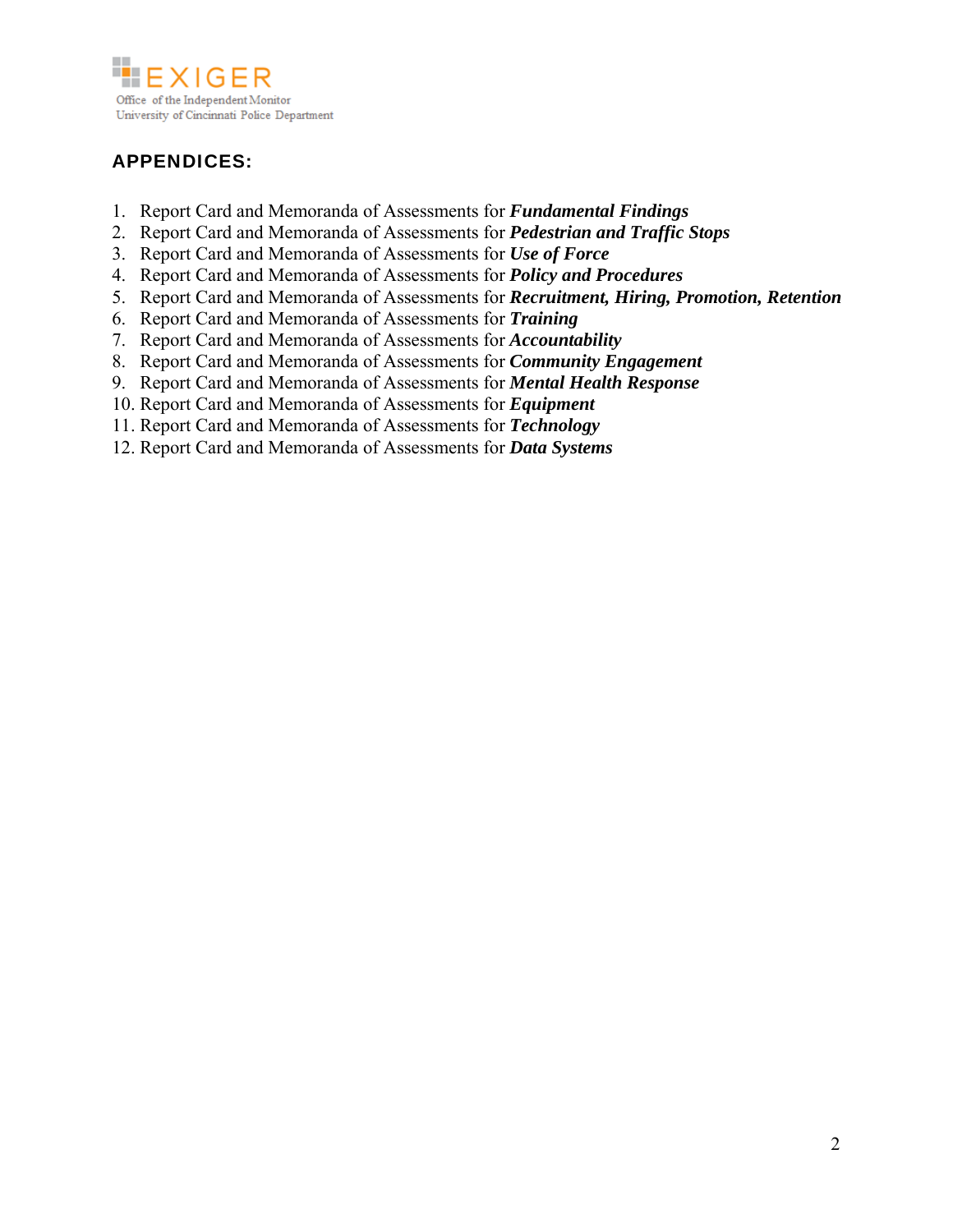

# **EXECUTIVE SUMMARY**

 $\overline{a}$ 

Over the course of the last two years, Exiger LLC ("Exiger," or the "Monitor") has had the privilege of monitoring the University of Cincinnati's (the "University," or the "UC") implementation of the 276 recommendations in Exiger's Final Report (the "Exiger Report") following its Comprehensive Review of the University of Cincinnati Police Division (the "Division" or the "UCPD"). The Monitor's team, which includes professionals who have overseen some of the world's most complex court-appointed and voluntary monitorships in the private and public sectors, are proud to have been involved in such a worthy cause. The process of reforming the UCPD, an organization that was in need of repair only three years ago because of a tragic event, was not an easy one, and we credit the success of this reform to the courage, determination and resolve of the University.

Having successfully implemented all  $276$  Exiger Recommendations ("ER"),<sup>1</sup> the Monitor applauds the efforts on the part of the University and the UCPD - from each of its civilian members and police officers through its ranks and up to Chief of Police Maris Herold, Director of Public Safety James Whalen, and the former<sup>2</sup> Vice President, Office of Safety and Reform, Dr. Robin Engel. All of the people involved in this effort over the prior 24 months, have shown strength of conviction and character, and they have elevated professional standards in a manner that will have a lasting, and beneficial impact internally and for the people the UCPD serves. The speed with which the UCPD has progressed towards implementing best practices is a triumphant feat, as is its continuous commitment to effect positive change, better policing, and eventual community trust.

The original plan was for this to be a three-year monitorship; the University would to adopt and comply with all 276 ER over the first two years, and the third and final year would be used to test, assess, and ensure the UCPD had sustained the long-term compliance it desires and the community expects. Having complied with all 276 ERs during the first two years, the University has decided to end the voluntary monitorship at the close of 2018 rather than continue with the plan through the third year. The Monitor supports this decision; however, we caution all involved to not become complacent or lose the sense of urgency for necessary reforms that should be ongoing or may arise in the future. The UCPD has undergone vast and critical changes that will take time – realistically more than two or three years – to embed and ensure that the deeply rooted culture of the organization truly embraces the change and implementation of best practices as the standard method of operation.

<sup>&</sup>lt;sup>1</sup> Two ERs remain in partial compliance as the testing of implementation could not be completed by the close of the two-year monitorship because of the timing aspect, but to no fault of the UCPD or level of the Monitor's work. However, regardless of the level of compliance achieved by December 31, 2018, these two ER were in fact adopted and implemented by the UCPD with eventual full compliance as its goal.

<sup>2</sup> The University announced in August 2018 that effective Dec. 31, 2018, the Office of Safety and Reform will reach its natural conclusion, with the Vice President Dr. Robin Engel having, in essence, implemented all 276 Exiger Recommendations and accomplished her mandate of reforming the UC Police Division. The structure left in its place will be the Director of Public Safety, James Whalen, who will reporting directly to the University President.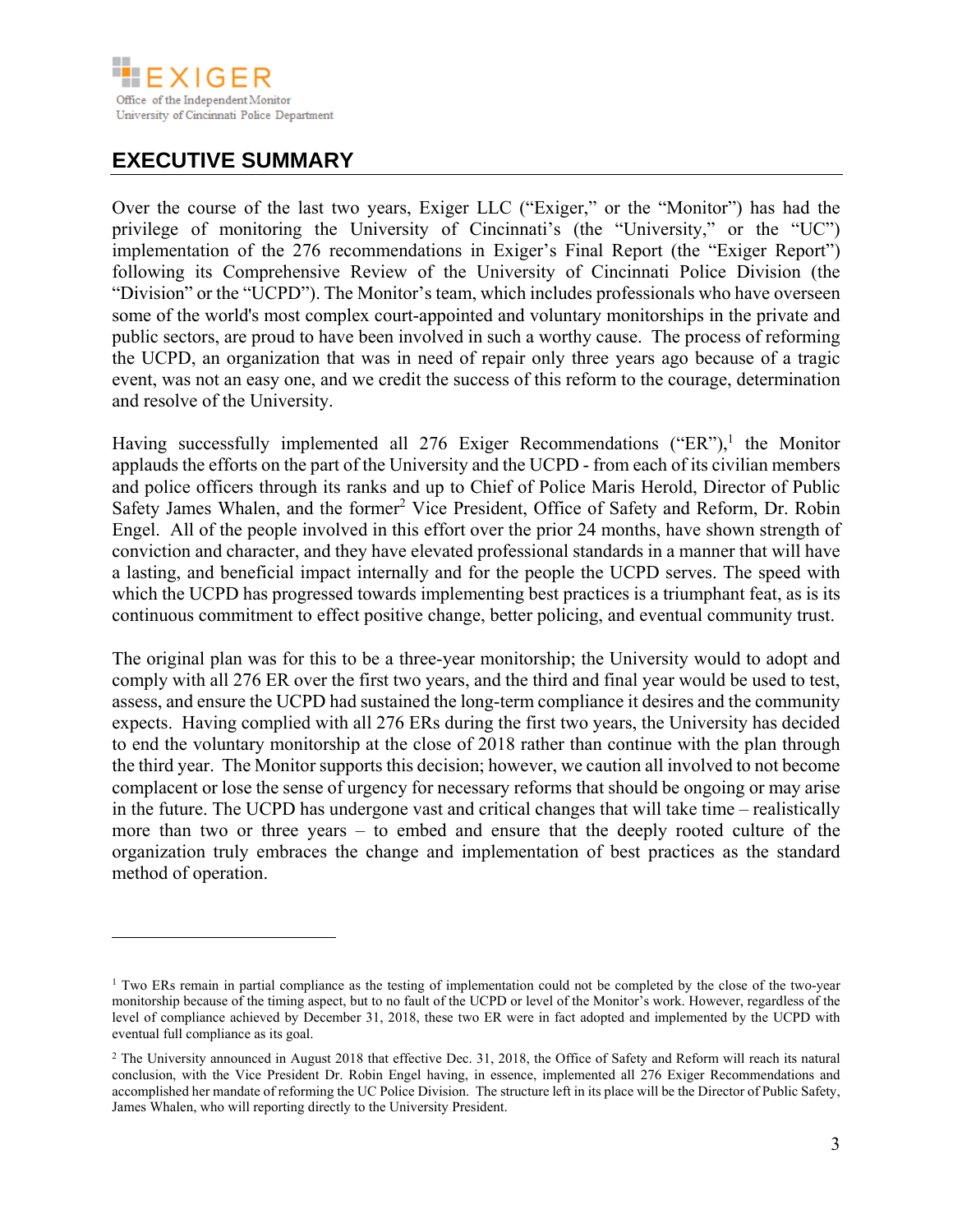

We have found that the organizations that have had the most success under a monitorship are those that continue to build on what they have learned over the course of the monitorship, and consistently reinforce, through policy and training, the key issues which lead to excellence in policing. The key to building a stronger, more community-based organization is through continual effort in ensuring a strong, positive, and supportive field supervision element, which will in turn ensure an on-going adherence to the changes the organization has implemented.

The Monitor is encouraged by the enthusiasm and professionalism that UCPD Chief of Police Maris Herold, a staunch champion of reform, has shown in her leadership role of the UCPD. The Monitor is hopeful and optimistic that mechanisms are in place to ensure the positive changes, best practices, and community support that has resulted from the monitorship engagement will remain and continue to improve in the future.

Some of the most noteworthy accomplishments that occurred during this Monitorship include:

- The UCPD developed and distributed a number of new policies on a diverse group of topics, including several which were in direct response to the ER. By implementing these policies, the UCPD is ensuring that best practices are instituted and institutionalized consistent with a university-defined mission for campus law enforcement and the most modern thinking in today's policing. A few of the most critical topics covered by these policies include: use of force; bias free policing; detentions, including pedestrian and traffic stops and arrests; quality of investigations, including citizen complaints; and, the implementation of an Early Warning System to track and act upon key indicators of at-risk officer behavior.
- The UCPD developed and conducted training courses on the above-discussed policies and topics, and many other important training topics like Mental Health Response in Crisis Intervention Team Training, and Active Shooter Training. The UCPD has incorporated community collaborative policing into training modules. In addition to the specific training attended, the entire management of the training unit was overhauled and updated with additional staff and an up-to-date Learning Management System to ensure continuous education for its members.
- The UCPD's implementation of both the above-discussed policies, and the newly developed Recruitment and Hiring Plan has resulted in the hiring of a diverse group of nine individuals consisting of two women, three African Americans, one Hispanic, and one foreign-born individual, which is a huge success and clear achievement of the program goals. Additionally, advancements were made in areas of technology and equipment, such as the reissuance of Conductive Electrical Weapon/Tasers as a less lethal force option for officers, and the installation of in-car video cameras. The UCPD has integrated and institutionalized a problem-solving process into the existing infrastructure of the agency that includes roles for every rank and position within the department.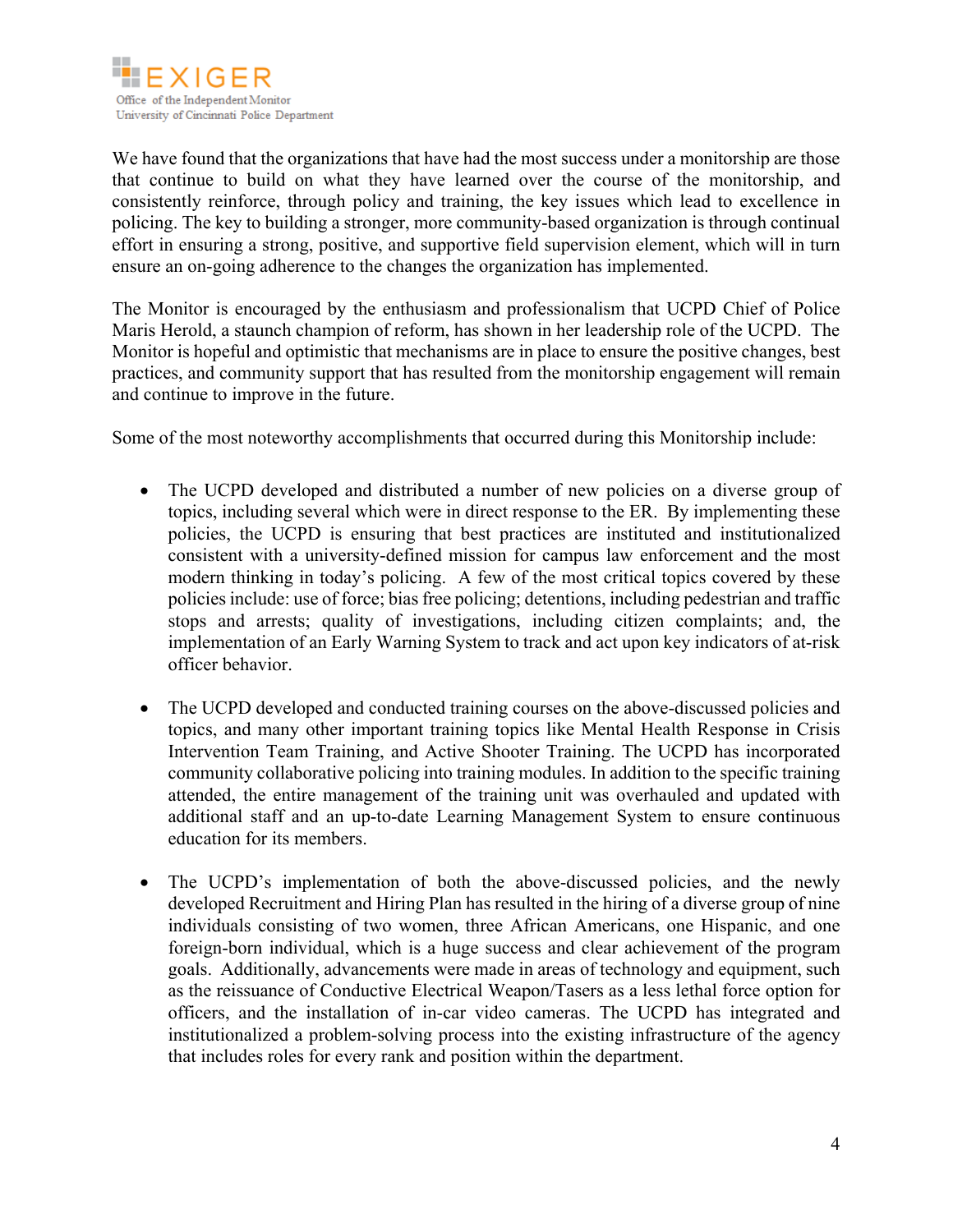

• The UCPD installed oversight elements to safeguard continued compliance such as: adding the sergeant position as field supervisors; updating the Early Warning System to track officer behavior; creating the internal inspection unit to conduct reviews of various highrisk topics for the Chief of Police, and whose reports will be copied directly to the Director of Public Safety; and establishing the newly configured Community Compliance Council ("CCC") as an external oversight body to review serious incidents of uses of force incidents or complaints, and help "identify and prevent," rather than merely react to incidents of organizational failure.

A more detailed report of these and many other reform activities and efforts can be found in this report Substantive Sections 1 – 12.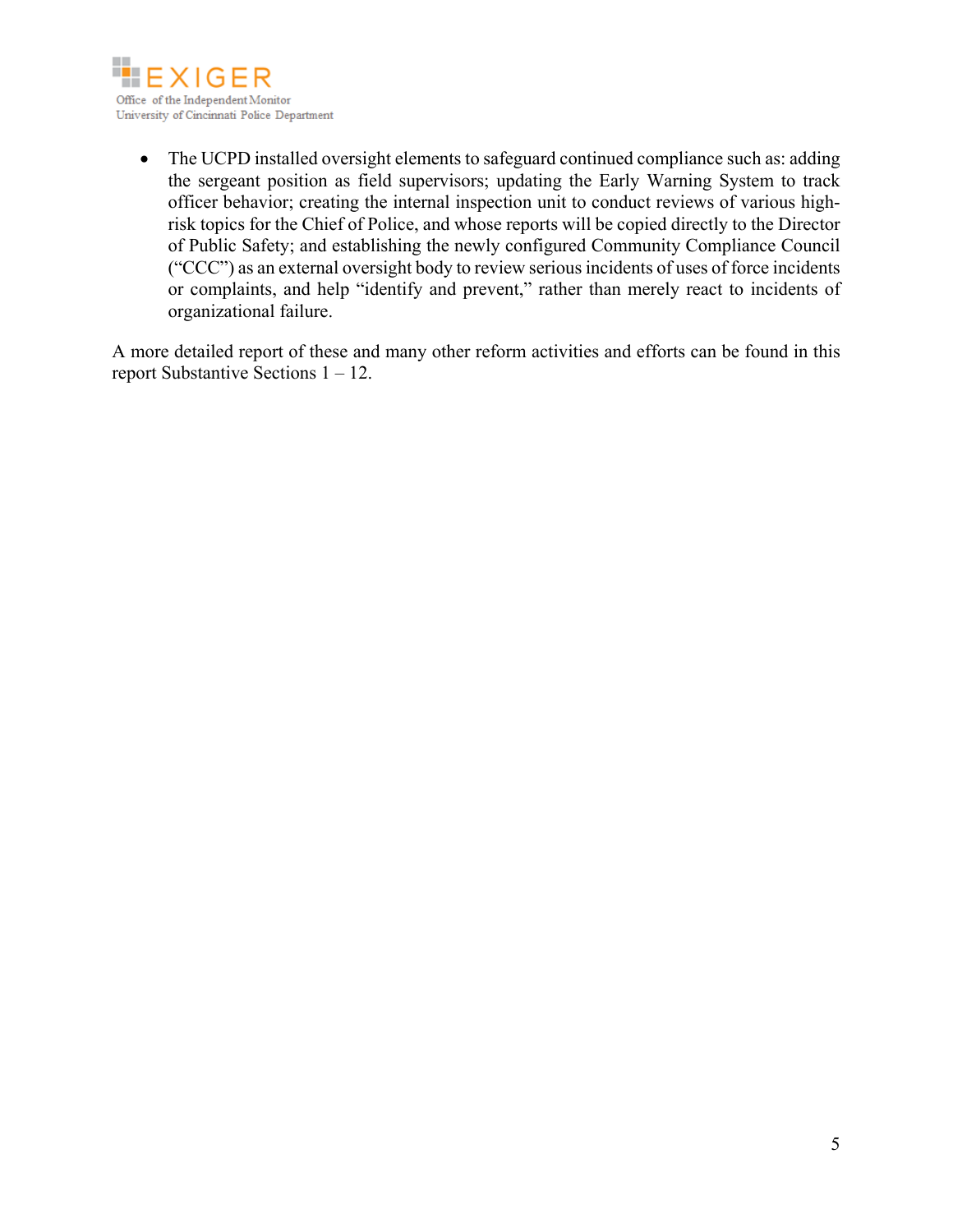

# **BACKGROUND**

 $\overline{a}$ 

As noted in our prior reports, the University and the UCPD was shaken to its core on July 19, 2015, when Samuel Dubose was shot and killed by a UCPD Officer. This tragic event set in motion a series of reform efforts to ensure that the Division operates in a way that is consistent with best practices in policing, and indeed, with the goal of becoming the model law enforcement agency for urban campus policing. A critical step that the University undertook in its reform effort was the commissioning of a comprehensive review of the UCPD.<sup>3</sup> Exiger conducted the review, which was presented to the University and the public as a series of Findings and 276 Recommendations covering 11 substantive areas of policing, with a separate section outlining "Fundamental Findings and Recommendations," lying at the foundation and core of the reform effort.

Pursuant to one of the recommendations in the Exiger Report<sup>4</sup> that called for engaging a Monitor to independently oversee the implementation of the recommended reforms, the UC decided to voluntarily engage an Independent Monitor, which appears to be the first time a police agency has voluntarily undertaken a Monitorship of its police department without US Department of Justice participation and judicial reporting. Instead of reporting to a federal judge, the Monitor reported to the University's Board of Trustees (the "Board"), issuing both quarterly updates and bi-annual reports to update the Board and the public on the progress of the UCPD's reform efforts.

Through a request for proposal ("RFP") process, the UC conducted a search for an Independent Monitor. In October of 2016, Jeff Schlanger of Exiger was selected as the Independent Monitor, with Roberto Villasenor as Deputy Monitor, and Denise Lewis of Exiger as Primary Auditor.<sup>5</sup>

The Monitor began his duties on January 1, 2017 and has since provided quarterly updates in the form of PowerPoint presentations meant to provide a summary overview of activity in the quarter. The presentations included pertinent details of significant topics, including but not limited to: policies that had been developed; use of force; and complaint investigations that had been completed. The Monitor also issued three bi-annual reports,<sup>6</sup> which followed the structure of the Exiger Report, providing details of the reform activity and efforts in the Fundamental Recommendations and each of the 11 substantive areas for the preceding half year. At the conclusion of the monitorship, Exiger agreed to provide a comprehensive final report that details all of our significant findings and activities over the course of the monitorship. This report constitutes Exiger's final report of the Monitorship of the UCPD.

<sup>&</sup>lt;sup>3</sup>A copy of all the Monitor's Reports can be found at: http://www.uc.edu/publicsafety/reform/external-monitor.html

<sup>4</sup> Recommendation 2C, "Final Report for the Comprehensive Review of the University of Cincinnati Police Department," ("the Exiger Report") dated June 1, 2016. Readers of this Final Report are urged to reference the Final Report on the Comprehensive Review for the additional information surrounding the Findings and Recommendations made in that report.

<sup>5</sup> In May 2018, upon Jeff Schlanger's departure from Exiger, Roberto Villasenor, formerly the Deputy Monitor, was appointed as Independent Monitor, and Denise Lewis, formerly the Primary Auditor, assumed the role of Deputy Monitor.

<sup>6</sup> For reference, the Monitor's bi-annual reports are dated August 2, 2017; February 6, 2018, August 21, 2018; and March 7, 2019 (this report).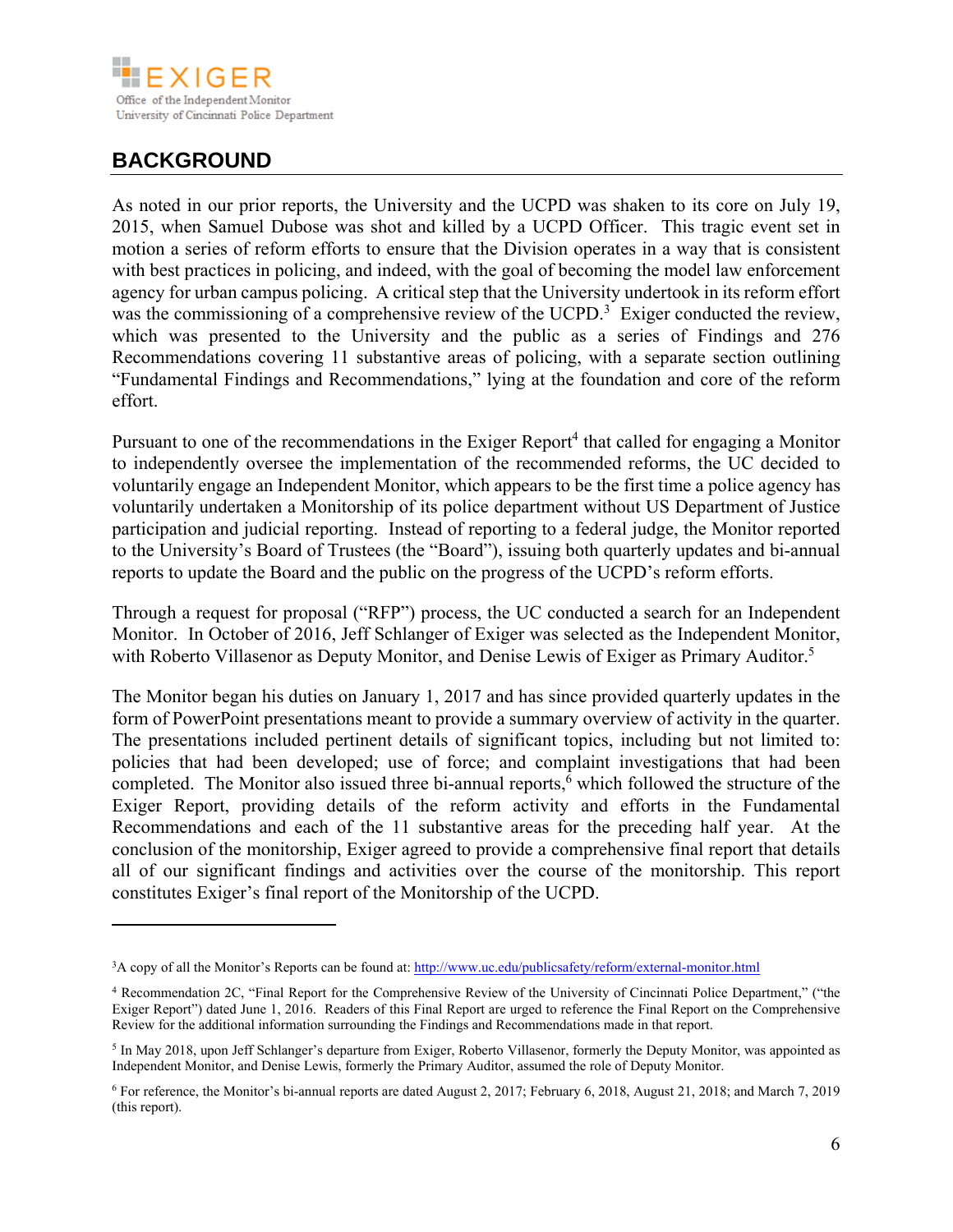

# **METHODOLOGY**

 $\overline{a}$ 

The Monitorship began with the collaborative development of the "Methodologies to Aid in the Determination of Compliance" ("MADC"). The MADC details the expectations by the Monitor of the UCPD in achieving compliance with each ER, including the documents or other data that are required. The MADC is a collaboratively created document that serves as a guide to assist both the UCPD and the Monitor in understanding the processes used to evaluate compliance for each ER and served to assist the UCPD in ascertaining what was required in order to achieve compliance.<sup>7</sup>

As this entire project was voluntary, all of the 276 recommendations were technically optional. As a result, one of the first tasks of the monitorship was to meet with the UCPD and discuss which ERs would be implemented, and in what order. With a few minor adjustments, the UCPD decided to adopt all of the ERs. It should also be mentioned that some recommendations were purposefully drafted in a manner that suggested, but did not mandate compliance. Such ERs used the terminology "…*the UCPD should consider…*" to permit the UCPD to decide if the item(s) were appropriate for their organization.<sup>8</sup> In these situations the Monitor found the UCPD in compliance with the associated ER even when not adopted, as long as the UCPD provided sufficient explanation of its rationale for why that specific ER was not implemented, including evidence of its consideration. On the few occasions this occurred, the details including the UCPD's rationale, is clearly explained within the associated Memorandum of Assessment ("MOA").  $9$ 

Generally, each substantive area required some form of the following tasks:

- A Policy developed/updated and disseminated, or a Chief's directive, or an executive decision;
- Training or briefing should occur to ensure that UCPD personnel are aware of the new expectations;
- Implementation should be verified by way of testing documentation or observing onsite; and
- Audit, Inspection or Oversight in some form, should be installed to ensure continued compliance.

A summary of the reform activity and efforts in each of the above tasks is contained in Sections 1 through 12 of this report.

<sup>7</sup> It should be noted that as the UCPD developed its policies and changed its procedures, the content of the MADC was also reexamined and re-agreed upon, when appropriate.

<sup>8</sup> As an example, ER 8.6.F states in part: "The UCPD should consider employing Stop Theft Tags, which possess a unique ID number that is entered into the STOPTHEFT worldwide database, and allow lost or stolen property to be reunited with its owner." In this example, the UCPD considered implementing the STOPTHEFT program but found that the budget constraints outweighed the benefits of the program for a series of reasons, most notably the UCPD's current engraving program.

<sup>9</sup> The Memorandum of Assessment were used to document the Monitor's detailed assessment of each of the Recommendations assessed during each reporting period and are organized within the respective topic area in Appendices 1-12.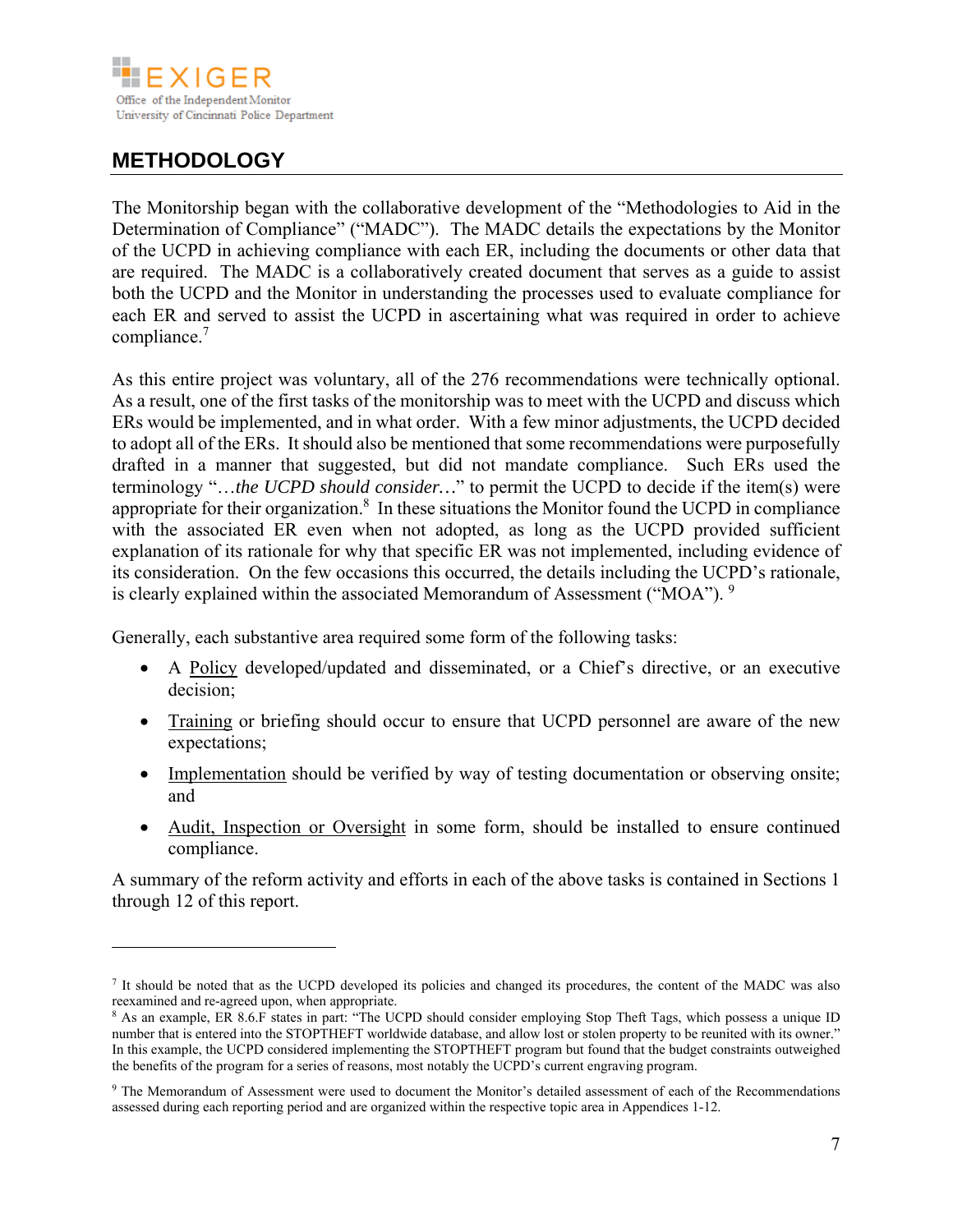

# **REPORTING**

 $\overline{a}$ 

From the onset of the monitorship, the Monitor was dedicated to making this a transparent process. Likewise, the UCPD provided the Monitor with full access to staff, documents, meetings or facilities and to processes that allowed the Monitor to test and measure compliance and/or to validate its findings. While each MOA was reviewed by the University's Vice President of the Office of Safety and Reform, (VP OSR) for input and accuracy of UCPD information, the message and the findings in those reports were never altered by the UC or the UCPD.

In contrast to a mandatory court-ordered police monitorship, in which the timing of compliance tasks is set-out in the court's judgment, given the voluntary nature of this engagement, the Monitor believed it was in the best interest of the UCPD to allow the UCPD to project the timing of its compliance with each ER and then notify the Monitor when it was ready to be assessed. That said, the Monitor assessed compliance of certain critical areas such as use of force and complaints each quarter. The Monitor encouraged the UCPD to submit its policies, documentation, and any other items that needed to be assessed as soon as possible even though they may, or may not, have achieved full compliance to allow the Monitor to provide timely feedback, and report all of the reform efforts to the UC and the community. Over the course of the two-year monitorship, the timing of early submissions did result in findings of partial compliance or the Monitor withholding a determination of compliance, but this by no means indicated a lack of effort on the part of the UCPD.

For each ER that was scheduled for assessment, the UCPD submitted a proffer of compliance,<sup>10</sup> which included a description of the steps they had taken to achieve compliance along with any related policies and other relevant documentation. The Monitor's assessment of that proffer, the documentation submitted and any other independent testing when needed, resulted in a determination of the UCPD's degree of compliance pursuant to the necessary tasks laid out in the MADC. A grade of either "Compliant," "Partially Compliant,"<sup>11</sup> "Non-Compliant," or "Determination Withheld,"12 was then assigned to the efforts of the UCPD relative to a particular Recommendation.

For each ER assessed as compliant during a particular time period, depending on the topic and whether or not all the elements needed to achieve substantial compliance were met, the Monitor would either set a date for the next scheduled evaluation or would indicate that No Further Evaluation ("NFE") was required. It is important to note that a finding of compliance in one

 $10$  The concept of having UCPD provide a proffer of compliance was implemented partway through the first quarter of the monitorship and, as a result, some of the first Memoranda of Assessment do not contain this information.

<sup>&</sup>lt;sup>11</sup> In order to provide a mechanism for acknowledging the UCPD's progress made towards achieving compliance, the Monitor used the finding of Partial Compliance ("PC"). The PC finding was used to differentiate between those ERs where the UCPD had not yet achieved complete compliance but had made forward progress toward compliance such as developing the policy, but not yet disseminating that policy or training its personnel on the policy.

<sup>&</sup>lt;sup>12</sup> The finding of Determination Withheld ("DW") was used when the UCPD and/or the Monitor agreed that the Monitor's review could not yet determine compliance because a complete assessment was not possible at the time of reporting, but would be evaluated at the first possible opportunity.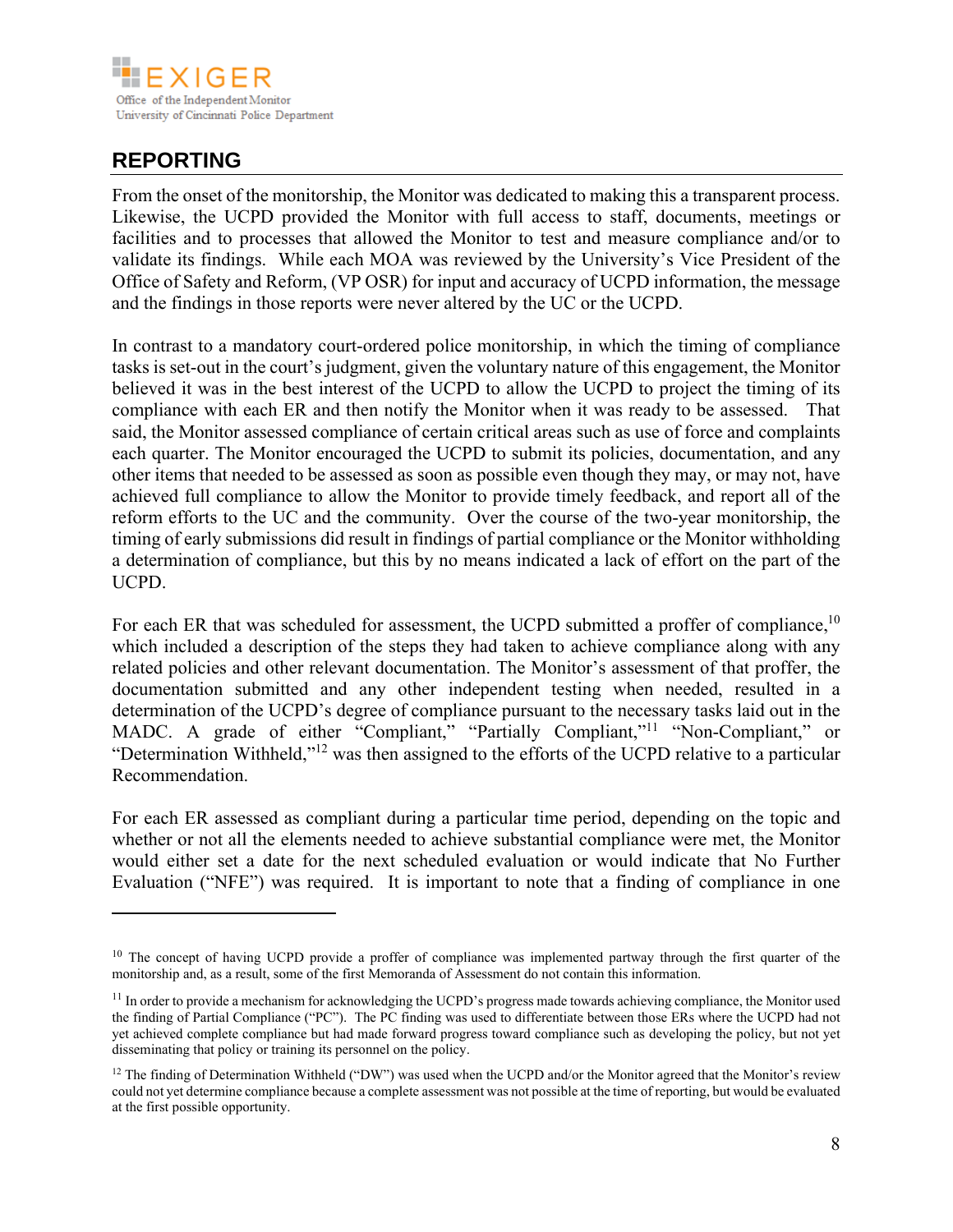

quarter did not necessarily mean that the Recommendation would continue to be in compliance in subsequent assessments.

Some ERs were evaluated more than once during the course of the Monitorship (including as often as every quarter), while other Recommendations required only one evaluation. Those ERs requiring only one review were designated as NFE, typically because the required action was of a one-time nature such as developing a strong employer brand to help in making UCPD an employer of choice in Cincinnati as is required in ER 5.2.B.

In contrast, many of the ERs include the type of tasks that either must continue throughout the monitorship and beyond, such as periodic firearms qualification and use of force training, or required multiple evaluations to ensure continued compliance.

As this is the final report of the monitorship, we have included a summary of the reform activity and efforts over the entire two-year period. In order to provide a visual summary "snapshot" of the UCPD's progress of compliance over the two-year monitorship, the Monitor used a "Report Card" format. Additionally, the detailed information for each of the 276 ERs is contained in the MOAs, which can be found in Appendices 1-12.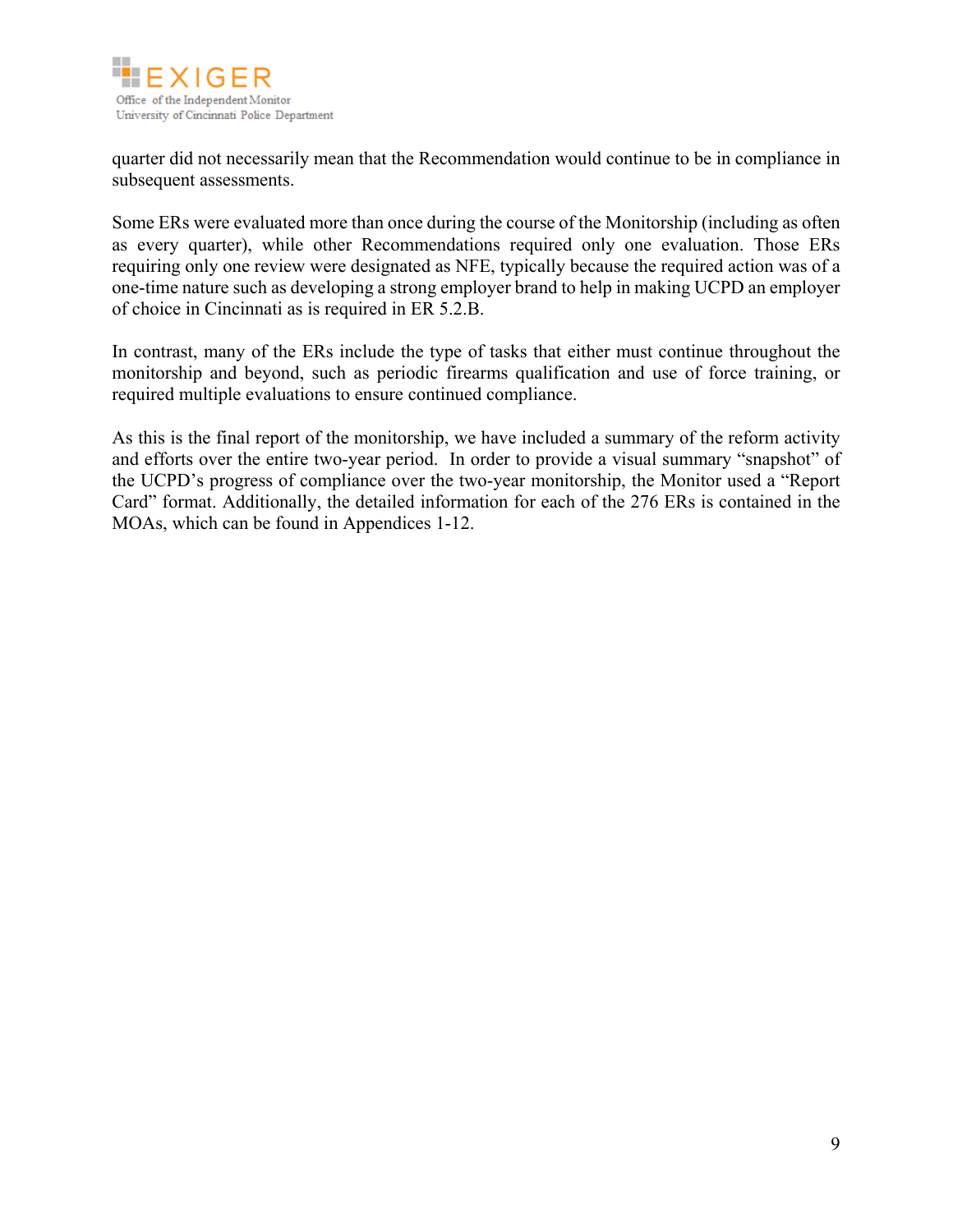

# **ACTIVITY DURING CURRENT REPORTING PERIOD**

This Report covers the entire two-year Monitorship from January 1, 2017 through December 31, 2018; it also serves as its update of the activities for the most recent period, the  $4<sup>th</sup>$  Quarter of 2018.

During the 4<sup>th</sup> quarter 2018, the Monitor examined a total of 79 ERs, 36 of which were "initially" assessed for the first time. The remaining 43 had been previously assessed and required a subsequent review. Of the 36 initial assessments, all but one achieved full compliance, with one being found "partially compliant." Of the 43 ERs that were reassessed, all but one achieved compliance with the remaining one being found "partially compliant." A summary of the remaining assessments conducted during the final period and the two ERs determined to be partially compliant follows below. The detailed information of all Q4 assessments are interwoven throughout this final report.

## *Items of Note*

 $\overline{a}$ 

During this reporting period ending December 31, 2018, the below successes are highlighted:

- The hiring of nine individuals for sworn officer positions two women, three African Americans, one Hispanic, and one foreign-born individual. These hires were the result of recruiting efforts, and a huge success and clear achievement of the program goals.
- The formation and memorialization of the UCPD's Use of Force Review Board ("UFRB"), created to review all incidents of serious/critical Use of Force ("UOF"), which includes both a group of UCPD staff as a mechanism for internal oversight, and the use of the Community Compliance Council ("CCC") <sup>13</sup> to provide adequate external oversight.
- The hiring of a new Crime Analyst whose experience in the area of data analysis for law enforcement agencies has been a great benefit.
- The development of UCPD's complaint and use of force databases in Microsoft Access allowing for a searchable format.
- The development and implementation of a new supervisor orientation checklist.
- The development or revision and dissemination of the below policies:
	- o Internal Inspections and Annual Inspection Plan
	- o Performance Evaluations
	- o Tactical and Strategic Investigations (Problem Solving)

<sup>&</sup>lt;sup>13</sup> The CCC is formerly the Office of Safety and Reform's Community Advisory Council (CAC) which was formed in October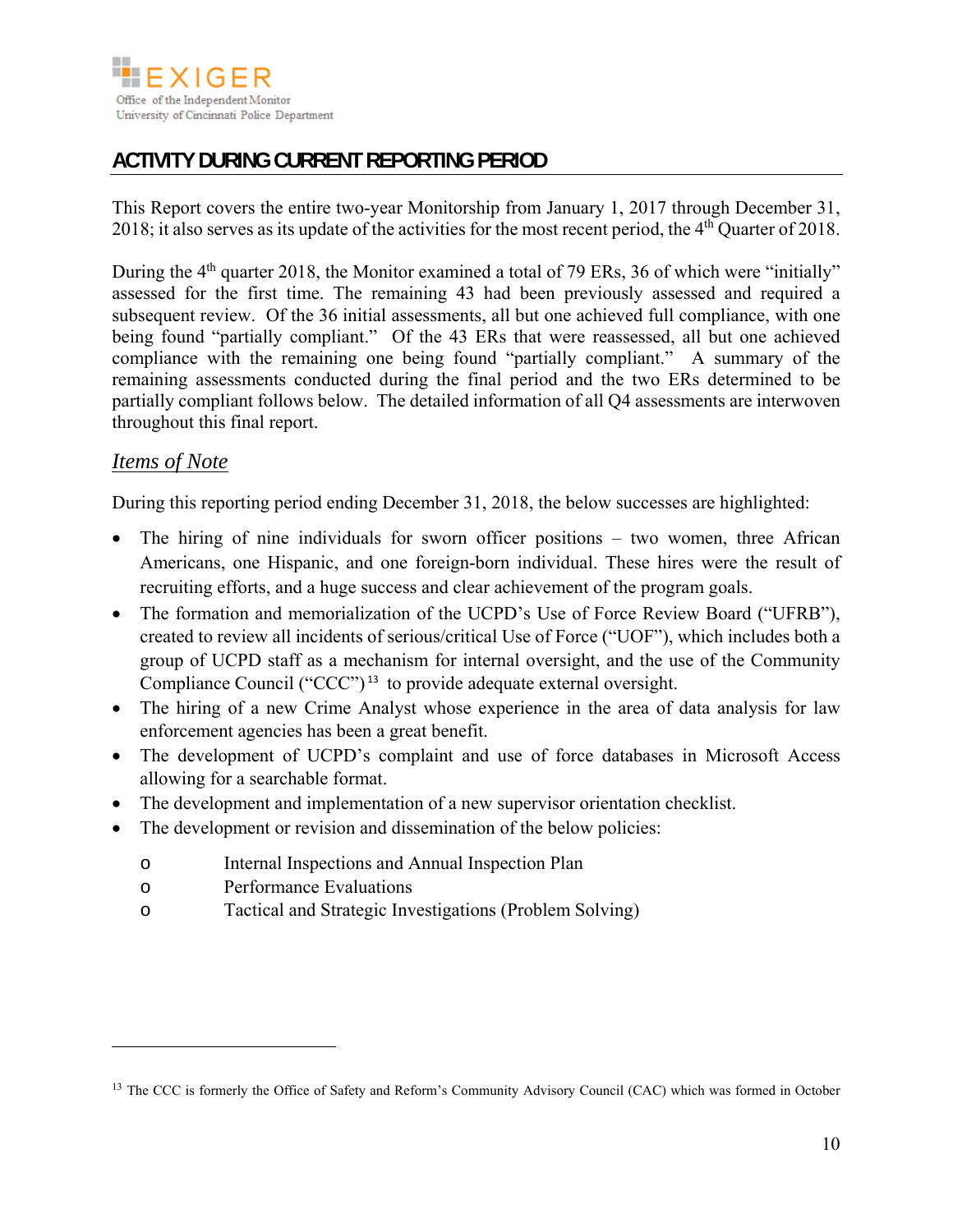

## *Complaints and Uses of Force*

During Q4 of 2018, three new Citizen Complaints were initiated and investigated. The Citizen Complaints generally consisted of allegations of discourtesy or improper procedures. No new UCPD internal misconduct investigations were initiated during the same time period.

One use of force occurred during Q4 2018 which consisted of a hands-on hold of a subject who was resisting arrest. No injuries resulted from these actions, which were consistent with UCPD's policy and training.

During Q4 of 2018, the UCPD documented the Administrative Review ("AR")<sup>14</sup> of two incidents; one use of CEW laser light as a compliance technique, and one off-campus traffic stop which was conducted for emergency reasons.

The Monitor evaluated all closed investigations and ARs and found them to be complete and timely and did not disagree with the findings.

#### *Partial Compliance Recommendations*

#### **Internal Audit or Inspectional Unit**

The UCPD created its internal inspection unit and was therefore found in full compliance with the associated  $ERs$ ;<sup>15</sup> however,  $ER\ 1.2.B$  was meant to ensure that once the unit was created, the inspections would be performed on an on-going regular basis as depicted in its an annual plan. Based on the timing of when the inspection unit was established and began completing and submitting inspections, combined with the early withdrawal from the monitorship, the Monitor was unable to test whether the inspections were completed according to the schedule, which resulted in a finding of partial compliance.<sup>16</sup> Simply put, the timeliness of inspections must be tested over time. For this reason, the Monitor suggests the Director of Public Safety pay close attention to this topic to ensure full compliance going forward.

#### **IACLEA Accreditation Process**

 $\overline{a}$ 

Upon commencement of the monitorship, the UCPD's Organizational Development Coordinator (ODC) immediately began the process of becoming certified by the International Association of Campus Law Enforcement Agencies (IACLEA), which is a lengthy and grueling process. The IACLEA is the leading authority for the campus public safety profession and its members include police chiefs, public safety directors, and other law enforcement personnel at universities across the country. The process purposefully must be planned over several years and, while appropriate

<sup>&</sup>lt;sup>14</sup> The AR is the UCPD's process of conducting a more abbreviated command level examination of incidents/police actions that do not require a formalized investigation. Such incidents include, but are not limited to, foot or vehicle pursuits, off-campus traffic stops, and the un-holstering of weapons – all of which justify a more streamlined review process.

<sup>15</sup> Please see the Monitor's *MOA* for ERs 1.2.A and 7.10.A for further details related to this topic.

<sup>&</sup>lt;sup>16</sup> It should be noted that the MADC, which was agreed upon in advance, stated that compliance would be achieved when a regular schedule of audits of all critical functions was established within an annual audit plan and when quality audits were completed according to that schedule.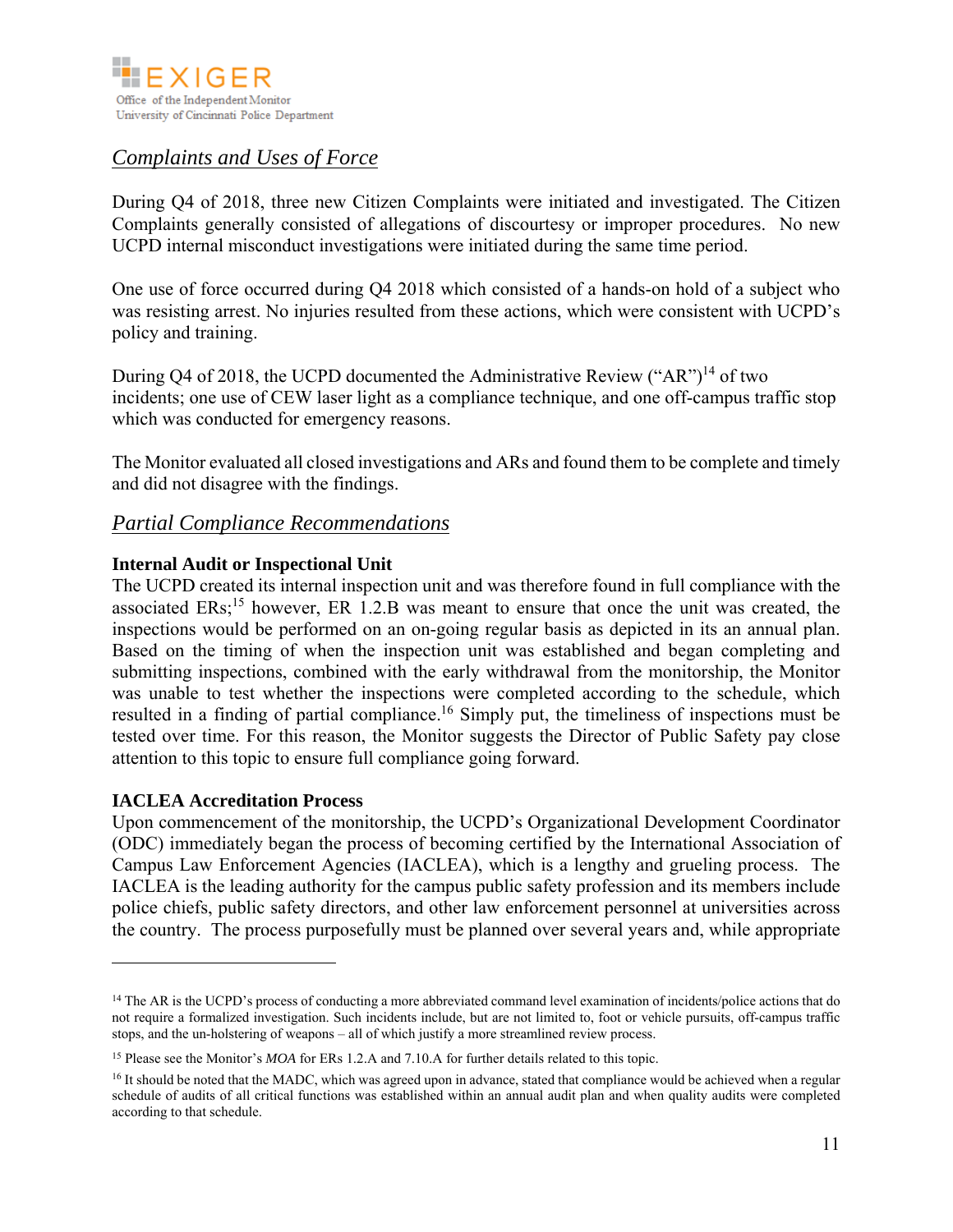

benchmarks were set with prioritization of tasks that aligned with implementation of the ERs, the Monitor was not able to report on full compliance in this area simply due to timing. The UCPD has indicated that the standards will be reviewed again in early 2019 prior to scheduling the onsite assessment by IACLEA and will report its progress toward IACLEA accreditation to the CCC.

#### *Areas for Continued Improvement*

The following issues of concern were identified by the Monitor and are in the process of being addressed by the UCPD:

#### **Training**

The Training Section's ("TS") mission is based on best practices and Ohio Police Officer Training Academy ("OPOTA") standards and requirements. With a very ambitious training schedule, management of the TS resulted in an excessively complicated system of internal tracking forms to document the oversight, evaluation and follow-up of both internal and external courses. The result left the TS staff sometimes struggling to fully implement a policy, which was initially developed in response to the high number of ERs and associated requirements. The implementation of the UCPD's Learning Management System ("LMS"), which was developed in collaboration with the UC, addressed some, but not all, of the documentation issues. The Monitor suggests that moving forward, as part of the Training Needs Analysis ("TNA"), which by policy is supposed to be conducted by the Training Review Committee currently scheduled to be completed in spring 2019, the UCPD conduct an internal study to determine the best method of simplifying and streamlining the functions of the Training Section.

#### **Inspections**

Given the very recent establishment of the Internal Inspection unit and the lack of any formalized audit training having been attended at this time, the Monitor is pleased with the efforts in this area. However, a cursory review of the quality of the inspection reports found areas for improvement related to reporting and scheduling. The Monitor understands that future training is planned and is certain that over time this unit will help make the UCPD a more accountable organization overall.

#### **Supervisor/Leadership Training**

The transition from having zero to five sergeants acting as first-line supervision has been challenging at times because of issues ranging from the lack of training to the new "supervisor" mindset of the involved individuals. It is promising that the UCPD expects to develop a more comprehensive supervisor training program similar to programs that train new officers. This concept of more structured and formalized training of field supervisors is emerging as a standard practice in agencies across the nation. The Monitor is hopeful that a more formalized internal supervisory training program will prevent holes in supervisory knowledge, and ensure consistent training and mentoring of field officers.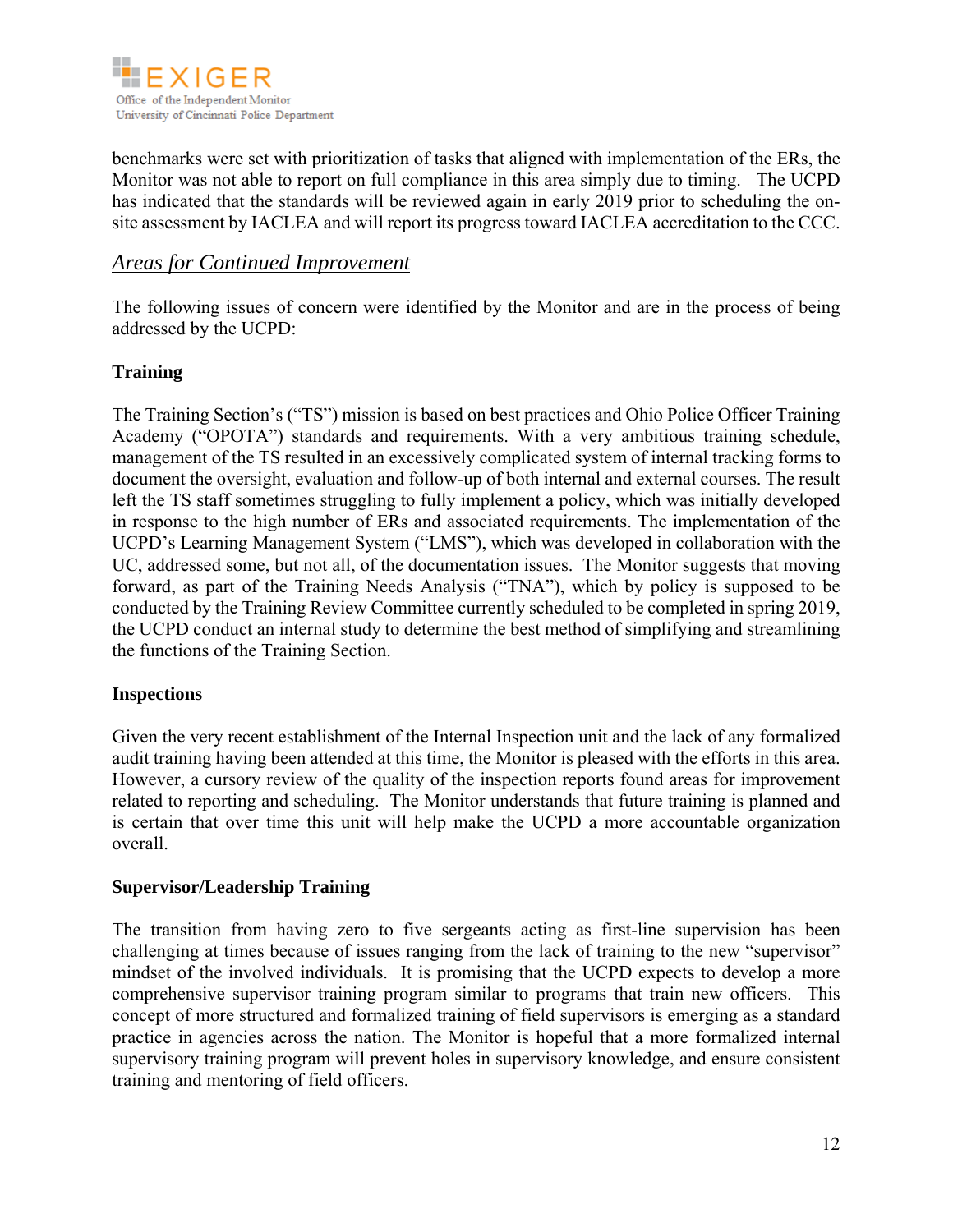

#### **Internal Investigations of External Issues**

The Monitor reviewed two cases in which officers were arrested and convicted for DUIs. While the UCPD's disposition of the case was a finding of a sustained allegation, it was based solely on the Court outcome. The Monitor noted that the UCPD did not conduct an independent investigation of these incidents, but rather reviewed the investigations of outside agencies. In the Monitor's opinion, this resulted in a lack of documentation and left a number of issues unaddressed; specifically there are no interviews of the key individuals involved. At a minimum, the accused officer and the arresting officer should have been interviewed.

There was also no documented rationale as to the reasoning for the particular discipline recommended by the UCPD. It is critical that the rationale clearly defines the reasoning for applying internal discipline even though the Court has also imposed its sentence. This reasoning provides any reviewer with a clear explanation of how the UCPD applied it's written and published policies, disciplinary matrix to a case, and how management reviewed the issues, including those that were of particular concern. This clarity and transparency help ensure that the resulting recommendation is legal, reasonable, fair, and justified. In the case of criminal conduct, the organization can take notice of any penalty the courts impose, but that penalty does not, of necessity, negate or influence the internal need for an investigation and a disciplinary response where appropriate. The issues are separate and one should not impact one another.

#### **Progressive Discipline**

The UCPD developed and implemented a disciplinary matrix as a guide in adjudicating sustained misconduct investigations, and taking fair and consistent corrective action that includes disciplinary measures. Discipline in law enforcement organizations serves to correct aberrant behavior that has violated the law or the policies, practices, and procedures of the organization, or is recognized as violations of the Code of Ethics or moral values of the organization. It also serves to educate the organization's employees as to what behavior is deemed inappropriate and unacceptable by the organization. This is the training component of the disciplinary process. Without it, negative behavior holds no threat of organizational consequences.

The organization's discipline policy permits the administration of progressive discipline based on past findings of misconduct. The appropriate administration of discipline provides the justification to increase a penalty for subsequent policy violations.

In addition to adhering to professional standards, including their Oath of Office, officers owe the organization a level of conduct that sets them above the average citizen, and meets those professional standards of the community of law enforcement organizations with which they interact. The Monitor had several in-depth discussions with the UCPD on the importance of progressive discipline and is confident these principles will be applied going forward.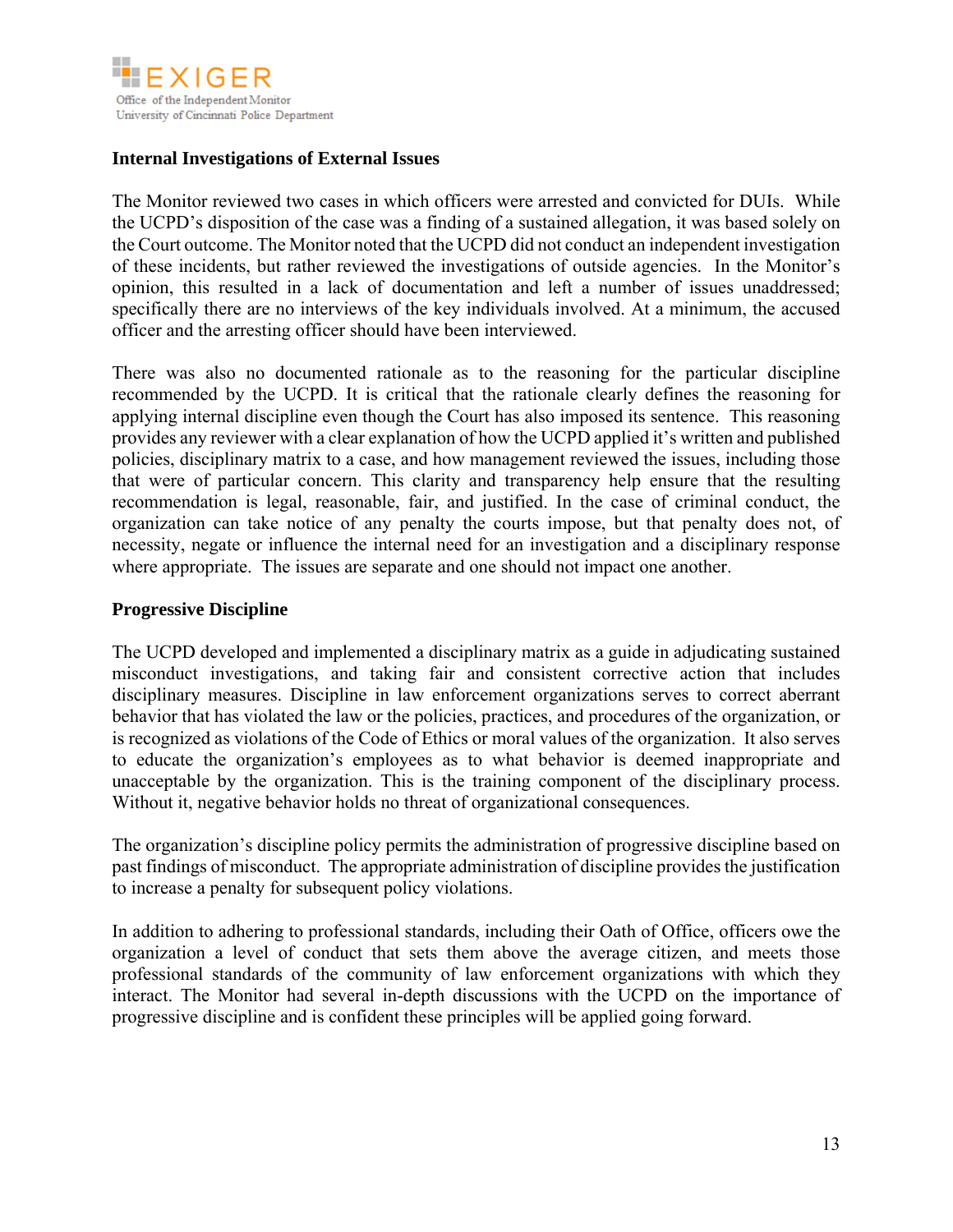

# **SUMMARY OF SUBSTANTIVE TOPICS**

## **I.** *Fundamental Findings – 92% Current Compliance*

The Fundamental Findings section of the Exiger Report consists of 25 ERs which are foundational and at the core of the reform effort.<sup>17</sup> Examples of deficiencies identified in the Exiger Report are the lack of a mission statement; the lack of appropriate field supervision; the lack of internal controls; the lack of policy development; and the lack of training oversight.

Other than a few select requirements, the Fundamental Findings Section of the Exiger Review is a summary of more detailed Recommendations within the body of the report and, as such, are duplicated elsewhere in this report. In those instances, a description of the detail is included within the relevant Substantive section 2-12 and within the associated MOA.

Over the course of the two-year monitorship, with the policy, training, implementation and oversight actions, all but two of the 25 ERs were fully implemented.

The executive resolve to voluntarily enter into a monitorship with the goal of tracking each of the reforms outlined in the 276 Exiger Recommendations was the most significant decision in this entire endeavor. Furthermore, one of the most meaningful policy decisions was the creation of a UCPD mission statement which will serve as an excellent base for its current and ongoing improvement efforts.

Below is a list of the topics summarized in the Fundamental Findings section that were adopted, but which are further detailed elsewhere in this report:

• Establishment of an Internal Inspectional Unit;<sup>18</sup>

 $\overline{a}$ 

- Update of the UCPD's policies and procedures to reflect best practices and achieve IACLEA accreditation;19
- Development and annual training of a Bias-Free Policing policy;
- Development of a Use of Force policy emphasizing de-escalation and the sanctity of life;

 $17$  Several of the Recommendations in the Fundamental Findings section of the Exiger Report are a summary of more detailed Recommendations in the Exiger Report and, as such, are duplicative. In those instances, a description of both ERs are included within the relevant MOA.

<sup>&</sup>lt;sup>18</sup> Given the timing of the implementation of the inspection unit, the Monitor could not fully determine compliance with the quality or timeliness of the unit's work, as these issues must be tested over time. Nevertheless, the establishment of the inspection unit will undoubtedly prove to be an invaluable asset to executive management.

<sup>&</sup>lt;sup>19</sup> While the Monitor was not able to state affirmatively that success was achieved with ultimate accreditation set to occur in the Fall of 2019, it is confident that upon assessment, the IACLEA will award accreditation.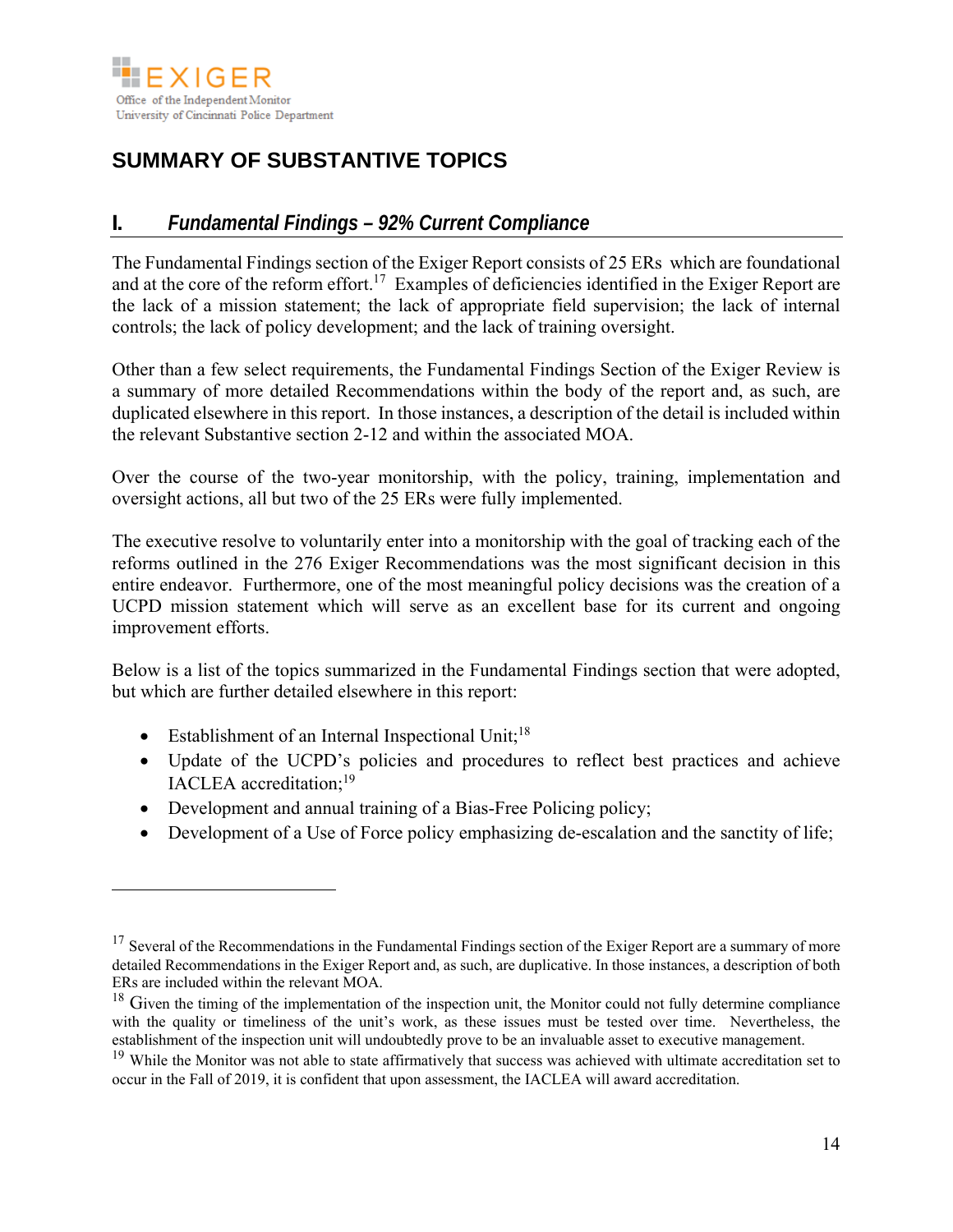

- Development of Complaint Initiation Policy to categorize and define the workflow of investigations;
- Expansion of force alternatives by arming UCPD officers with Conducted Electrical Weapons ("CEW"), which are commonly known as Tasers, along with training on the use of such devices;
- Development of a protocol for the Timely and Quality Review of Use of Force incidents;
- Establishment of a Use of Force Review Board (UFRB) to review all incidents of serious/critical uses of force;
- Establishment of the external community oversight body (Community Compliance Council) to help monitor the resolution of complaints;
- Directive to provide clear guidance as to how traffic stops should be conducted and when, if ever, off-campus traffic stops are permissible;
- Update of the UCPD's hiring policy by requiring a diverse slate of candidates throughout the police officer recruitment process;
- Recognition of appropriate resources for the community affairs function;
- Integration of the UCPD's data collection systems; and
- Partnership with, and make use of UC's resources in order to fully implement the Exiger Recommendations.

#### *Conclusion*

The UCPD has successfully accomplished the above, going above and beyond in many areas. The above actions describe the dedication and foresight of the UCPD executives. Even with these new procedures in place, continuous review and oversight in this area is imperative for all law enforcement organizations. The Director of Public Safety and the CCC should continue to proactively support the UCPD and ensure complete transparency, which will have a positive impact on community trust.

The Monitor's detailed reviews are contained in the Report Cards and the MOAs which can be found in Appendix 1. Also contained within the MOA under the heading "UCPD Proffer of Compliance" is a detailed account of the UCPD's response to each ER.

## **II.** *Pedestrian and Traffic Stops – 100% Compliance*

The Pedestrian and Traffic Stops section of the Exiger Review report consisted of 11 ERs, mainly related to findings that the UCPD had a lack of policies, protocols and training for non-consensual detentions such as traffic and pedestrian stops, bias free policing, or the collection and analysis of data related thereto. The UCPD first began correcting these shortcomings in May 2016, prior to the start of the Monitoring process and continued throughout the two-year monitoring engagement. The UCPD ultimately achieved compliance with five ERs by the close of 2017, and the remaining six ERs by the close of 2018, amounting to 100% compliance in this area.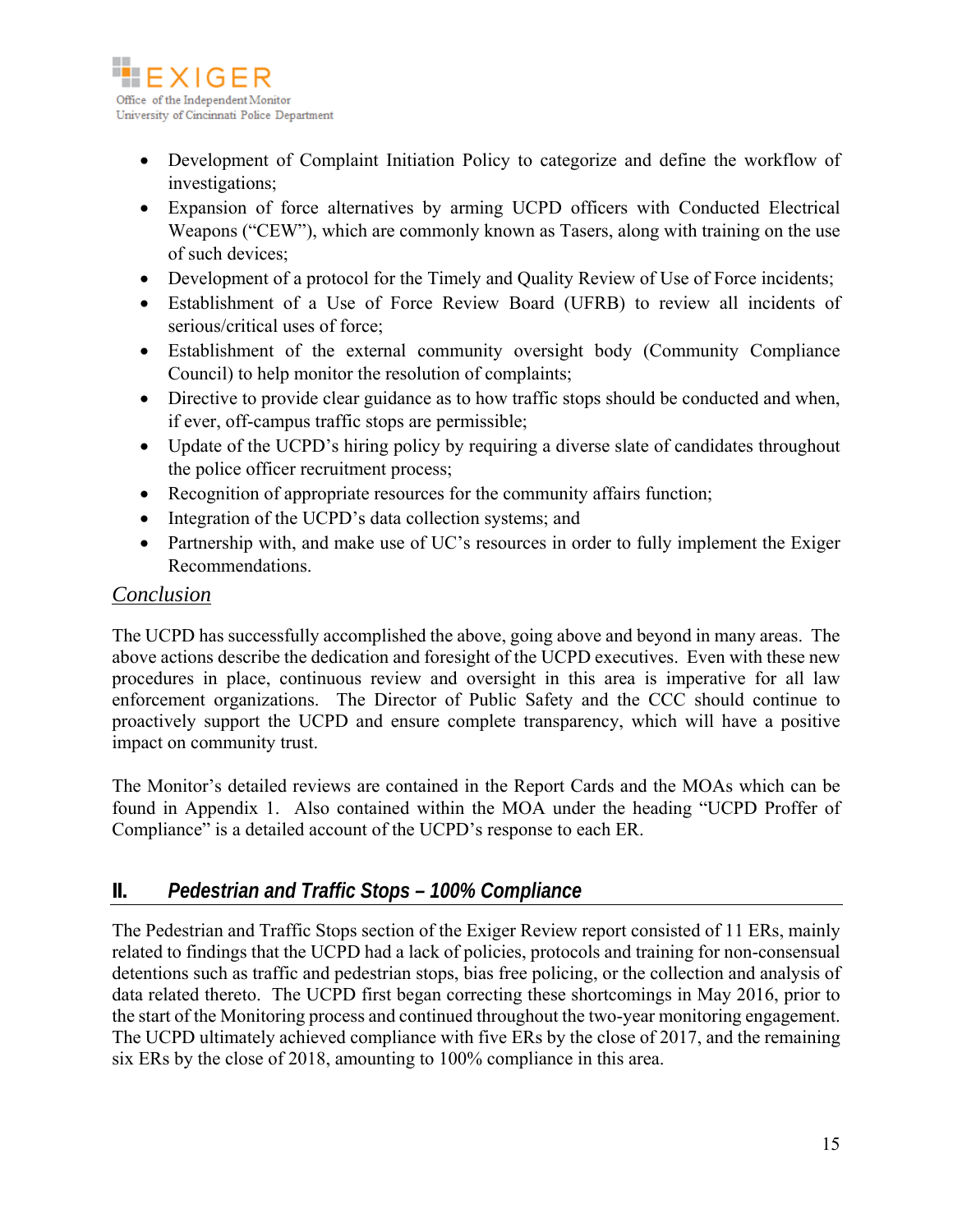

# *Policy*

The first step taken was the issuance and implementation of its bias free policing policy which includes appropriate definitions of terms such as "illegal profiling," "articulable suspicion (reasonable suspicion)," and "probable cause," and clearly prohibits profiling. The policy outlines the manner in which complaints of biased policing must be handled and provides for the administrative review of agency-wide pedestrian and traffic stop practices. The UCPD finalized its Traffic Enforcement and Pedestrian Stop policies, which also appropriately define reasonable suspicion and probable cause and, combined, meet all of the requirements of the ERs and best practice standards regarding consensual and non-consensual detentions. Lastly, the UCPD's Training Policy mandates that its officers receive continuous training on its policies to ensure officers are equipped with the information and learning experiences to properly and legally apply the policies and tactics during these encounters.

## *Training*

The UCPD's training program mandates that all officers receive training in topics such as Fair and Impartial Policing ("FIP") and traffic stops. The training curriculum includes concepts of bias-free policing and the effect of implicit biases. The FIP training course, which was developed by the Fair and Impartial Policing Institute, includes lessons and case studies that allow officers to consider situations where their implicit biases could affect their judgment. During the two-year monitorship, sworn officers also attended similar topical Ohio Police Officers Training Academy ("OPOTA") courses such as "*Procedural Justice and Police Legitimacy*" and "*Policing Culturally Diverse Communities*." Most recently, in July 2018, the UCPD partnered with the UC Office of Equity and Inclusion to develop and administer training to all its personnel.

Finally, the UCPD delivered its first-ever internally developed traffic stop training in November 2018. While UCPD officers receive initial training on traffic stops while in the police academy during and during their probationary training period, no further training is provided throughout their careers. UCPD's development of this training course "in-house" allows them to continually improve the process, and modify it based on lessons-learned and nationwide best practices. The ability to offer such training throughout an officer's career or when special circumstances arise that warrant either individual remediation or a department-wide approach, will be invaluable.

### *Implementation*

The UCPD redesigned its Contact Card to ensure the documentation of all officer initiated nonconsensual contacts, including those occurring during traffic or pedestrian stops, suspicious person contacts, field interviews, and arrests. The Contact Card includes data fields that capture the race/ethnicity, type of search performed if any (e.g., frisk, person, property) and the legal basis related thereto, and the type of force used when applicable.

The UCPD ceased conducting all but emergency traffic stops outside of the UC perimeter, and provided guidance as to the appropriate number of officers who should be on-scene during any such stops. For the entire period of the monitorship, only ten off-campus traffic stops have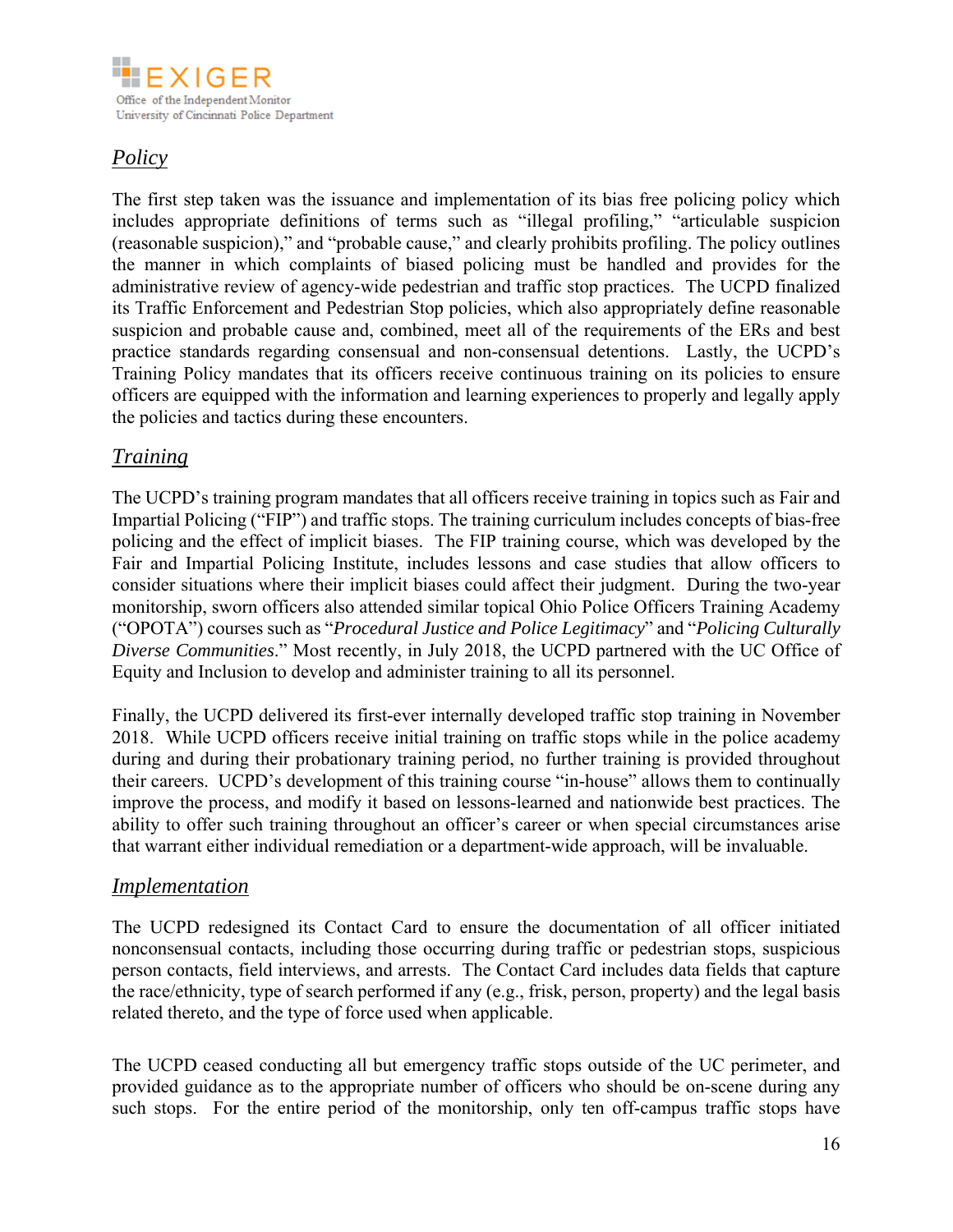

occurred: four in 2017 and six in 2018, the last of which occurred on December 23, 2018. The Monitor reviewed all of the off-campus traffic stops along with the body-camera and in-car video footage that occurred during the monitorship and confirmed proper implementation of these directives. While the Monitor had planned to conduct further implementation testing of the underlying contact cards in the final year of the monitorship, that work did not occur due to the UCPD's decision to end the voluntary monitorship one year early.

#### *Oversight*

The UCPD has implemented several levels of review of the Contact Cards from a data entry standpoint to help ensure accuracy. In addition, first-line supervisors are required to conduct a monthly documented review for any red flag issues that may arise during that time period such as patterns of improper behavior. This allows for immediate corrective action and/or remediation when needed. The supervisors must conduct a review of video footage from body cameras or incar video of all off-campus traffic stops, and based upon the Monitor's suggestion during its review, the UCPD added the same type of higher level scrutiny to all off-campus pedestrian stops.

From an executive level, the UCPD has its crime analyst prepare a semi-annual review of all stop data on a more holistic organization-wide basis, which is then reviewed by the Standards and Strategic Development Bureau Commander. The results of that analysis are contained in the UCPD's Traffic and Pedestrian Stop Data Report. The reports submitted during the monitorship were thorough and insightful, and did not result in the identification of any outliers in officer behavior. Moreover, these reports contain valuable information for the context of such analysis going forward and will help to ensure that any such behavior identified is remedied through corrective action.

#### *Conclusion*

Clearly the UCPD has, within a relatively short time, made great strides in this very critical and sensitive area of policing. As indicated above, there are mechanisms now in place to ensure continuous executive level and first-line supervisory reviews of stop data when they occur. Nevertheless, the Monitor suggests that both the Director of Public Safety and the CCC continue to monitor the UCPD's reports of oversight in this area to ensure enduring accountability.

The Monitor's detailed reviews are contained in the Report Cards and the MOAs which can be found in Appendix 2. Also contained within the MOA under the heading "UCPD Proffer of Compliance" is a detailed account of the UCPD's response to each ER.

## **III.** *Use of Force – 100% Compliance*

The Use of Force (UOF) section of the Exiger Report consists of 22 ERs related to the UCPD's UOF policy, the UOF continuum to include less-lethal options such as Conducted Electrical Weapons ("CEWs" or "TASERs") and batons, and its investigation procedures. At the time of Exiger's Review, the UCPD's UOF policies and procedures did not reflect current best industry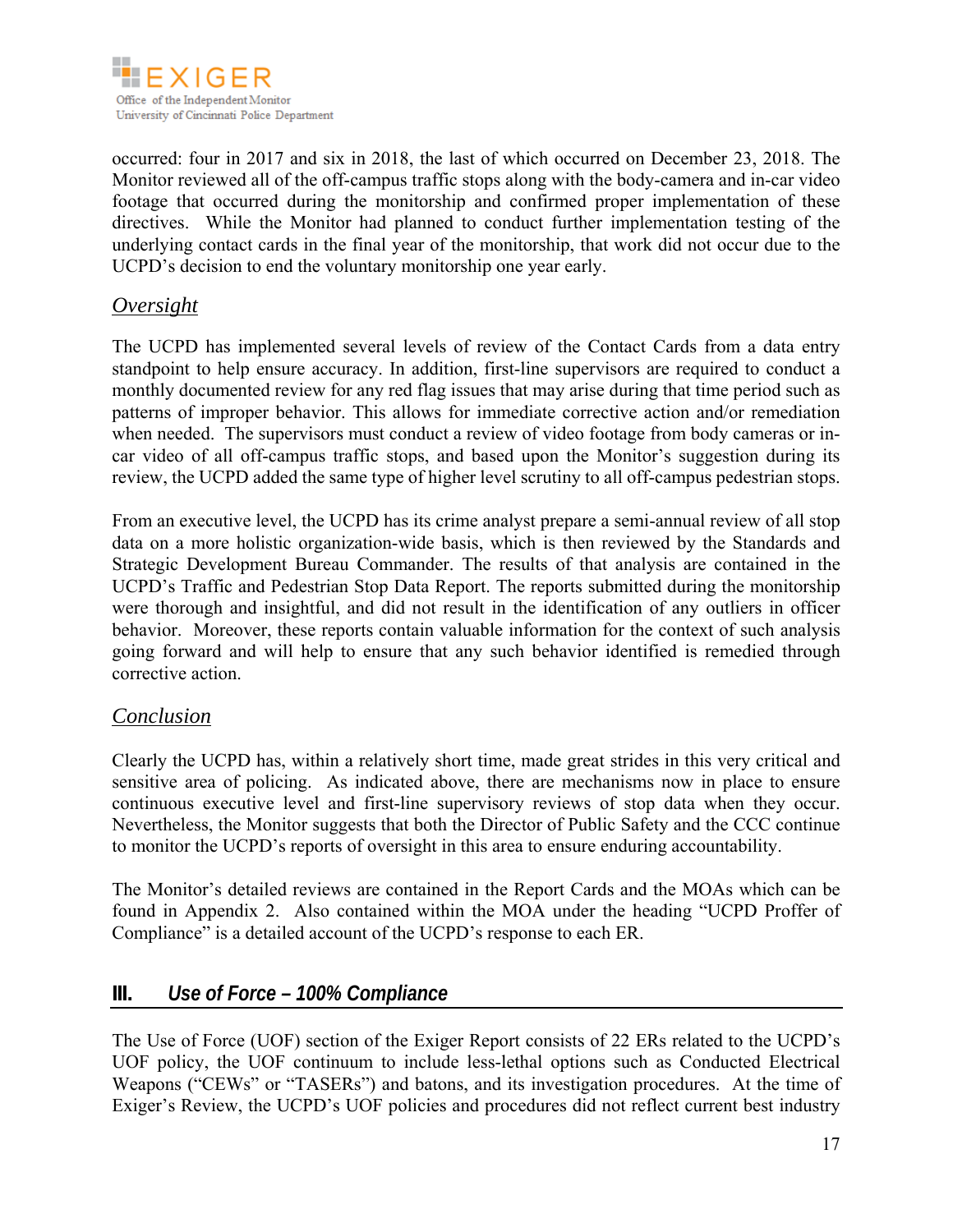

standards and did not clearly define circumstances under which the use of force was authorized. These policy-related deficiencies were addressed through a collaborative approach between the Office of Safety and Reform, the UCPD, and the Monitoring Team over the course of the two-year monitorship. The UCPD achieved compliance with 16 ERs by the close of 2017, and the remaining six ERs by the close of 2018, reaching 100% compliance in this area.

## *Policy*

 $\overline{a}$ 

One of the first executive decisions made to update and align its UOF policies with best practices, was to re-issue the CEW, thereby providing a less lethal UOF option for UCPD officers. The UCPD also banned the use of the Kubotan,<sup>20</sup> which is consistent with national trends.

The next and most significant accomplishment in this area was the revision of the UCPD's UOF policy to clearly communicate the circumstances under which the use of force is authorized. The revised policy is now consistent with national best practice standards, stating that officers shall only use the minimal amount of force necessary to overcome an immediate threat or to effect an arrest. The policy appropriately defines a "Critical UOF" as any action that involves: a critical firearm discharge; the use of deadly force; a baton strike to the head; or any use of force in which the person is seriously injured, dies or requires hospital admission, with the exception of individuals admitted for psychiatric evaluation not suffering a serious physical injury.

The concept of de-escalating situations as the first and best choice whenever possible, is a common theme throughout the policy, and is exemplified by the inclusion of the "Critical Decision-Making Model" (CDM). The CDM is a common-sense and ethically based thought process intended to help police officers manage a wide range of incidents safely and effectively.

The revised UOF policy now also contains appropriate procedures for reporting, investigating, and reviewing all incidents of UOF to ensure a thorough, objective and timely investigation, including a determination of the appropriateness of the force used, and a review of the tactics leading up to and used during the UOF. As it is an accepted practice to ensure impartial investigations, an outside agency can assist or assume the investigative responsibility for all UOFs involving shots fired or that cause serious injury, hospital admission or death to a subject. While the UOF policy gives discretion for this decision to the UC Director of Public Safety, the Monitor recommends that should such a situation arise, an outside agency should indeed be summoned. Lastly, the policy also includes procedures to address any potential disciplinary or criminal issues that arise during the investigation, and requires that the findings of Officer Involved Shooting (OIS) investigations be made public upon completion.

The most recent and final issue to be addressed within the policy occurred in December 2018 (effective January 2019), which was to institute a multi-tiered Use of Force Review Board (UFRB) to review all incidents of serious/critical UOF. The policy also sets out the internal and external

<sup>&</sup>lt;sup>20</sup> A Kubotan is a self-defense weapon developed by Sōke Takayuki Kubota in the late 1960s. It is typically no more than 5.5 inches long and about half an inch in diameter.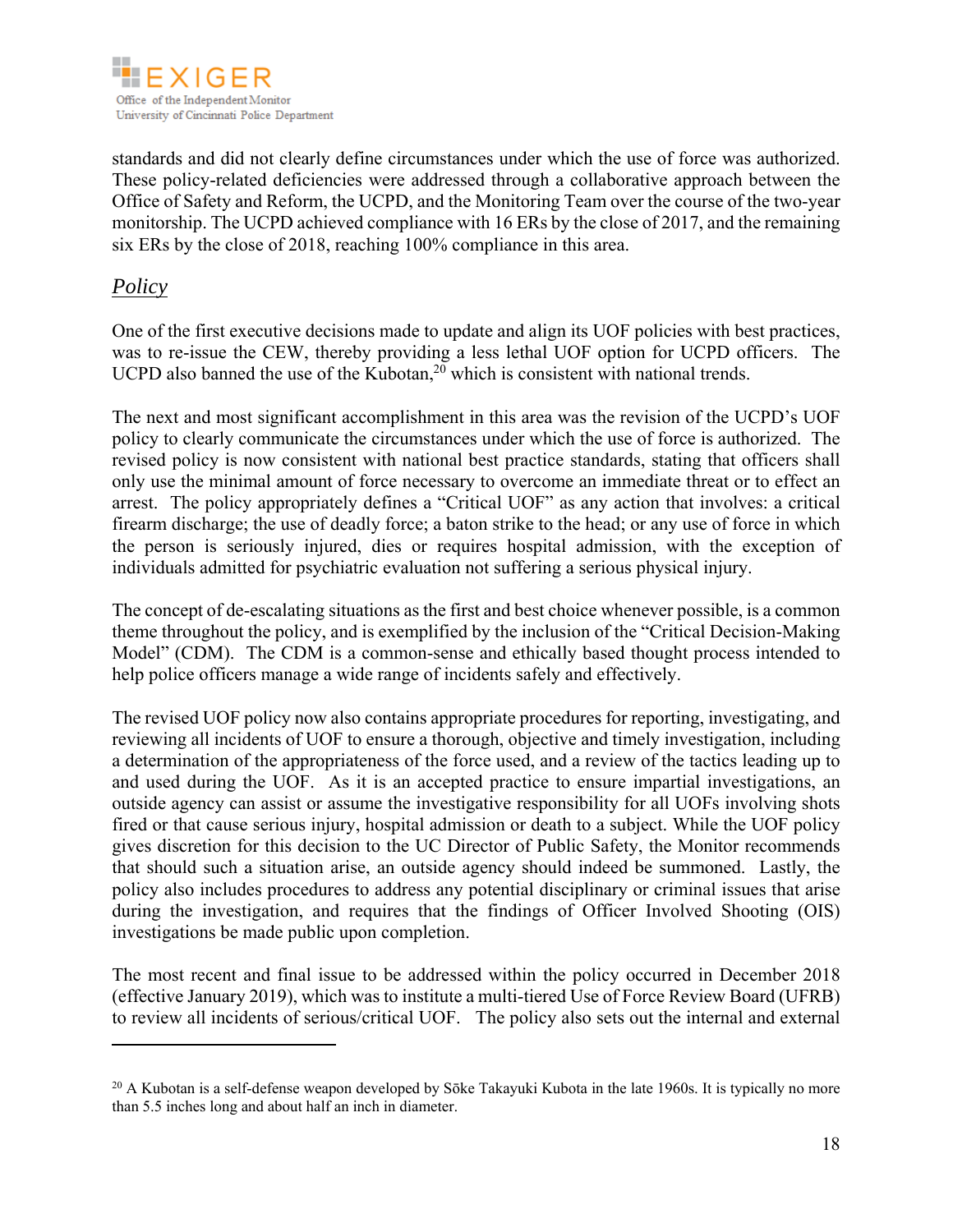

members of the UFRB which include appropriate persons for presenting the case (further information on the UFRB is detailed below under the "Oversight" heading of this section).

## *Training*

UCPD officers attended several training sessions covering the UOF topics, including the practical application of force which included a state-of-the-art firearms simulator and the use of TASERs, as well as annual side-handled baton training and live fire exercises during range qualification with firearms. The UOF training curriculum covered the legal basis for when officers are permitted to use force, the de-escalation tactics used to help avoid the need to use force, along with hands-on techniques for using force, such as handcuffing, weapon retention, and the use of the recently issued TASERs - all of which are appropriately contained in the UCPD policies and procedures. The lectures observed by the Monitor were thorough and aligned with best practice standards, and the hands-on portion of the training was well prepared and executed. UCPD officers also received training on the CDM to help officers manage a wide range of incidents safely and effectively. The UCPD also delivered a significant amount of training on other areas that deal with police response in situations where force may be necessary, such as crowd management/control and unlawful assemblies and crisis intervention training.

### *Implementation*

The UCPD had only four UOF incidents that occurred during the two-year monitoring period, from January 2017 through December 2018, one of which did not involve the use of actual force, but rather involved the display of a firearm at the conclusion of a pursuit.<sup>21</sup> The other three incidents involved hand-on maneuvers to control subjects who were actively resisting arrest, and were found to be appropriate for the circumstances and consistent with policy based on evidence, statements and a review of the body worn camera footage. This is a relatively small number of UOF incidents, all of which were thoroughly and quickly investigated, and included a command level review that appropriately focused on any policy, training and tactical issues.

During the same time period, there were several reportable but non-use of force incidents involving TASERs/CEWs wherein officers used the laser light to encourage compliance successfully. Again, these incidents, including the tactics employed, were consistent with UCPD policy, training, and best practices.

#### *Oversight*

 $\overline{a}$ 

UOF incidents are overseen in a number of ways. First, there is an immediate field response of first-line supervisors upon notification of any UOF occurrence. Once on scene, supervisors are required to secure the scene and any evidence, make any needed public safety notifications, and

<sup>&</sup>lt;sup>21</sup> At the time of the incident the display of a firearm was defined as a use of force in the UOF policy, however, in agreement with the Monitoring team, the updated version of policy now defines this type of action as an "other reportable incident." It should be noted that these incidents continue to receive a complete executive level review.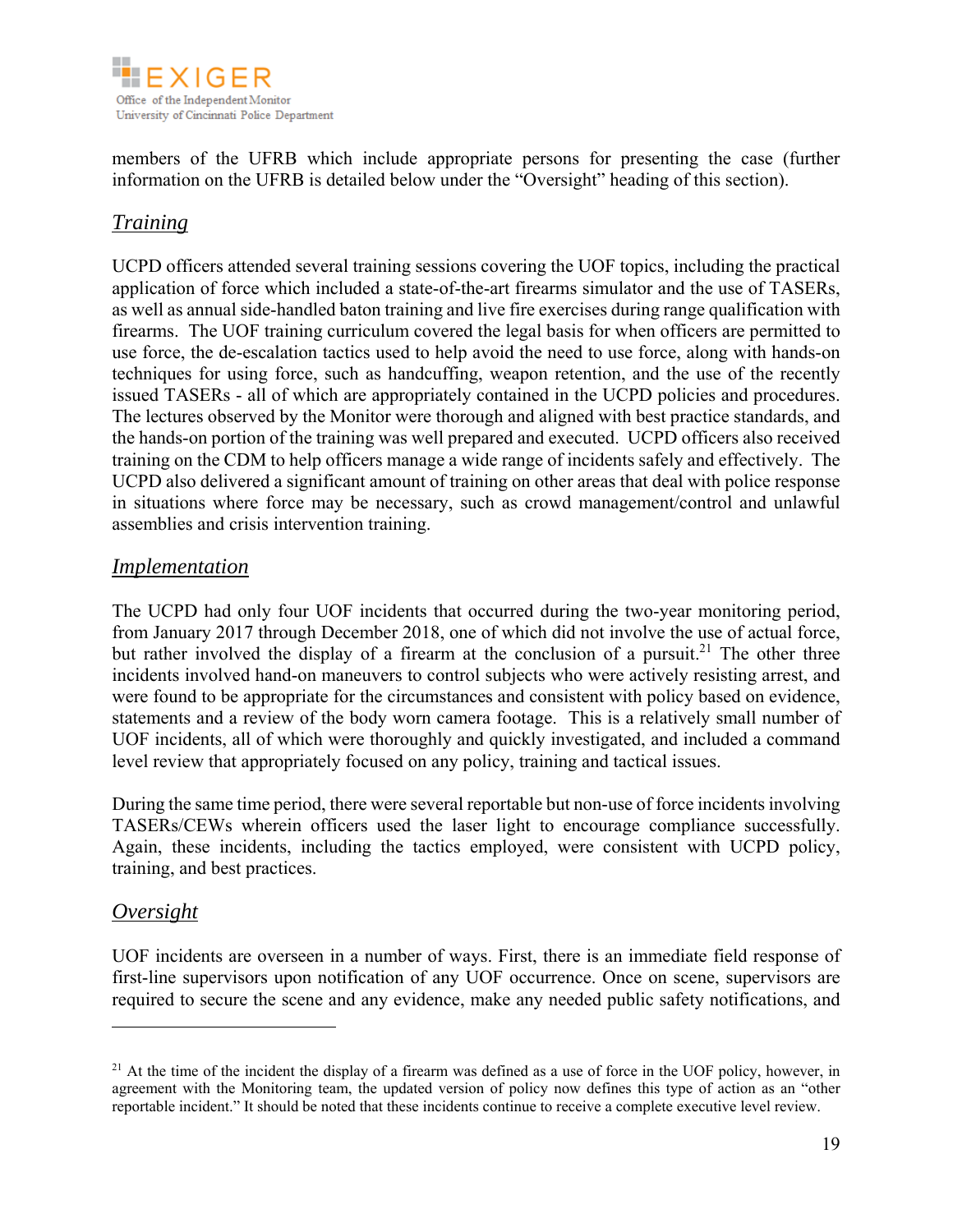

notify command staff which, in serious incidents, would include the Chief of Police and the Director of Public Safety. The involved officers complete incident reports to document the circumstances surrounding the need to use force, and the investigating supervisor is required to conduct a review of video footage from body cameras and/or in-car video and complete the necessary investigative forms. All uses of force receive a command level review to address any policy, training, and tactics issues.

From an executive level, as mentioned above, the UCPD has recently established the UFRB to review all Critical UOF's (as defined in UCPD's policy). The UFRB is an internal review panel consisting of command level staff, and investigative and training supervisors, who will: (1) review the incident for consistency with UCPD policy; (2) examine the tactics of the involved officer(s); and, (3) determine if lesser force alternatives were reasonably available. The UFRB must make recommendations on any training or policy issues identified as well as any corrective measures needed. In response to the ERs that required including external oversight as part of the UFRB, the UCPD opted to request that the newly created CCC review serious/critical uses of force by way of the Chief presenting such information on a quarterly basis. The UOF policy states that the Chief's presentation will include a summary of all UOF incidents, including a detailed account of the processes, procedures, and dispositions on each UOF incident. The Chief is also required to notify the CCC Chairperson<sup>22</sup> within 24 hours of any serious/critical UOF incident. The CCC Chairperson retains the authority to create an ad-hoc committee of the CCC to review any use of force incident in more detail and is able to report any concerns or issues directly to the University President.

Finally, to ensure complete transparency, the UCPD will produce and publish an annual report which will contain information on the existence of the UFRB; the CCC; and, summarized information of all UOF incidents to its website. $^{23}$ 

### *Conclusion*

 $\overline{a}$ 

The UCPD has successfully updated its policies and protocols, and has indeed gone above and beyond in the most serious area of policing. The above actions describe the dedication and foresight of the UCPD executives. Even with these new procedures in place, continuous review and oversight in this area is imperative for all law enforcement organizations. Needless to say, the Director of Public Safety and the CCC should continue to review any serious/critical UOF to ensure complete transparency which will have a positive impact on community trust. Additionally, UCPD must continually review and adapt where appropriate, as the nationwide best practices in UOF training and policy continue to evolve and improve.

<sup>&</sup>lt;sup>22</sup> The University President will appoint a Chairperson for the CCC for a two-year renewable term. The Honorable Judge John West recently accepted such invitation to serve as the Chairperson beginning January 1, 2019.

<sup>23</sup> *https://www.uc.edu/about/publicsafety/reform/resources.html.*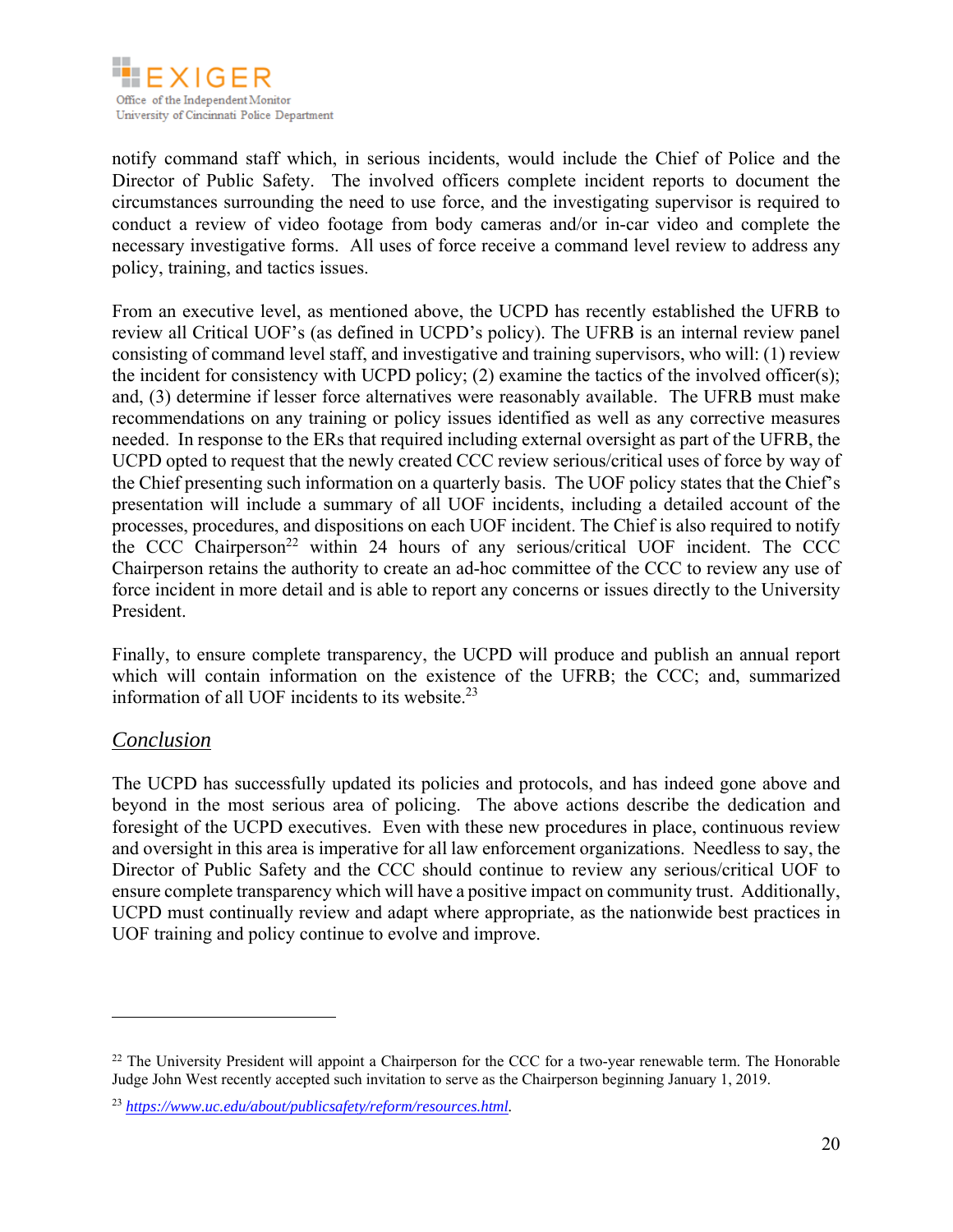

The Monitor's detailed reviews are contained in the Report Cards and the MOA which can be found in Appendix 3. Also contained within the MOA under the heading "UCPD Proffer of Compliance" is a detailed account of the UCPD's response to each ER.

# **IV.** *Policy and Procedures – 100% Current Compliance*

The Policy and Procedures section of the Exiger Report consists of 22 ERs related to the process by which the organization develops and maintains best practice policies. The specific recommendations in this section were focused either on deficiencies related to the process and responsibility to update UCPD policies, or were related to specific policies that were not covered elsewhere in the report.

Many of the specific policy-related deficiencies were addressed through a collaborative approach between the ODC and the Monitoring Team, and over the course of the two-year monitorship all of the 22 ERs were executed; 19 ERs by the close of 2017, and the remaining 3 ERs by the close of 2018.

## *Policy*

Even before the start of the monitorship, the UCPD had begun the process of addressing the responsibility factor of this section by hiring an Organizational Development Coordinator ("ODC"). The ODC quickly began drafting and revising policies as required by the ERs throughout the Exiger Report, using appropriate resources including the International Association of Chiefs of Police ("IACP") as model policies, and the IACLEA. The ODC also began the process of becoming IACLEA certified through the accreditation process, which is detailed further in the Fundamental Findings section of this report.

In total, the UCPD revised or developed a total of 75 policies, 35 of which were reviewed by the Monitor as they were either specifically or indirectly required by an ER:

- 1. Mission, Vision, Core Principles
- 2. Bias Free Policing
- 3. Use of Force (including Tasers)
- 4. Internal Investigations (including citizen complaints)
- 5. Pedestrian Stops, Field Interviews, and Pat-Down Searches
- 6. Traffic Enforcement Activities
- 7. Arrests, Processing, Transportation of Detainees
- 8. Mental Health Response
- 9. Unlawful Assemblies/Crowd Management and Control
- 10. Body Worn Camera
- 11. In-Car Video Recording System
- 12. Criminal Trespass Warning
- 13. Active Threats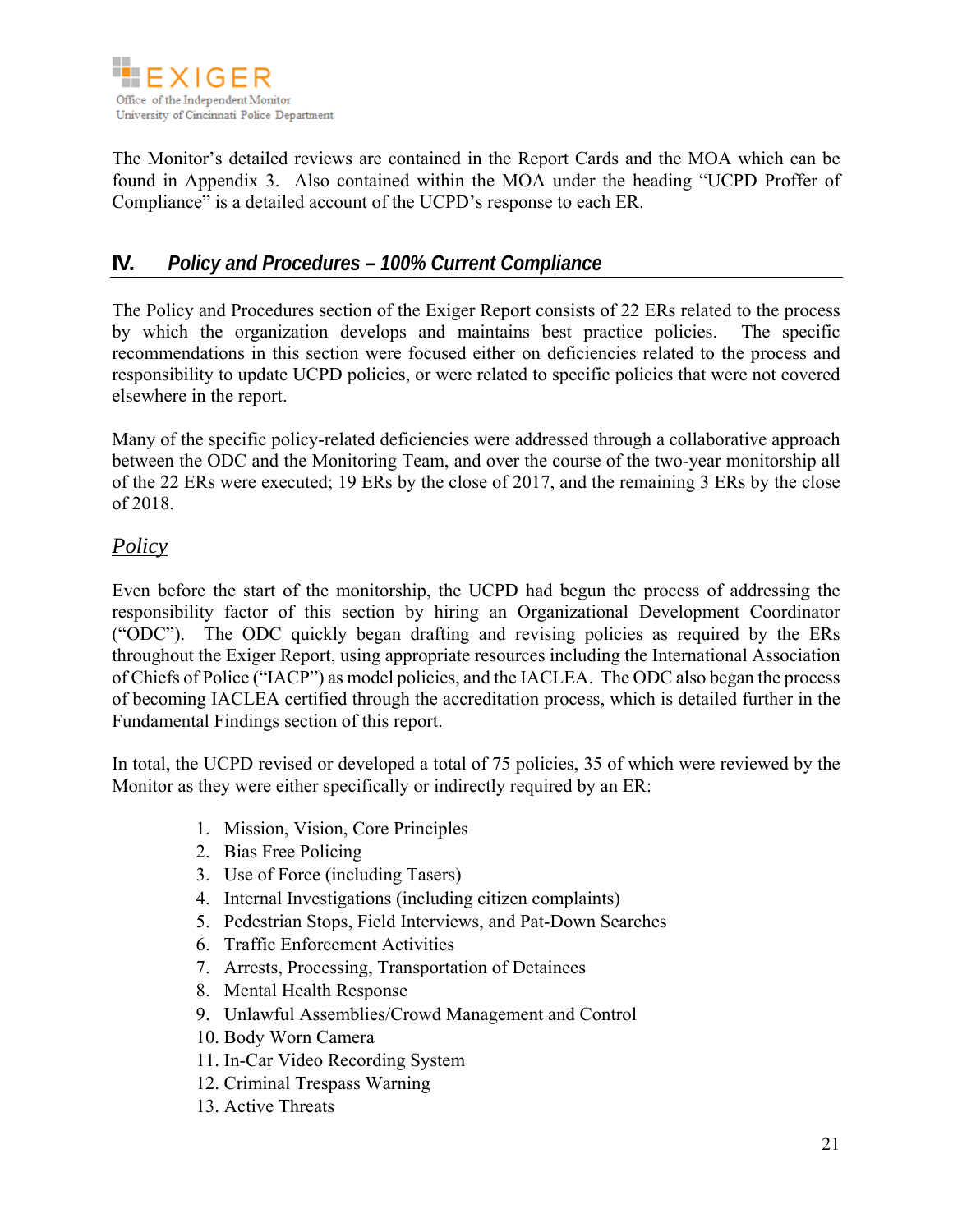

- 14. Bicycle Assignment and Maintenance
- 15. Bomb Threats and Bomb Emergencies
- 16. Timely Warnings and Emergency Notifications (Clery Act compliance)
- 17. Records Management
- 18. Customer Service Standards
- 19. Tactical and Strategic Investigations (Problem Solving Policing)
- 20. Community Affairs Section
- 21. Confidential Informants
- 22. Surveillance
- 23. Collateral Employment
- 24. Performance Evaluations
- 25. Recruitment & Selection of Sworn Personnel
- 26. Training and Professional Development
- 27. Lessons Learned Program
- 28. Police Training Officer Program
- 29. Law Enforcement Supervisor Promotional Process
- 30. Written Directive System
- 31. Early Intervention
- 32. Employee Conduct and Discipline
- 33. Inspections
- 34. Departmental Equipment and Uniform Tracking
- 35. Command Staff Situational Awareness Notification

#### *Training*

Depending on the subject matter of new policies or the nature of revisions to existing policies, UCPD employees typically receive some type of training or briefing based on their position within the organization and the impact of such policies. The method and amount of that training is often directed by the UCPD's training policy and/or State of Ohio mandates. The manner of training provided is sometimes formalized and conducted in a classroom setting, or may be conducted by supervisors in a less formalized way. The training can include lectures, hands-on methods, and/or online instruction. With very few exceptions, the Monitor found that UCPD officers received adequate training on the policies that were developed or revised in response to the ERs.

#### *Implementation*

The UCPD uses its internal document management system, PowerDMS, to disseminate and quiz UCPD personnel on newly developed and updated policies, depending on the nature of the revisions. The ODC coordinates with Training staff personnel to collaborate on best practices through its *lessons learned* program which aids in the identification of issues to be addressed. Given the timing of submission and the critical nature of the policy, implementation testing was not conducted on all of the above listed policies during the monitorship. However, as described throughout this report, such testing should occur on a regular basis. Employees are more likely to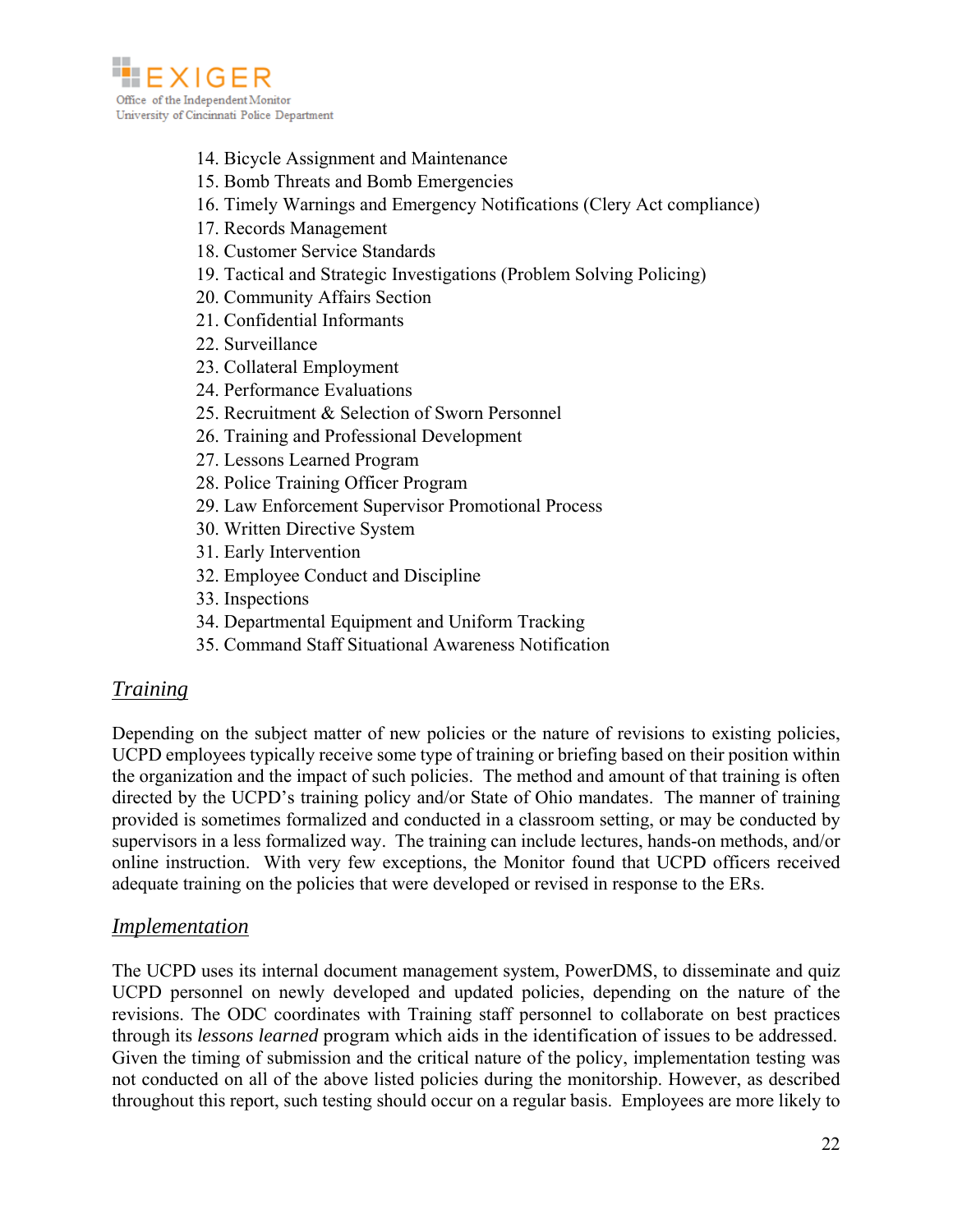

abide by a policy if they know what is expected, are aware that compliance with the policy will be checked consistently, and believe that, without exception, there will be consequences for not following the policy and any corresponding procedures – meaning the organization has a structure for discipline and corrective action in place.

## *Oversight*

In addition to everyday first-line supervision to ensure policies and procedures are followed operationally, several of critical policies are also included in the UCPD's annual Inspection plan, which is expected to be implemented going forward. From an executive level, all policies are signed off by the Chief of Police and, in some cases, the Director of Public Safety prior to being disseminated. As mentioned elsewhere in this report, the newly created CCC will also have a role in the evaluation of UCPD policies and procedures, the Chairperson having the authority to report any concerns or issues directly to the University President. The Monitor encourages the UCPD to share copies of inspection reports with the CCC for addition accountability. Finally, to ensure complete transparency and access to the public, the UCPD publishes its noteworthy policies on its website.

### *Conclusion*

The UCPD has successfully updated its policies and procedures, and has in put into place systems that require continuous review by the Department and appropriate university staff in order to ensure that they continue to represent best practice.

The Monitor's detailed reviews are contained in the Report Cards and the MOA which can be found in Appendix 4. Also contained within the MOA under the heading "UCPD Proffer of Compliance" is a detailed account of the UCPD's response to each ER.

### **V.** *Recruitment, Hiring, Promotion - 100% Compliance*

The Recruitment, Hiring, Promotion, and Retention section of the Exiger Report consists of 35 ERs related to diversity and the procedures of recruitment, hiring, promotion and retention. The initial Exiger review found that the UCPD's policies and procedures for hiring did not prioritize the need to establish a police officer candidate pool representative of its diverse community and that the absence of a clear UCPD mission statement, in this regard, may have negatively affected its past hiring strategies.

The UCPD has now fully implemented its recruitment policy and hiring plan, and other important personnel policies contributing to compliance with all 35 Exiger Recommendations in this area and, more importantly, the recruitment and hiring of a diverse pool of officers. The UCPD achieved compliance with 26 ERs by the close of 2017, and the remaining 9 ERs by the close of 2018.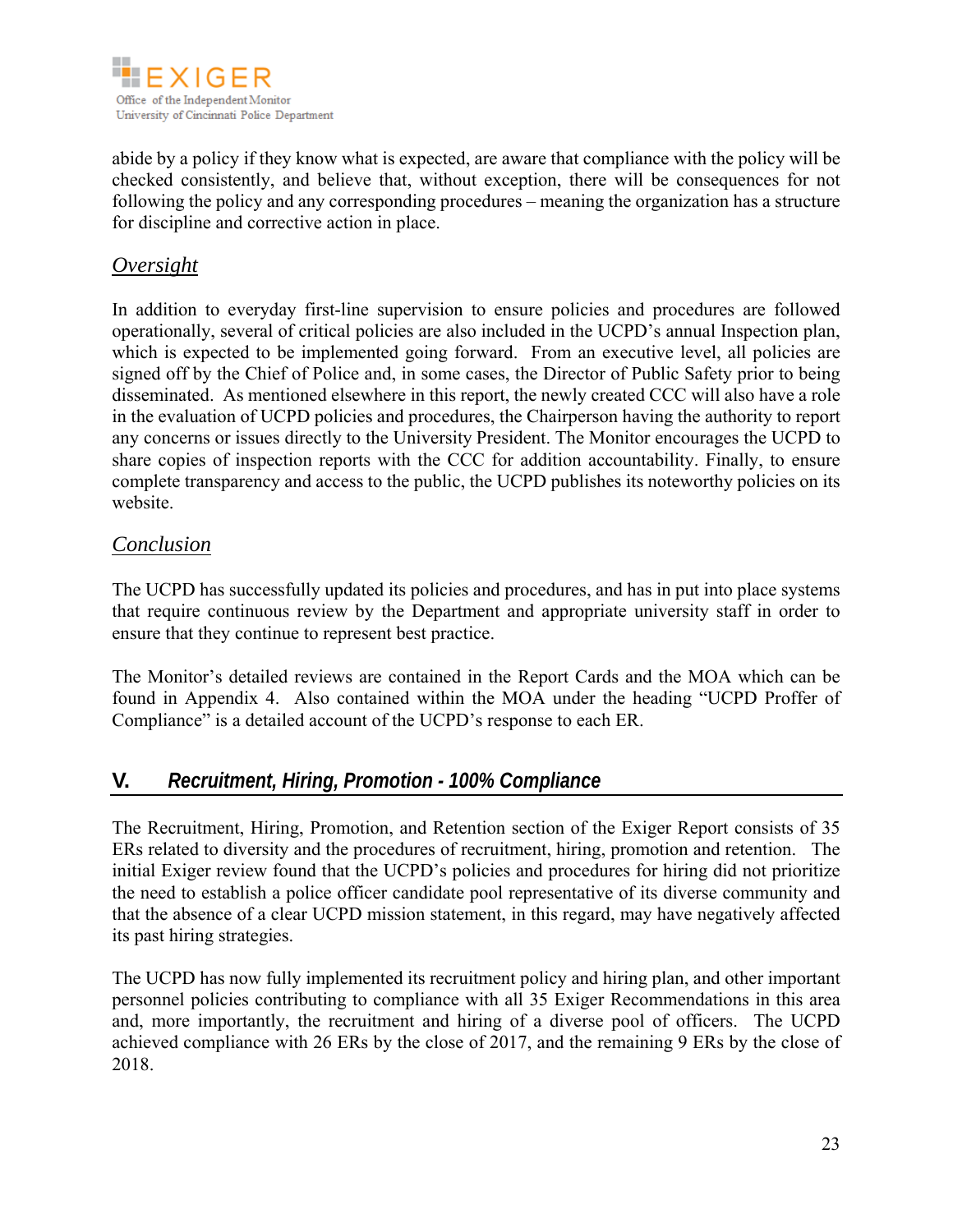

# *Policy*

As with many other areas, the UCPD began working on the policies in this area well before the commencement of the monitorship in January 2017; however, the first policy established in this area was, appropriately, the UCPD's "Vision Statement, Mission Statement and Values (VSMV)." The UCPD conducted workshop sessions with members of the organization, the community, and the university, to identify core concepts in line with best practice of other university law enforcement agencies. The finalized VSMV promotes concepts of fairness and non-biased policing, while providing for the safety of UC students, faculty, staff and visitors.

In October 2017, after partnering with well-established minority groups to explore diversification of its ranks, the UCPD submitted the "Recruitment and Selection of Sworn Personnel," policy along with its "Recruitment Plan for University Law Enforcement Officers." These documents are reflective of successful practices of other like agencies to recruit diverse, qualified and mission appropriate applicants. The Recruitment Plan establishes specific objectives, goals and strategies to recruit a diverse applicant pool that reflects the community that UCPD serves. Several of the specific strategies included in the plan prioritize recruitment efforts for community engagement, partnerships, and shared responsibility for crime prevention.

The UCPD also completed its promotional policy which emphasizes the need to ensure that those promoted possess the desired traits of a supervisor, including: motivation; leadership; work ethic; interpersonal style; decision making; and judgment. The policy outlines the adopted procedures, which include suitability assessments, interview questions, and scoring protocols.

## *Training*

The policies mentioned above did not require specific training but were disseminated to all appropriate UCPD members, who acknowledged that they received and read the information. Additionally, the associated policies require careful selection and counseling of all personnel involved in the recruiting, screening and selection processes including training in recruitment and hiring. Key personnel involved in the process - the Training Section Commander, the Organizational Development Coordinator, and the Associate Director of Business Affairs attended training for "Recruiting and Hiring for Law Enforcement."

### *Implementation*

Towards the close of 2017, the UCPD hired three new University Law Enforcement Officers ("ULEOs"). Two of these new hires were new to the policing profession and attended the Cincinnati Police Department ("CPD") Academy, beginning the in-house Police Training Officer ("PTO") program in May 2018; the other already had an OPOTA certificate and started the PTO program immediately after orientation training.

In May 2018, the UCPD produced and disseminated its first ever recruitment video and opened the hiring and application process for 10 vacant sworn ULEO and/or Apprentice positions, and three Security Officer positions. Their recruitment efforts began in 2017, and the application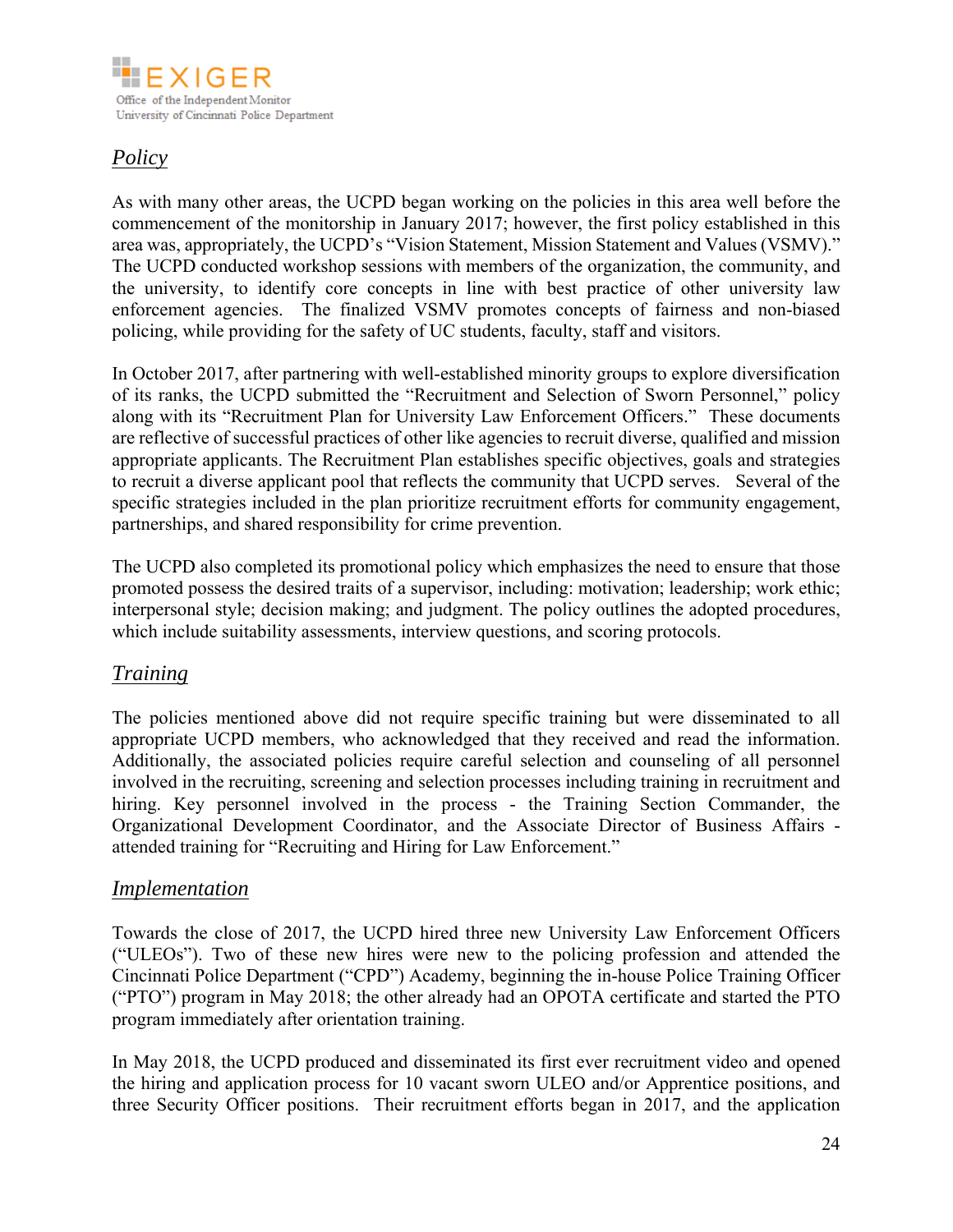

process ran from June 1 through July 1, 2018. The efforts resulted in close to 300 applications for the various positions. As a result, in December 2018, nine individuals were hired for sworn officer positions – two women, three African Americans, one Hispanic, and one foreign-born individual. This is a huge success and a clear achievement of the program goals.

Since January 1, 2017, the UCPD also promoted seven supervisors to various ranks—one to the position of Assistant Chief, one to Captain, three to the position of Lieutenant, and two to the position of Sergeant. The promotional examination process is designed to ensure that selected candidates are equipped to make decisions based on the application of legal principles and UCPD policies and procedures. Specific interview questions relate to the handling of UOF situations by subordinates to ensure that investigations are completed in a manner which holds members accountable for their actions, and adheres to UCPD policies, and Ohio state law. The process emphasizes a problem-solving approach with emphasis on collaboration with the community and an outcome to ensure that the prospective supervisor's or commander's attitude comports with the UCPD mission and philosophy.

## *Oversight*

The Recruitment and Selection of Sworn Personnel Policy mandates an annual review of the UCPD EEO Plan, Recruitment Plan, and Recruitment and Selection Policies. In addition, panel and command staff interviews are conducted for both new hire and promotional candidates. No person is hired or promoted without executive level review by the Chief of Police and the Director of Public Safety. As mentioned elsewhere in this report, the newly created CCC will also have a role in the evaluation of UCPD hires and promotions.

### *Conclusion*

The UCPD has successfully updated its policies and protocols and has put into place systems to ensure continuous oversight of its recruitment, hiring, promotion and retention strategies. The Monitor is confident that similar to the most recent accomplishment, future candidate pools will be representative of its diverse community.

The Monitor's detailed reviews are contained in the Report Cards and the MOA which can be found in Appendix 5. Also contained within the MOA under the heading "UCPD Proffer of Compliance" is a detailed account of the UCPD's response to each ER.

## **VI.** *Training – 100% Current Compliance*

The Training section of the Exiger Report consists of 52 ERs making it the section with the highest number of recommended reforms. At the time of Exiger's Comprehensive Review, the UCPD had a number of critical deficiencies in its training policies, procedures, and practices, and was not adhering to those policies that did exist. Furthermore, the UCPD training curricula, facilities, and equipment were seriously inadequate considering the resources available to the University. The UCPD adopted a very aggressive training schedule and implemented changes that ultimately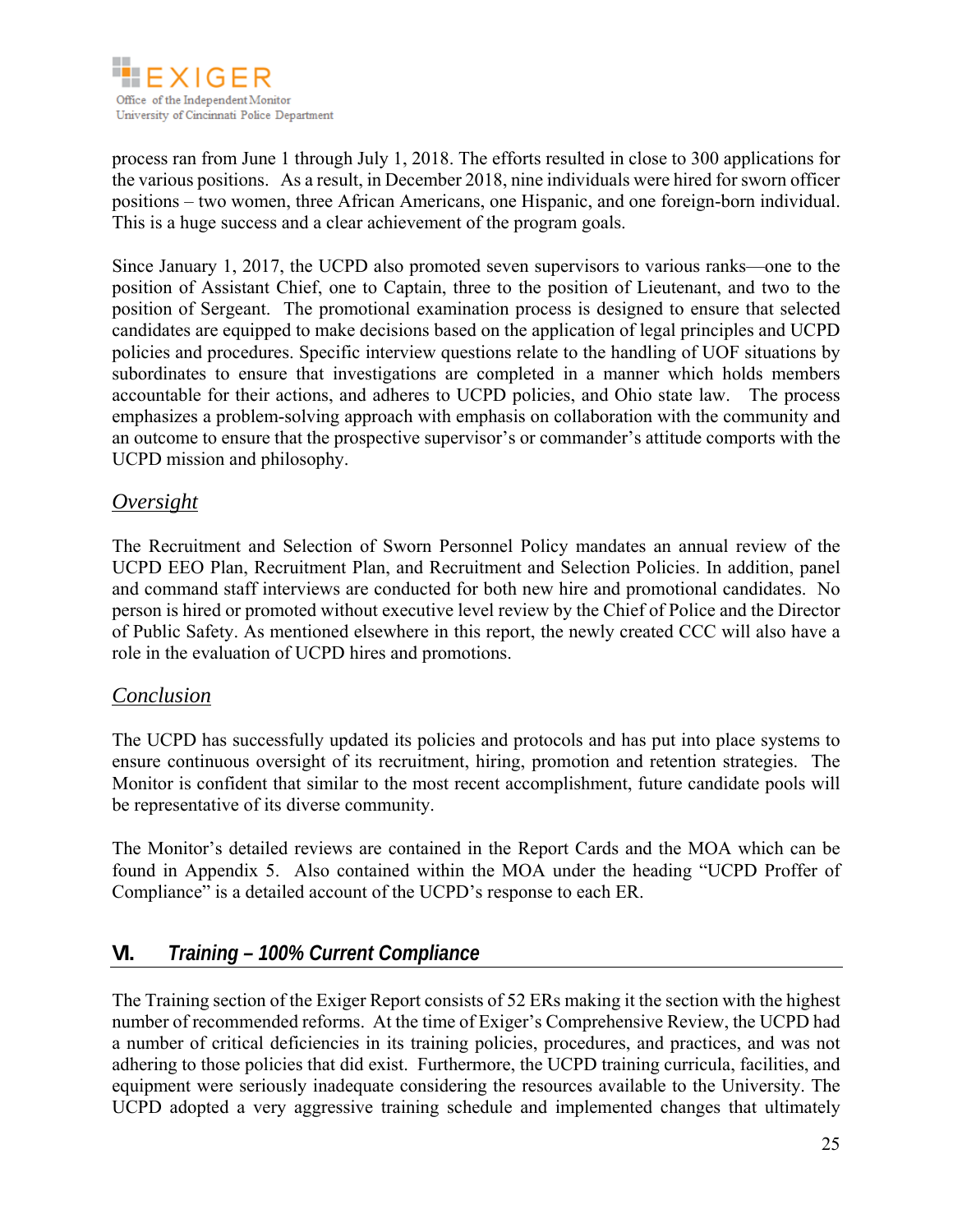

resulted in the implementation of all 52 ERs; 30 ERs by the close of 2017, and the remaining 22 ERs by the close of 2018. 24

## *Policy*

 $\overline{a}$ 

Appropriately, the first policy to be developed in this substantive area was the UCPD's Training and Professional Development policy, which memorialized the standards and protocols to be used in the administration of training new and current UCPD employees. This policy outlines procedures for: developing and maintaining curriculum; requiring written lesson plans; selecting and evaluating UCPD instructors and outside vendors; stating the tasks and competencies required to be included in training courses; and managing an annual training schedule.

Over the course of Exiger's monitorship, the Training and Professional Development policy was a living document, having been revised in almost every reporting period over the two-year period of the monitorship to account for the many changes affecting the organization. For example, the most recent change incorporated into the Training policy was the executive decision requiring all newly promoted sergeants to be formally introduced and "oriented" to their new role. The new directive includes an observation and instructional period along with an assessment process to ensure and validate the proper completion of requisite supervisory tasks based on an approved checklist. This structure ensures new sergeants understand, and are capable of, performing their new roles *prior* to beginning their supervisory responsibilities.

The Police Training Officer ("PTO") policy was modeled on national best practices for agencies that place an emphasis on community-oriented policing. The policy contains appropriate tasks and skill competencies expected of a PTO, as well as a selection process that includes a detailed review of a candidate's disciplinary and merit file to ensure all PTOs support the mission and values of the UCPD and are strong role models for new officers, and teaches them how to help their trainee apply policing and problem-solving skills.

A Lessons Learned policy was published to memorialize the process by which the organization will continually update and improve its operations based on lessons learned, both internally and externally. The Lessons Learned process helps to ensure that all internal incidents are viewed with an eye towards looking for improvements and/or updates that can be made to the organization's policies, procedures, and training.

The modernization of the UCPD's Fishwick Training Center is another example of the commitment to ensure that its officers and all employees have a professional learning environment in which to continue their training.

 $24$  The Monitor found the UCPD in non-compliance with ER 2.2.B related to a specific training requirement, Implicit Bias. The UCPD conducted training related to Bias free policing but did not specifically cover implicit biases. The UCPD subsequently scheduled and conducted implicit bias training (along with many other topics) with the UC Office of Equity and Inclusion in July 2018.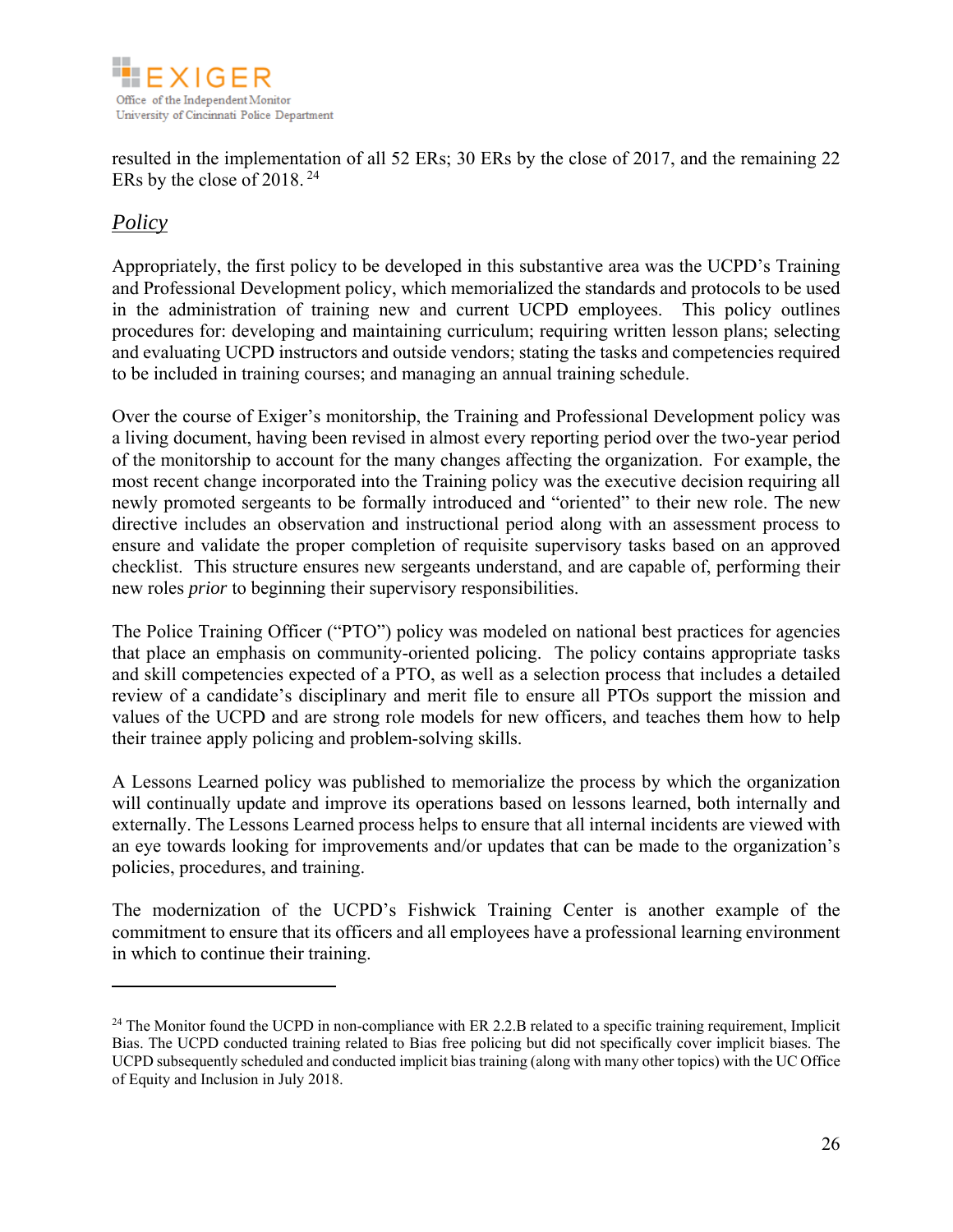

## *Training*

Training was developed and conducted internally, and attended at external vendors, on many varied topics which are detailed throughout this report within the related substantive section. In addition, the Training Section lieutenant, who is responsible for oversight of all of the UCPD training and tasked with other duties such as recruiting, hiring, and promotions, attended a highly reputable and intense leadership course. The knowledge and experience in this type of course will increase the lieutenant's capabilities to both strategize and focus priorities for their many responsibilities.

As required by the Police Training Program, all newly selected PTOs attend a 40-hour Basic Police Training Officer Course developed by an external vendor. The UCPD has two supervisors who previously attended the Train-the-Trainer program for this course so that internal training of new PTOs can be delivered in a more cost-effective manner.

Additionally, as part of the orientation program for new sergeants, all existing sergeants were required to review and certify that they were currently competent in all the tasks, and a senior supervisor signed off on their assessment of the existing sergeant's capabilities.

#### *Implementation*

In addition to executing a very robust and aggressive training schedule, as outlined in its annual training plan over the two-year monitorship, the UCPD Training Section collaboratively developed, tested, and implemented a Learning Management System ("LMS") with the UC HR department. The LMS now tracks and stores all UCPD employee training records and will eventually allow for automated employee training requests and approvals. The LMS also allows for confidential evaluations of both course curriculum and instructors.

The Training Section ("TS") is now collaborating with the University in several areas, including training facilities, training content and delivery, electronic training tracking and documentation systems, and has developed and delivered its first community police academy. The TS is also joining forces with the CPD along with other agencies in the area of training to take advantage of the continuous advances in today's policing environment. This type of teaming with the UC, the CPD and other policing agencies is certain to have long-lasting positive effects on the UCPD and the entire UC campus and surrounding community.

### *Oversight*

As part of its executive level oversight of the TS, a budget was set for training and regular periodic meetings are held to hold the TS lieutenant accountable for that budget. The Chief of Police has also taken an active role in the decisions made regarding training content and timing. Lastly, a Training Committee was established that is responsible for, and capable of, effectively reviewing UCPD's training policies and procedures, curricula development, and course delivery.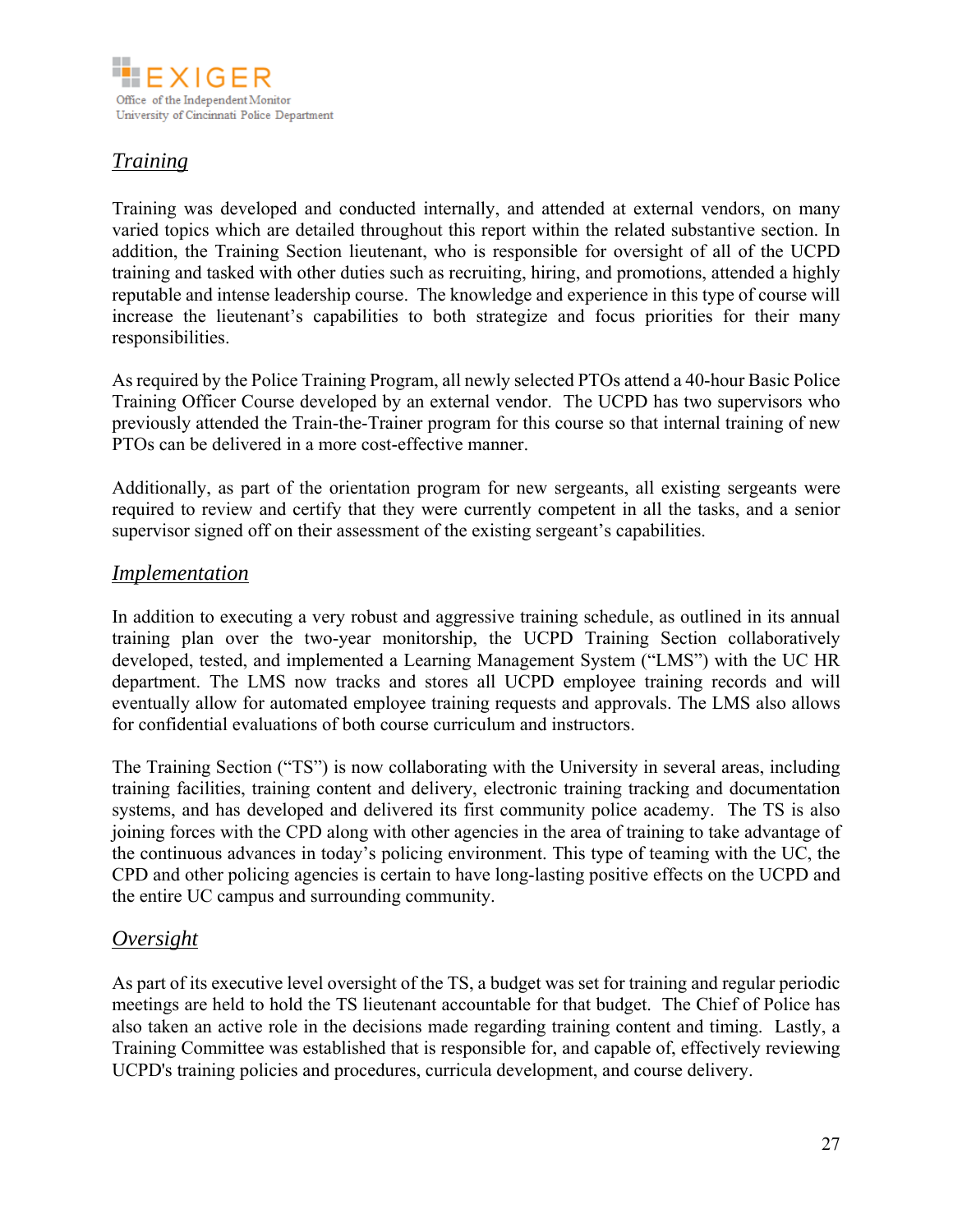

## *Conclusion*

The achievements in this area are a tribute to the current UCPD leadership and will have longlasting positive effects on department pride, morale and will translate to improved service to the UC community.

The Monitor's detailed reviews are contained in the Report Cards and the MOA which can be found in Appendix 6. Also contained within the MOA under the heading "UCPD Proffer of Compliance" is a detailed account of the UCPD's response to each ER.

## **VII.** *Accountability – 100% Current Compliance*

The Accountability section of the Exiger Report consists of 16 Recommendations related to the institutionalization of specific mechanisms designed to ensure long term compliance not only with the ERs, but also with the UCPD's mission and values. Some of those mechanisms include the creation of field sergeant positions, the use of an Early Warning System ("EWS"\_) to track officer behavior, and the integration of oversight and risk management controls such as an internal inspection system, and better complaint intake, management, and investigation processes.

To their credit, the UCPD immediately created and filled the sergeant positions and began implementation of all 16 ERs achieving compliance with 11 ERs by the close of 2017, and the remaining five ERs by the close of 2018, amounting to 100% compliance in this substantive area.

### *Policy*

The first area addressed in this section was the UCPD's internal investigations policy along with the administrative procedures for the categorization of citizen, internal and administrative type investigations, and the handling and workflow of investigations. Within this policy, the UCPD created a category of documented oversight titled "Administrative Review" (AR), which is a process of conducting a more abbreviated evaluation of various types of police actions that do not require a formalized investigation, but which should be reviewed nevertheless.

In 2018, the UCPD added its Employee Code of Conduct and Disciplinary policy that includes its Disciplinary Matrix to use as a guide for command staff when adjudicating instances of sustained policy violations and personnel misconduct.

The UCPD also finalized its Early Intervention System policy, which is used to ensure at-risk employees receive adequate attention. The EWS is arguably one of the most critical risk management tools available in police management. The EWS data provides UCPD supervisors and command staff with an accurate picture of officer's performance, behavior, and shortfalls with which to address and/or take intervening actions when needed.

The UCPD also updated its Performance Evaluation policy and, as a result of collaborative discussions, began requiring that all newly promoted sergeants attend both orientation training,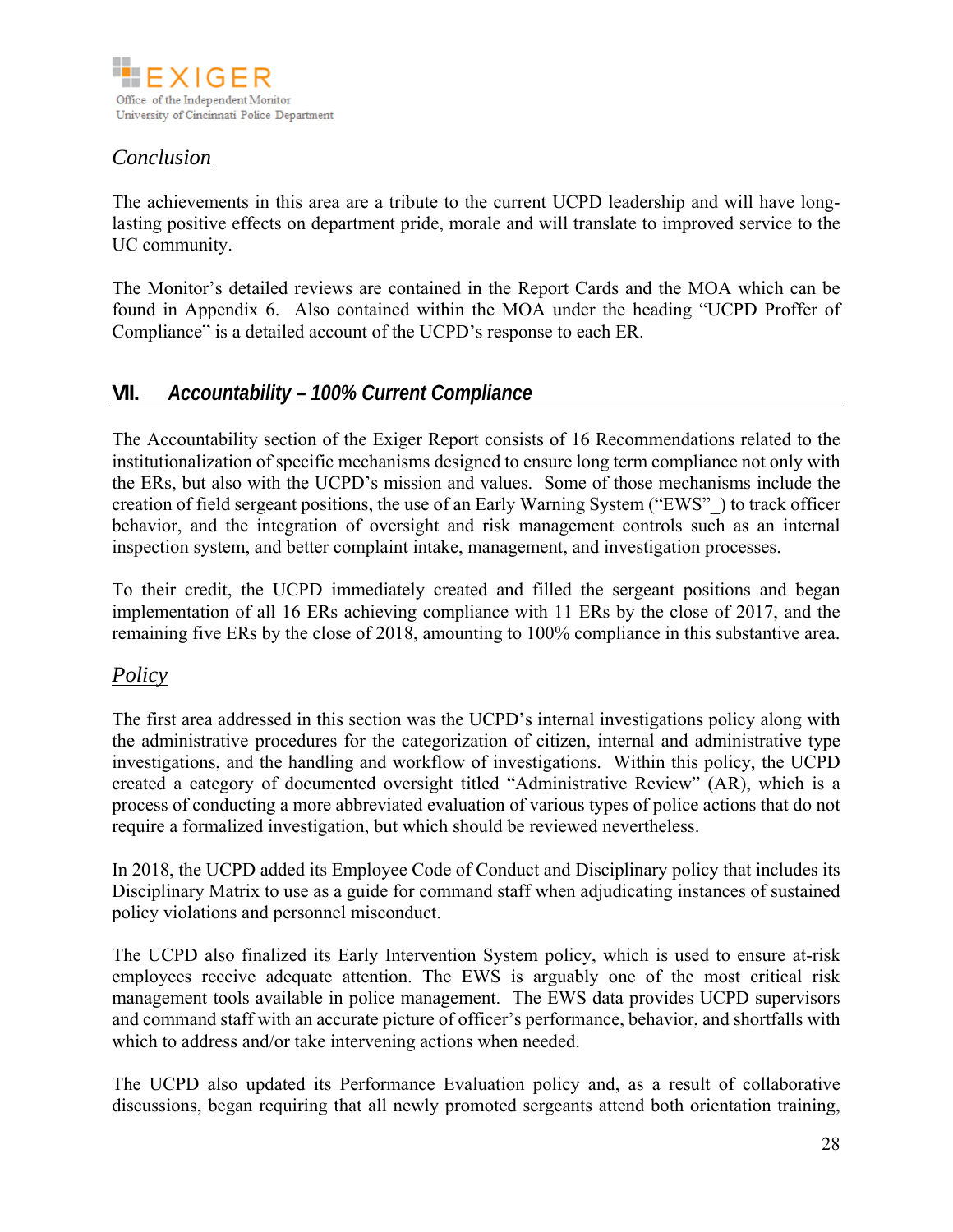

and external training from an institution identified as demonstrating excellence in leadership training.

Finally, the UCPD established its internal inspection unit and the related policy and protocols that sets out appropriate standards and procedures along with the schedule of required inspections. The Monitor provided feedback regarding some concern with the current organizational reporting structure of the inspections unit to ensure complete objectivity and independence.<sup>25</sup> Despite how recently the unit was established, and the lack of any formalized audit training at this point, the Monitor is, nevertheless, pleased with the UCPD's efforts in this area. The Monitor is certain that over time, this unit will help give the UCPD more accountability.

### *Training*

UCPD supervisors and investigators who conduct investigations must attend either the Federal Law Enforcement Training Center ("FLETC") Internal Affairs Investigations Training Program, or the Southern Police Institute's Internal Affairs: Policy, Practice and Legal Considerations course. The UCPD Bureau Commanders and lieutenants must attend a training session to specifically address leadership issues, critical thinking, and the decision making process involved in appropriately investigating or evaluating complaint investigations.

The UCPD also developed and delivered a formalized internal orientation program for new sergeants. The process includes an observation and instructional period along with an assessment process to ensure and validate the proper completion of requisite supervisory tasks based on the approved checklist.

#### *Implementation*

 $\overline{a}$ 

Part of the UCPD's implementation process included the creation of an updated brochure titled "Citizen Feedback Form," which clearly provides instructions for both making a complaint, and making a commendation. The brochures are available to the public, and a newly implemented UCPD policy specifically requires that copies of these brochures be kept in the police station lobby and patrol vehicles.

The UCPD initiates, investigates and completes investigations of citizen complaints alleging misconduct and internally generated misconduct investigations. All of the investigations that were conducted during the monitorship adequately addressed the evidence and included a review of video footage, recorded witness statements, and properly adjudicated the allegations of misconduct. The aforementioned investigations appropriately resulted in findings of either "Sustained," "Not-Sustained," "Unfounded," or "Exonerated." In the instances of sustained allegations, the UCPD took corrective action. The UCPD command staff took corrective measures

<sup>&</sup>lt;sup>25</sup> The UCPD took note of the Monitor's concerns, the details of which can be found in the MOA for ER 7.10.A, in Appendix 7.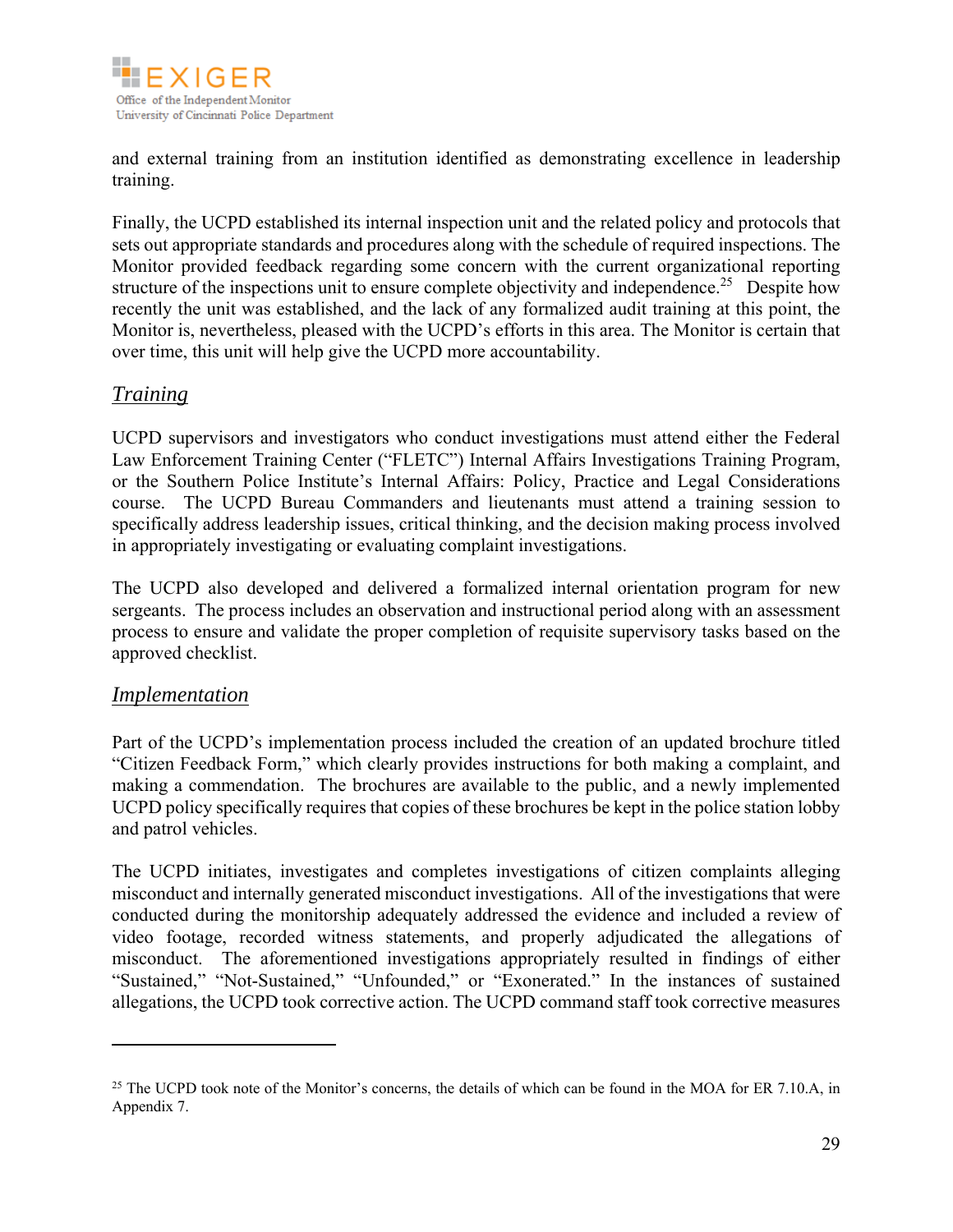

as needed for sustained misconduct and policy violations in line with its newly created Disciplinary Matrix.

#### **Citizen's Complaints**

Over the two-year monitoring period, from January 2017 through December 2018, a total of 55 Citizen Complaints were initiated; 38 in 2017 and 17 in 2018. The completed investigations were timely and addressed all of the allegations and evidence.

#### **Internal Investigations**

Over the two-year monitoring period, 16 internal investigations were initiated; eight in 2017, and another eight in 2018. These investigations were also suitably complete, appropriately addressed all of the allegations and evidence, and were closed in a timely manner as required by the UCPD's policy. In the instances of sustained allegations, the UCPD took corrective action.

#### **Administrative Reviews**

Over the two-year monitoring period, 16 ARs were conducted, most of which had to do with the display or un-holstering of CEWs and firearms, or off campus traffic stops, and three pursuits. Notably, the AR category is relatively new so those reviewed in 2017 were not labeled as ARs at that time.

#### **Inspections**

During the Q4 from October 1, through December 31, 2018, the UCPD began its internal inspection process. Generally, the inspections submitted were conducted in line with the plan with a few exceptions; unfortunately, given the timing of the implementation of the inspection unit and the early withdrawal from the monitorship, the Monitor could not fully assess the quality of inspections.

#### *Oversight*

The UCPD updated its organization charts to reflect the addition of the sergeant positions created in 2015. Its policies were also updated to contain written statements of the duties and responsibilities of the sergeants including infield visits of subordinates.

Complaints, whether generated externally from a citizen or internally, are overseen in a number of ways, the first being the speedy documentation and investigation of such accusations by first-line supervisors upon notification. The investigation is then assigned by the Standards and Strategic Development Bureau and must be reviewed and adjudicated at the command level prior to closure. Once closed, the disposition is always reviewed by the Chief of Police for concurrence. Any serious incidents, including any criminal allegations, would include immediate notification to the Chief of Police and the Director of Public Safety.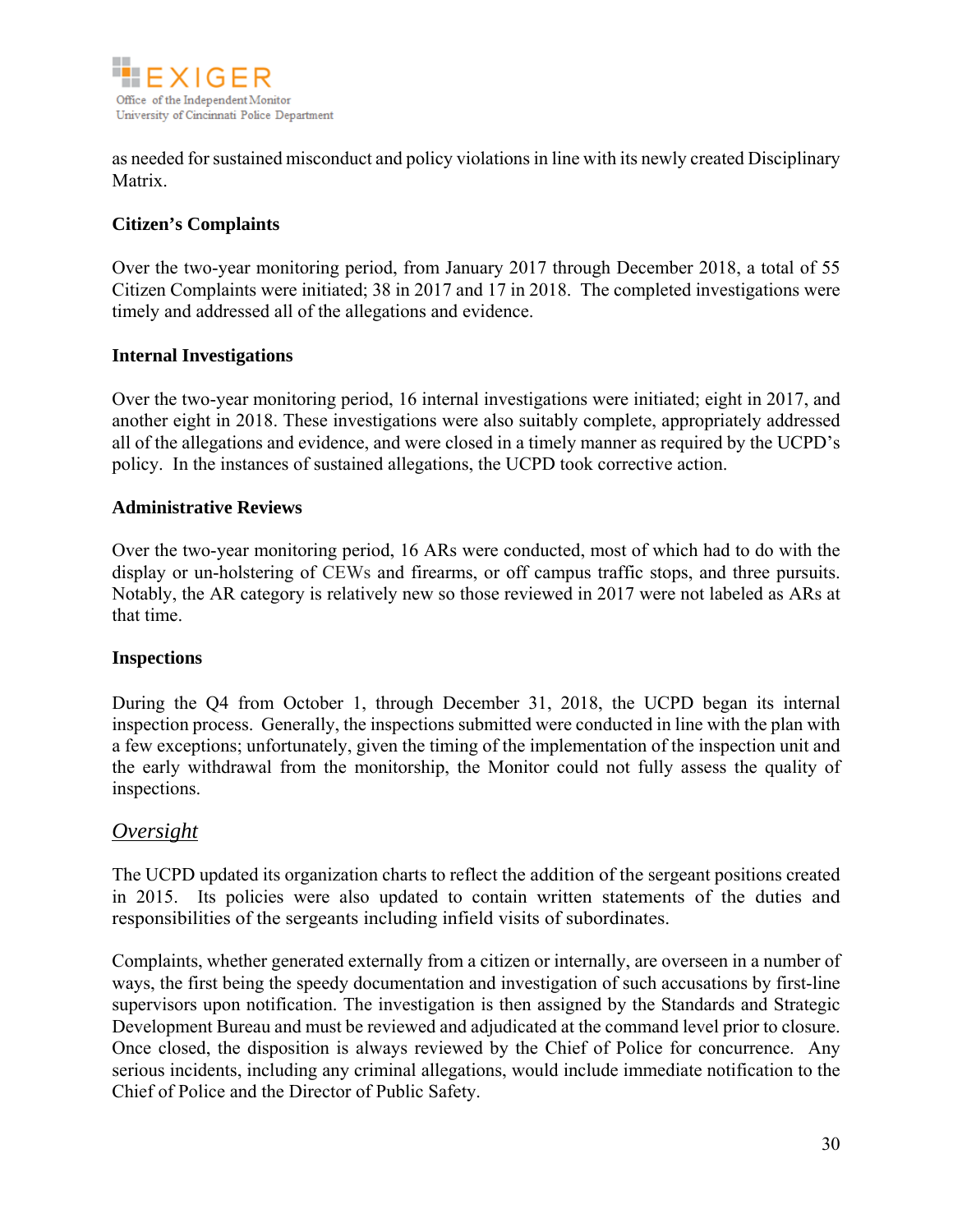

The most significant oversight function in this area is the institution of an external mechanism to review investigations of complaints made against UCPD employees. The recently recreated CCC will review serious citizen complaints by way of the Chief presenting the information on a quarterly basis. To ensure complete transparency, the UCPD will produce and publish an annual report which will contain information on complaints and the existence of the CCC as an oversight body to its website: *https://www.uc.edu/about/publicsafety/reform/resources.html.*

#### *Conclusion*

 $\overline{a}$ 

The UCPD has successfully updated its policies and protocols in the area of accountability. The Monitor is also encouraged that the UCPD has come to understand how extremely important the sergeant role is to the organization and the enormous impact sergeants have on officers as firstline supervisors. In simple terms, the sergeant is arguably the most influential position within a law enforcement organization and no law enforcement agency can function well without good field sergeants.

The above also describes the procedures now in place to ensure accountability within the UCPD organization. With these measures now in place, the Director of Public Safety and the CCC should continue to review any serious/critical complaints alleging misconduct to ensure complete transparency which will have a positive impact on community trust.

The Monitor's detailed reviews are contained in the Report Cards and the MOA which can be found in Appendix 7. Also contained within the MOA under the heading "UCPD Proffer of Compliance" is a detailed account of the UCPD's response to each Exiger Recommendation.

### **VIII.** *Community Engagement – 100% Current Compliance*

The Community Engagement section of the Exiger Report consists of 25 Recommendations related to the building of a strong partnership with the community UCPD serves. While the UCPD had several creative Community Engagement initiatives in place, others had not yet been implemented because of organizational and staffing deficiencies. The UCPD achieved compliance with all  $25 \text{ ERs}^{26}$  which is a laudable achievement. The UCPD achieved compliance with 12 ERs by the close of 2017, and the remaining 13 ERs by the close of 2018.

<sup>&</sup>lt;sup>26</sup> Some ERs were purposefully drafted in a manner that permitted the UCPD to "consider" whether or not to adopt the suggestion. As an example, ER 8.6.F states in part: "*The UCPD should consider employing Stop Theft Tags, which possess a unique ID number that is entered into the STOPTHEFT worldwide database, and allow lost or stolen property to be reunited with its owner.*" The Monitor found the UCPD in compliance with the associated ER even when not adopted, as long as the UCPD provided sufficient explanation of its rationale including evidence of due diligence. In this example, the UCPD considered implementing the STOPTHEFT program but found that the budget constraints outweighed the benefits of the program especially given the UCPD's current engraving program.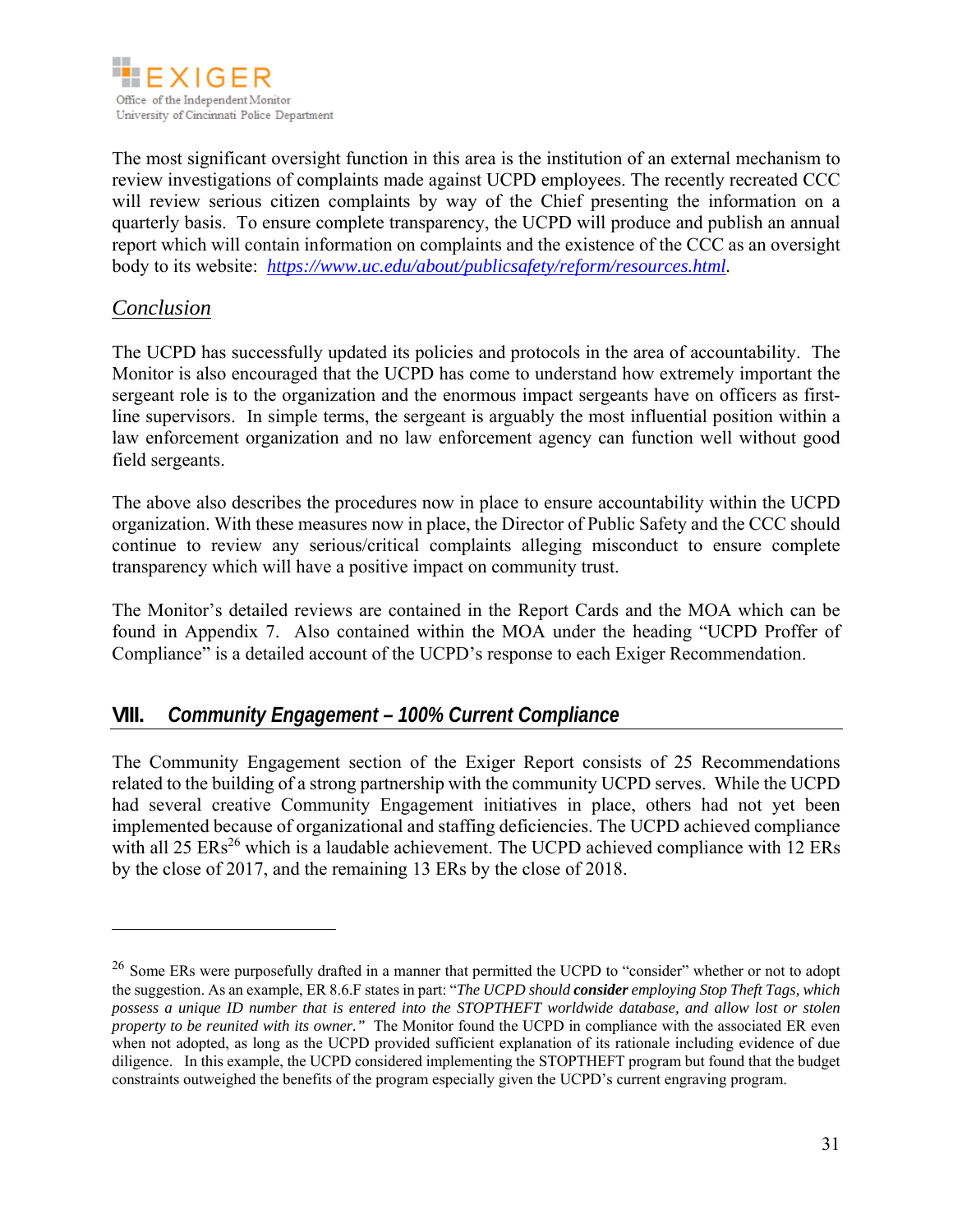

# *Policy*

The UCPD's most significant policy response in this area came in the last quarter of the monitorship through the problem-solving policy titled, "*Tactical and Strategic Investigations."*  The Monitor was very impressed with the manner in which the policy statement and structure modernized concepts to longstanding issues. The policy recognized that law enforcement cannot solve community problems alone, and that individual officers cannot be expected to do the "collaborating and partnering" with the community on their own. Rather, the entire organization, from the bottom up and top down, must be involved if there is any hope of success and effectiveness. In developing the policy, the UCPD consulted professionals and received input from nationally recognized policing experts Dr. John Eck and Julie Wartell.

The Community Affairs Section protocol was also designed to include an appropriate selection process for Community Engagement Officers, which provides for community and student body input. The UCPD made several other important executive decisions related to the overall structure and function of the community affairs officers, significantly elevating the position to a direct report to the Patrol Bureau Commander, who oversees the Field Operations Section. By doing so, the UCPD acknowledged the significance of the Community Engagement Officer's role in the organization and the UC community. The UCPD also assigned the Community Engagement officers as community liaisons to designated community groups, and ensured minimum staffing with at least two officers and a supervisor. A supervisory position at the rank of lieutenant was designated for Special Event Planning as an ancillary duty which places emphasis on these events and ensures adequate control.

The UCPD also submitted documentation to demonstrate either its compliance with or consideration of various crime prevention initiatives such as Operation Safe Haven, Operation Blue Light, Operation ID, PhoneHome, and StopTheft, and a Bicycle Registration Program.

## *Training*

The UCPD requires initial problem-solving training for officers and refresher training every two years thereafter. This training was previously conducted in January 2017. The most recent training on this topic occurred on December 5-7, 2018 and was instructed by Julie Wartell and was focused on the new policy and procedure for Tactical and Strategic Investigations and problem-oriented policing for UCPD officers.

In addition to the above training of all officers, specific training was provided to the Community Affairs staff on the following topics:

- Public Speaking
- Crime Prevention (National Crime Prevention Council and Community Oriented Policing Services)
- Crime Prevention through Environmental Design (CPTED)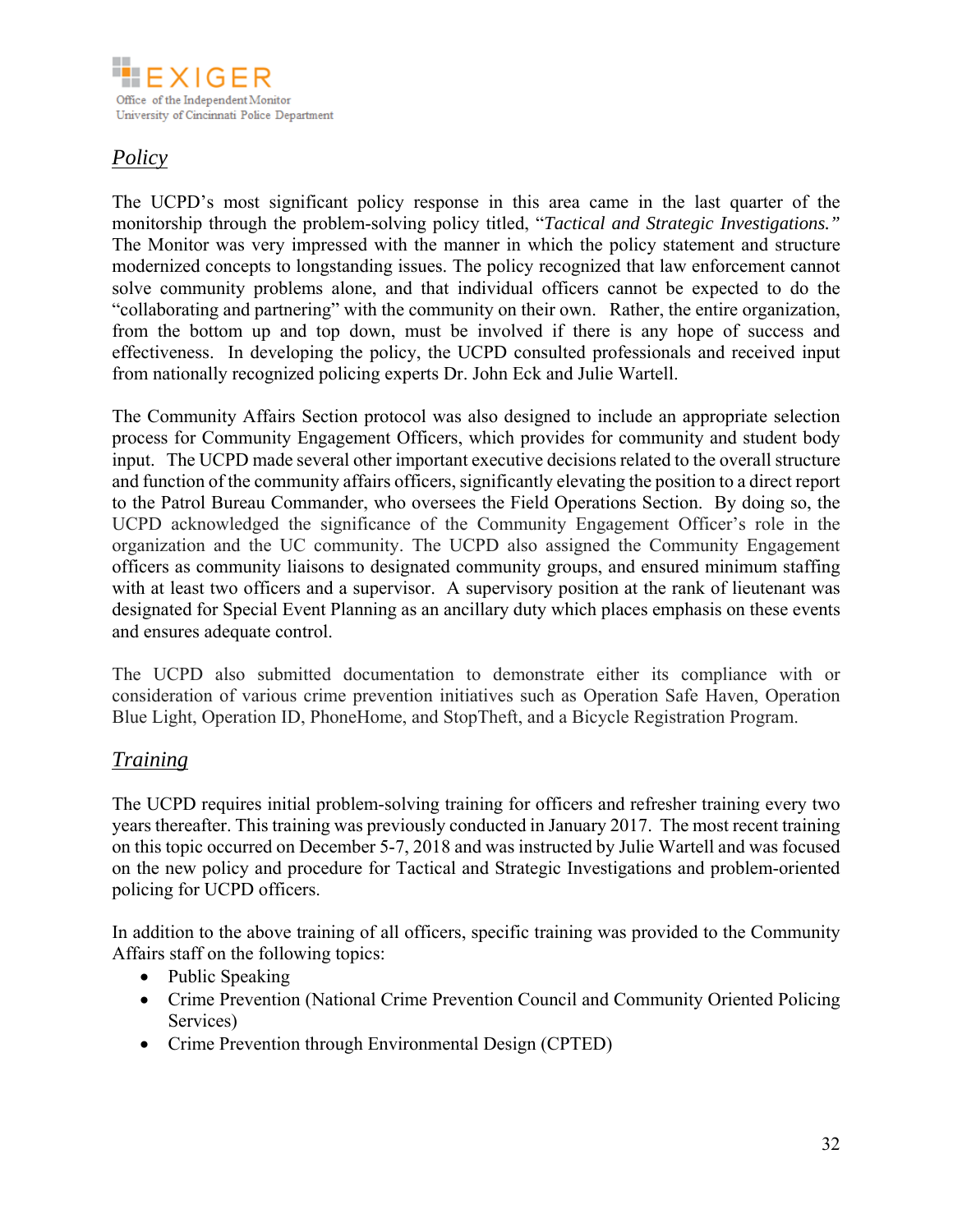

## *Implementation*

UCPD has deployed adequate resources to the Community Affairs Section, elevated its reporting structure to ensure appropriate supervision, and has taken affirmative steps in recognizing the importance of the function within the UCPD and the UC Community.

Given the timing of submission of the Tactical and Strategic Investigations, implementation testing was not conducted during the monitorship. The Monitor suggests that the UCPD institute some type of initial evaluation to be conducted within a short period of time so that any necessary adjustments to the policy and/or the related procedures can be implemented.

### *Oversight*

Having placed sufficient supervisory roles in key positions, the UCPD has taken a critical step towards ensuring adequate oversight of its programs. Nevertheless, the Monitor suggests that the UCPD conduct a periodic review of these areas to ensure that any gaps in function or procedures are quickly identified and remedied given the importance of police-community relations.

### *Conclusion*

The UCPD has truly created a model policy that its officers and the community can be extremely proud.

The Monitor's detailed reviews are contained in the Report Cards and the MOA which can be found in Appendix 8. Also contained within the MOA under the heading "UCPD Proffer of Compliance" is a detailed account of the UCPD's response to each Exiger Recommendation.

## **IX.** *Mental Health Response – 100% Current Compliance*

The Mental Health Response section of the Exiger Report consists of 13 ERs related to policies and guidelines for how UCPD officers should deal with incidents involving individuals suffering from mental health issues. The ERs focused on the formalization and enhancement of the UCPD's policies to ensure continued improvement, with the goal of minimizing the likelihood of situations resulting in negative outcomes. The UCPD addressed each of the 13 ERs during the two-year monitorship, and in fact, it was one of the first sections to achieve full compliance - 10 ERs by the close of 2017, and the remaining 3 ERs by the close of 2018.

## *Policy*

The UCPD updated its Mental Health Response (MHR) policy, including appropriate procedures on how to deal with incidents involving individuals suffering from mental health issues. The policy included a list of generalized signs and symptoms of behavior that may suggest mental illness.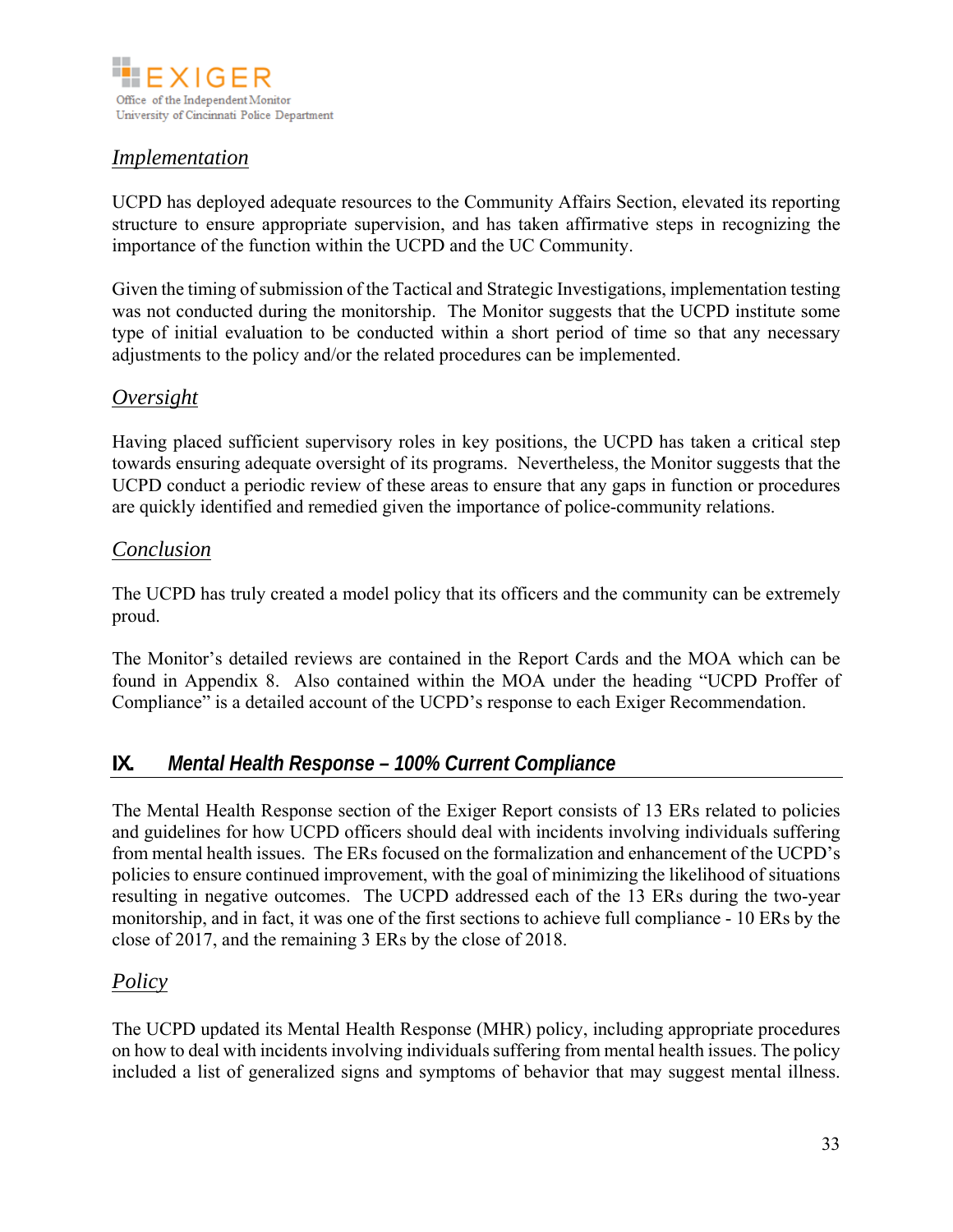

Specifically, the policy provides the following lists of symptoms that, if exhibited, may indicate the person is suffering from mental illness:

- Appearance
- Behavior
- Rapid Mood Changes
- Substance Abuse
- History of Mental Health issues
- Unusual Personal Lifestyle Changes
- Academic Indicators

The policy emphasizes an officer's primary objective should be to de-escalate the situation so that it is resolved without the need for force consistent with UCPD training. It also requires that sufficient personnel be summoned to the scene if it appears the person will be resistant when taken into custody, and procedures on how that arrest and transportation should occur.

In developing the policy, the UCPD suitably consulted with professionals from the University of Southern California and the Ohio State University, as well as the University's Counseling and Psychological Services office, to ensure its policies were based on best practices and addressed all of the Exiger Recommendations.

### *Training*

By the close of the first year of the monitorship, the UCPD had disseminated the revised MHR policy and had begun the process to have all UCPD officers and dispatchers certified in Crisis Intervention Training (CIT). By having all officers certified, a CIT trained officer is always available, especially during peak periods. UCPD also agreed to include Security Officers in the division-wide training to further enhance the UCPD's response to these types of incidents. To accomplish the training the UCPD used experts from Mental Health America of Northern Kentucky and Southern Ohio. The training materials included best practices in appropriate topic areas such as suicide, homelessness, persons with developmental disabilities, and other mental health situations.

### *Implementation*

In addition to handling several such incidents during the two-year monitorship consistent with its policy; the UCPD is actively involved with the UC's Crisis Assessment Referral and Evaluation ("CARE") Team. The CARE Team mission and membership represent a holistic approach to assist and manage persons from the university community who may be dealing with mental health issues. Similar to groups in leading universities, the CARE Team meetings are typically brain-storming sessions to discuss various campus community concerns and how best to help the particular student succeed. The UCPD formalized its role and representation on the CARE Team committee by updating its Mental Health Response policy.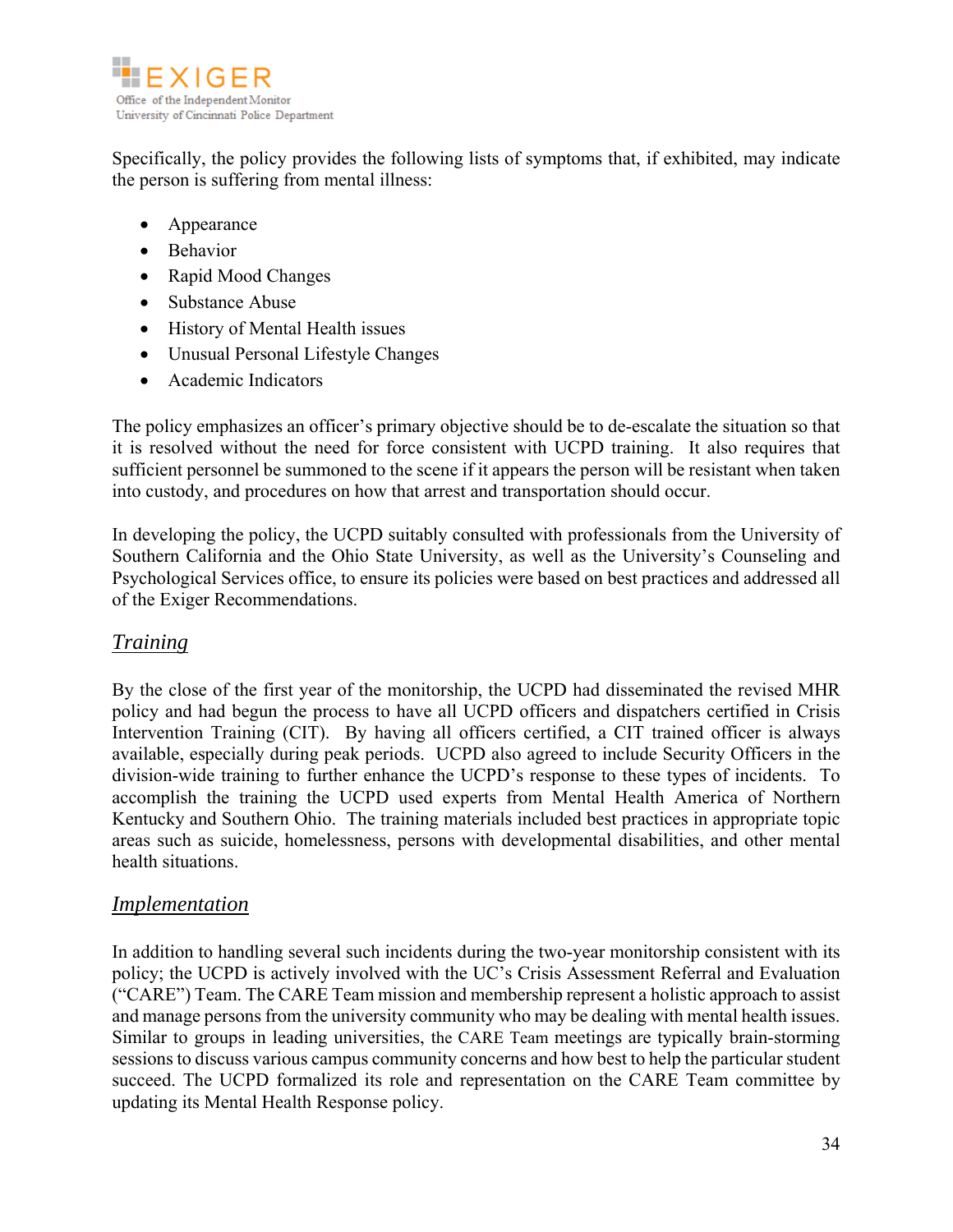

# *Oversight*

The UCPD completed its annual "Mental Health Summary Report" in 2017, which covered mental health related calls and incidents in 2017. The report was thorough and insightful and identified significant reporting issues which were then addressed by the UCPD. Consequently, the UCPD should continue to conduct this review annually to ensure that any additional gaps in procedures are quickly identified and remedied through corrective action.

## *Conclusion*

Prior to the Exiger Review and resultant monitorship, the UCPD had a history of problematic interactions with individuals suffering from mental health issues. Although the UCPD's practices in situations where mental health issues arose were acceptable, the Exiger review identified several areas for improvement which, as stated above, have now been addressed by the UCPD. Nevertheless, the Monitor suggests that both the Director of Public Safety and the CCC continue to monitor the UCPD's annual reports in this area to ensure enduring accountability.

The Monitor's detailed reviews are contained in the Report Cards and the MOA which can be found in Appendix 9. Also contained within the MOA under the heading "UCPD Proffer of Compliance" is a detailed account of the UCPD's response to each Exiger Recommendation.

# **X.** *Equipment – 100% Current Compliance*

The Equipment section of the Exiger Report consists of 14 Recommendations related to UCPD's available equipment, such as on-campus video surveillance equipment, and video recording equipment for police vehicles as well as UCPD's less-lethal weapons such as Conductive Energy Devices (CED) and batons. The review also identified shortcoming with the tracking of such equipment. The UCPD addressed each of the 14 ERs during the two-year monitorship, and in fact, was the first area to achieve full compliance - 12 ERs by the close of 2017, and the remaining 2 ERs by the close of 2018.

## *Policy*

 $\overline{a}$ 

Several policies were developed or updated to address the equipment related ERs. The most significant of these policy decisions was providing its officers with a less lethal force option through the re-issuance of Conductive Electrical Weapon/Device, commonly known by the brand name as "Tasers". The revised Use of Force policy addresses the use of and reporting procedures for the Taser and is consistent with national best practice standards.<sup>27</sup> In response to other concerns in this area, the UCPD purchased an equipment tracking software program; decided to dispose of a bomb robot that was not being used; addressed its use of on and off-campus video surveillance;

<sup>&</sup>lt;sup>27</sup> Please see Section 3, "Use of Force" for more information on the UCPD's revised UOF policy.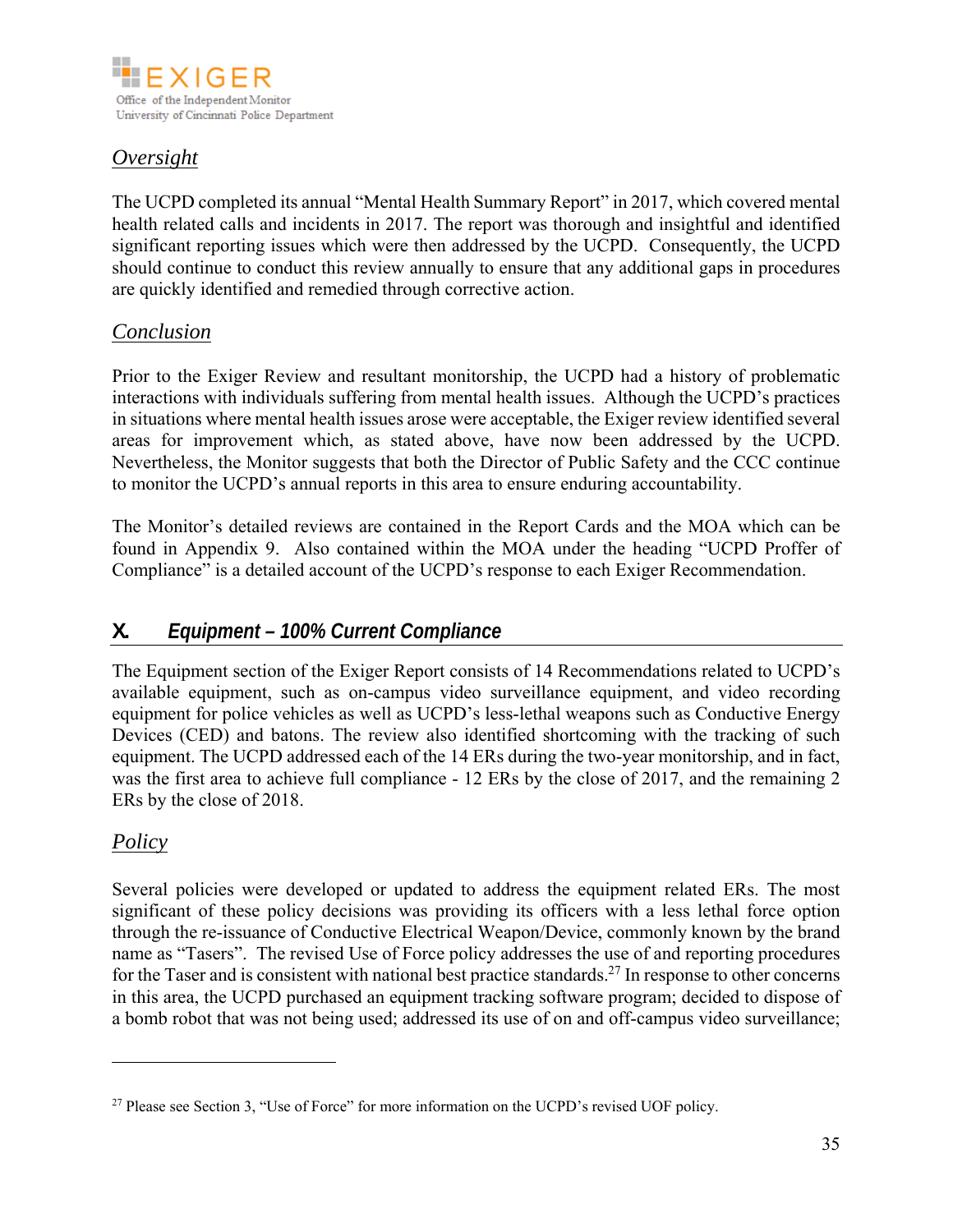

and, clarified its practices regarding the PR-24 batons - clearly indicating the device is to be used only for crowd control.

## *Training*

UCPD officers attended training sessions in each of the policies and substantive topics mentioned above. The UOF training specifically included a module on the use of Tasers, both from a legal and functional basis. The courses appropriately covered UCPD policies and procedures, were thorough and aligned with best practice standards. The hands-on portion of the training was extremely well put together. UCPD officers also received separate training on the use of the PR-24 (side-handled baton) through an outside vendor that covered crowd management/control and unlawful assemblies. The Monitor noted and agrees with the UCPD that the PR-24 training should occur annually, especially given that PR-24 batons are rarely deployed and consequently the skillset can be perishable. Separate internal training was also conducted on the updated policies for the use of its Body-Worn Cameras, and its newly installed In-Car Video Recording System (IVRS).

### *Implementation*

As described elsewhere in this report (in Section 4, Policies and Procedures), the UCPD uses its internal document management system, PowerDMS, to disseminate and quiz UCPD personnel on newly developed and updated policies. Further evidence of implementation was demonstrated during the Monitor's reviews of body worn camera and in-car video footage, and attendance at training sessions.

### *Oversight*

Supervisors are required to conduct random inspections of video footage on a regular basis and in certain instances such a review is mandatory. Also, as mentioned elsewhere in this report (in Section 7, Accountability), the UCPD's internal inspection process should continue to test implementation of its policies on a regular basis.

### *Conclusion*

The Monitor commends the UCPD for its accomplishments in this area and believes that the UCPD officers and community are benefiting from the newly acquired and much needed equipment. A police department that is properly equipped is in a much better position to safely and effectively discharge its mission which will in-turn help restore community trust in the organization.

The Monitor's detailed reviews are contained in the Report Cards and the MOA which can be found in Appendix 10. Also contained within the MOA under the heading "UCPD Proffer of Compliance" is a detailed account of the UCPD's response to each Exiger Recommendation.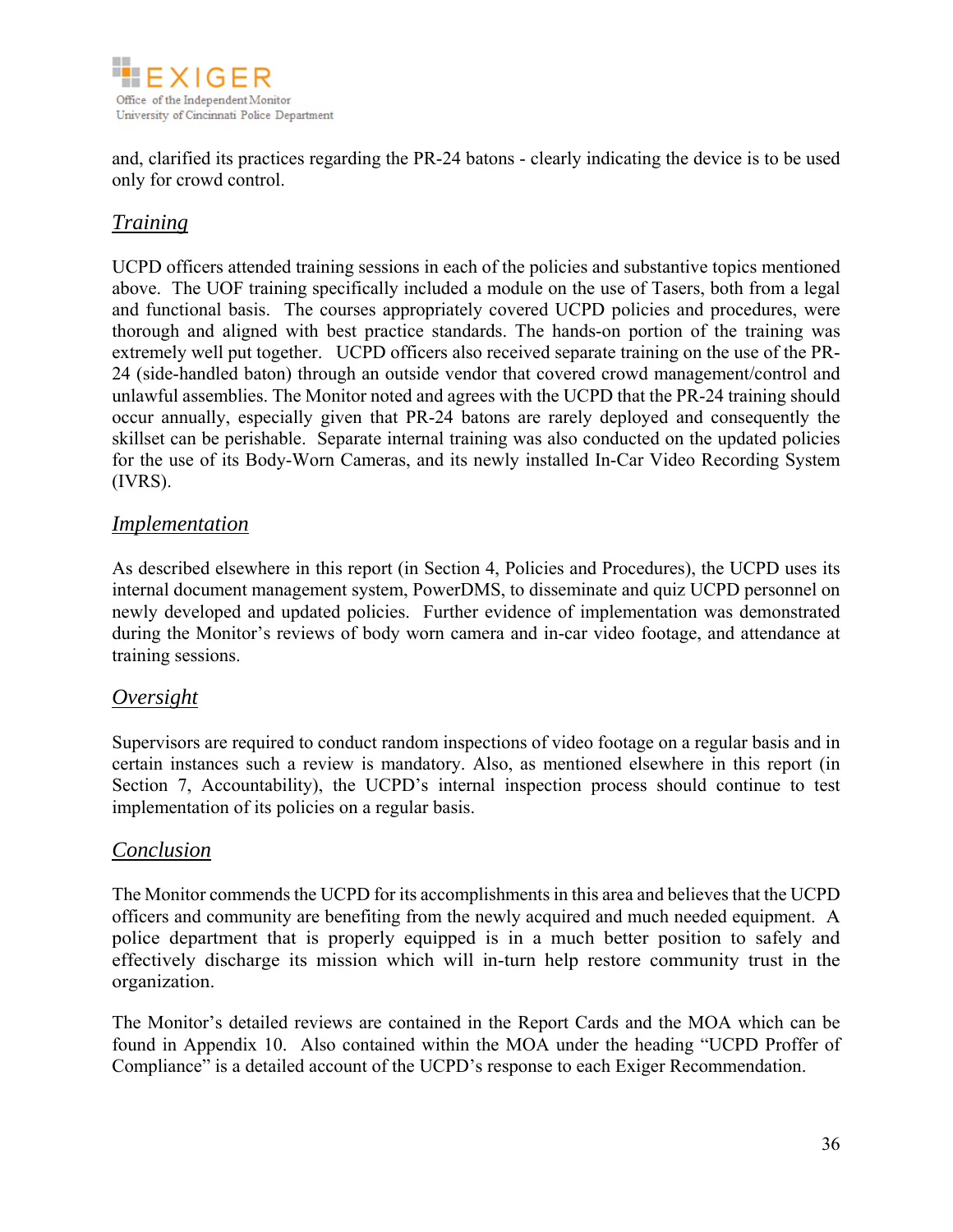

# **XI.** *Technology – 100% Current Compliance*

The Technology section in the Exiger Report consisted of 18 Recommendations mainly related to Body Worn Cameras (BWCs), and the Automated Record Management System (ARMS) and data analysis issues. The review also identified staffing and resource shortages to support new and emerging technologies, such as next generation body worn cameras and Computer Aided Dispatch systems. While the UCPD faced some budgetary challenges, all 18 of the ERs were implemented<sup>28</sup> during the two-year monitorship - 11 ERs by the close of 2017, and the remaining 7 ERs by the close of 2018.

## *Policy*

Although no specific policy documents were revised or developed in connection with this section, the UCPD provided other documentation to demonstrate and support the management decisions and/or actions that were made towards adoption of the ERs. Examples of such documentation are the contract evidencing video retention, tagging and storage; the integration of that video management with Computer Aided Dispatch ("CAD") to utilize various attributes (e.g., date, time, geo-location, officer involved, etc.) to automatically associate video with the related incident in CAD; and, the installation of a third radio console for dispatchers in order to better handle multiple radio calls for service.

The UCPD also identified and got approval for the necessary funding to procure the update and expansion of the card access system, and to hire a much-needed IT Project Manager. Another example of a management decision was the change from the "LiveSafe" electronic emergency notification system to the "RAVE Guardian", notification system which the Monitor commended. The RAVE Guardian is an application widely used by both large and small universities across the nation and is considered one of the best programs for enhancing safety of the campus community.

## *Training*

 $\overline{a}$ 

Similarly, there were generally no specific training requirements in the Technology section of Exiger's report. It is worth mentioning however, that UCPD directed one of its lieutenants to attend a four-day instructor class to become a certified Instructor for all the video recording equipment including Dash cameras, body cameras, and Evidence.com (Cloud Base storage). By doing so, the lieutenant was able to provide in-house training to all UCPD officers on the use and administration of its Body-Worn Camera and In-Car Video Recording Systems.

<sup>&</sup>lt;sup>28</sup> Some ERs were purposefully drafted in a manner that permitted the UCPD to "consider" whether or not to adopt the suggestion. As an example, ER 11.5.A states in part: "*The UCPD should consider implementing an ARMS Mobile Product on MDCs and/or tablets to enable officers to complete reports from the field…."* The Monitor found the UCPD in compliance with the associated ER even when not adopted, as long as the UCPD provided sufficient explanation of its rationale including evidence of due diligence. In this example, the UCPD studied the issue and found that adopting an in-field reporting capacity was neither necessary nor efficient for UCPD.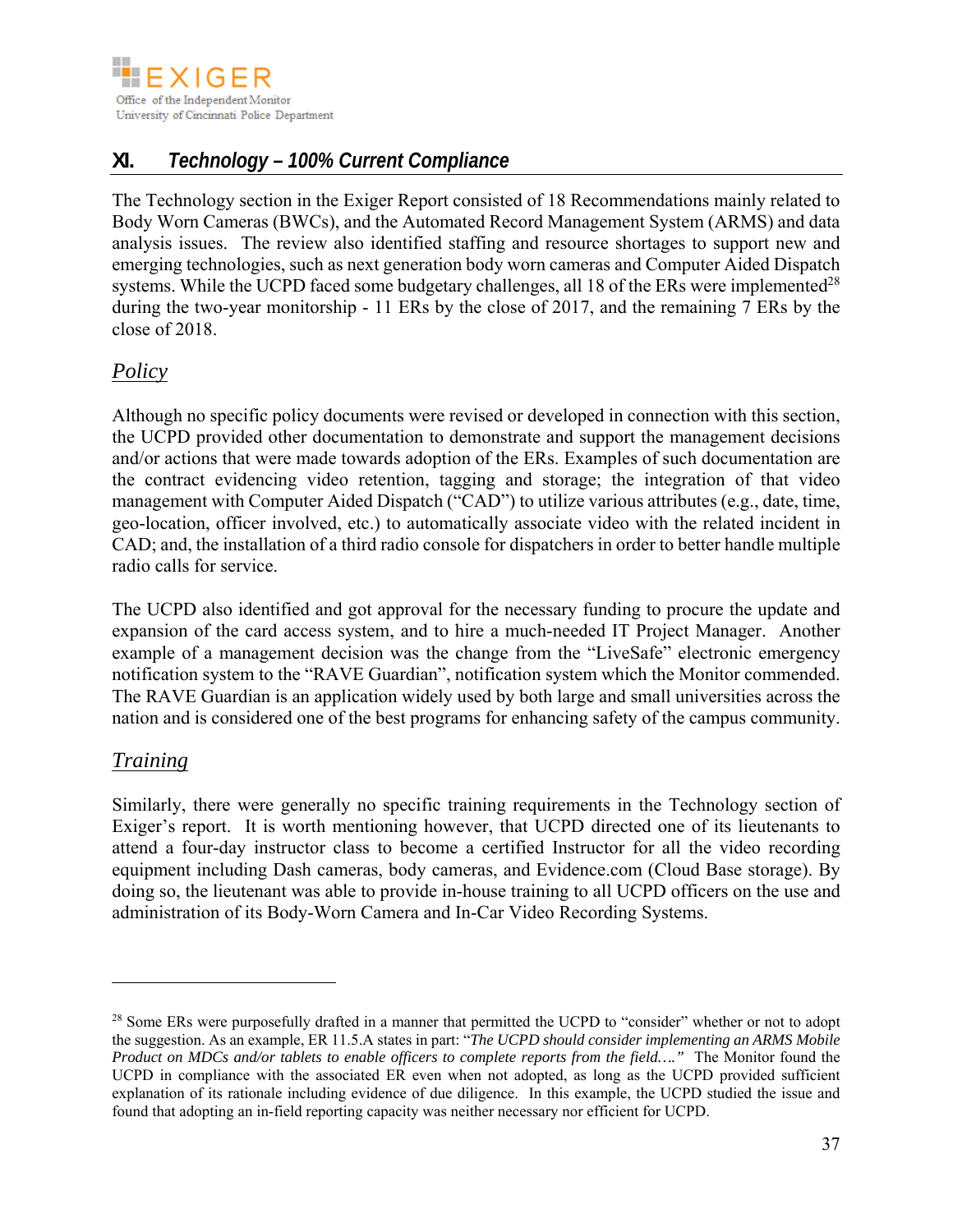

## *Implementation*

The UCPDs associated plans to install and roll-out the above systems, such as the RAVE Guardian application was well thought out and considerate of the potential communication complications that can arise when switching from one form of electronic system to another.

### *Oversight*

The executive decisions made to fully comply with the ERs in this section and upgrade the UCPD's technology capabilities demonstrate a willingness to ensure professional agency and timely responses to emergency requests from the UC campus community.

#### *Conclusion*

The UCPD's technology improvements will undoubtedly improve oversight, productivity, situational awareness, and increase public trust. It is the Monitor's hope that the organization is well-positioned and resourced to support future system upgrades as new technologies emerge.

The Monitor's detailed reviews are contained in the Report Cards and the MOA which can be found in Appendix 11. Also contained within the MOA under the heading "UCPD Proffer of Compliance" is a detailed account of the UCPD's response to each Exiger Recommendation.

### **XII.** *Data Systems – 100% Current Compliance*

The Data System section of the Exiger Report consists of 23 ERs to address deficiencies in the UCPD's data collection, storage and analysis systems related to its tracking of citizen contacts, officer performance, early warning systems to identify at-risk officers, crime data, and complaints.

By hiring a new crime analyst who has extensive experience in the area of police-related data analysis and implementing all 23 ERs (9 ERs by the close of 2017, and the remaining 14 ERs by the close of 2018), the UCPD will enhancement its information-driven capabilities. These new processes will result in significant improvements and efficiencies in its operations.

#### *Policy*

Although no specific policy documents were revised or developed in connection with this section, the UCPD provided other documentation to demonstrate and support the executive decisions and/or actions that were made towards adoption of the ERs. Some of those decisions are as follows:

For various legitimate reasons, the UCPD opted not to integrate its data collection systems into one large database, or use an umbrella program. Rather, having weighed the cost of purchasing, such a program, the time it would take to develop and the potential loss of data integrity which can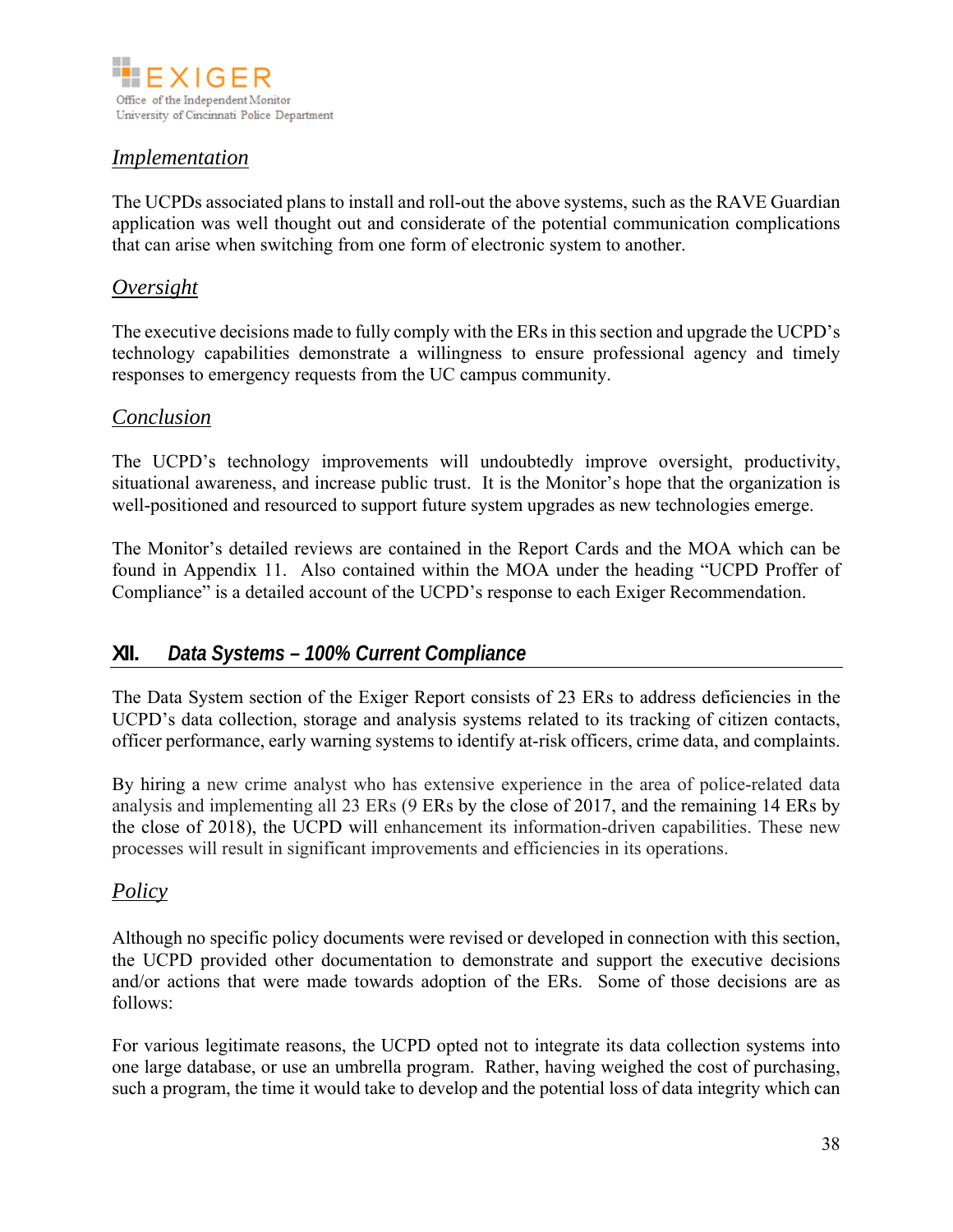

occur when merging several freestanding databases, the UCPD decided to create an analyst position to perform that work manually. With the development of the Automated Crime Analysis  $(ACA)$  dashboard system<sup>29</sup>, and its response to other ERs related to data collection and analysis, the UCPD will in fact have an integrated system.

The Contact Cards, which are completed by officers each time they detain an individual, were revised to capture data relative to persons the UCPD comes into contact with including, but not limited to, race/ethnicity, gender, and age. The Contact Cards contain other important data such as the reason for the stop, the type and legal basis of any search, the type of force used if applicable, whether tactical or communication skills related to ICAT training were used, UC affiliation and/or veteran status.

## *Training*

 $\overline{a}$ 

There were no specific training requirements in the Data Systems section of Exiger's report. Thus, training is not applicable to this section.

#### *Implementation*

The UCPD currently uses Guardian Tracking System ("GTS") as its Early Warning System to track the use of force, complaints/investigations, attendance issues, and other factors related to officer behavior. Although it functions sufficiently to flag certain issues and behaviors for followup, the GTS is a standalone system that relies on data entry by individuals, including officers, supervisors, and administrators. The early intervention system flags potential issues once the set thresholds are triggered and allows for supervisors to catalog the process they use to address them.

Although implementation could not be tested by the end of the monitorship, the UCPD is in the process of creating a more robust risk management database, which will integrate the Guardian Tracking data along with several other data sources described below. The system will be titled "Automated Crime Analysis" (ACA) and, set up in a dashboard format, it will eventually serve as a management system for accountability and will combine the below data sources to allow for analyses:

- Body-Worn and In-Car Dash Cameras supervisory reviews. These are conducted in a random and on a targeted basis.
- Computer Aided Dispatch data. This is created when a call for service is produced by a dispatcher.
- Automated Report Management System (ARMS). This is the central repository for incident reporting to the UCPD. All crime, incident, and citation reports are entered into the ARMS system.

<sup>&</sup>lt;sup>29</sup> Please refer to the ER 12.11.B MOA located in Appendix 12 for further details related to the ACA.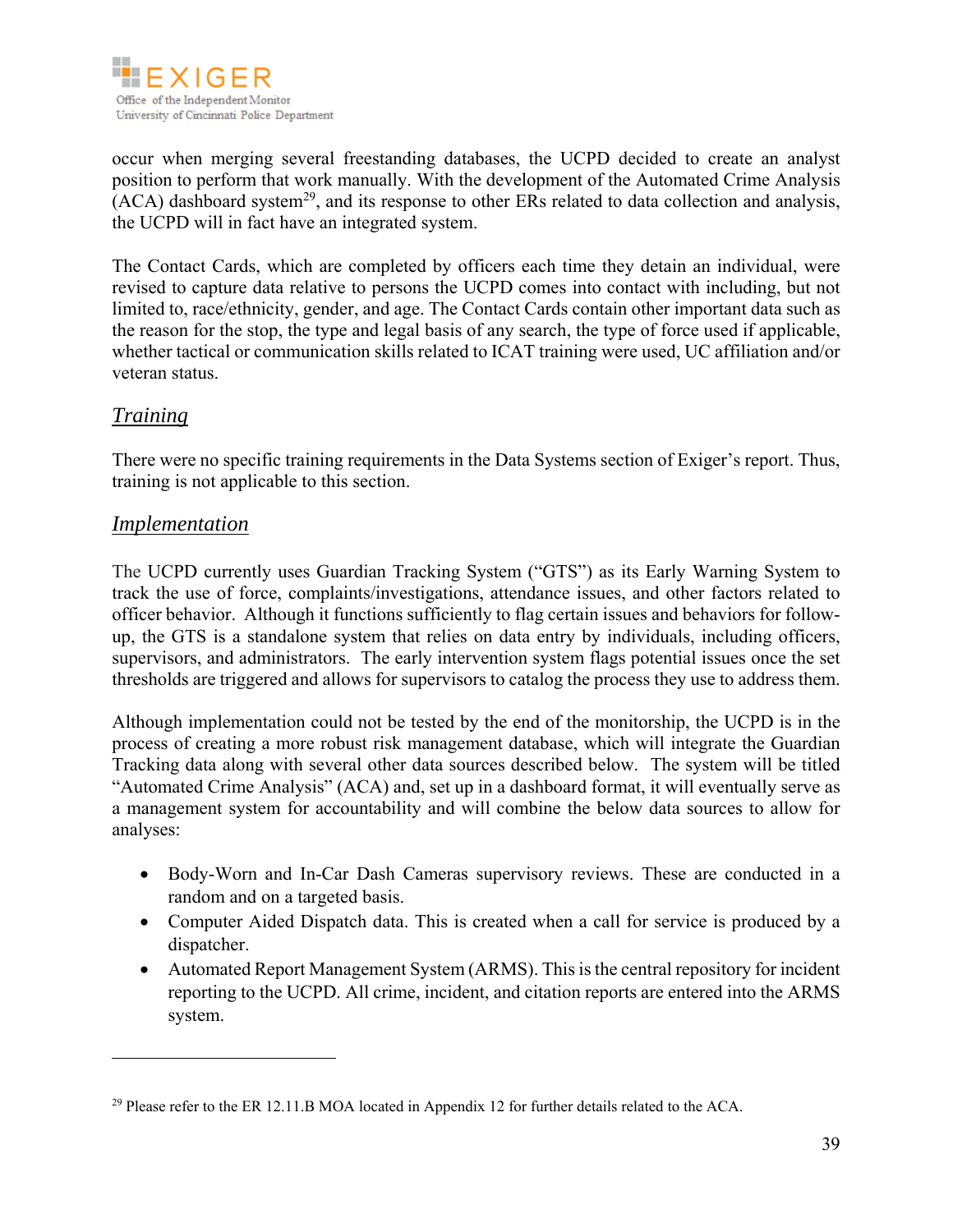

- Contact Cards data. This is currently stored in a Microsoft Access database, maintained by the Clery Compliance Coordinator. The Contact Cards are completed by officers for each nonconsensual stop.
- Shift Logs which contain details on the daily occurrences on campus and currently exist in a series of Microsoft Excel Sheets for each day and shift.

The above data will be searchable and displayed in graphs, maps, and tables to serve as an important risk measurement tool for police managers. The ACA is meant to be a living dashboard system which can be customized moving into the future.

## *Oversight*

The UCPD's oversight in this area is demonstrated in a variety of ways such as first-level review of contact card data, which occurs regularly each month by supervisors. From an executive level, an administrative review and analysis of contact card data is conducted from a division-wide holistic manner on a bi-annual basis.

Crime Reduction Meetings provide an additional measure of oversight and management information. These meetings allow the UCPD to conduct crime data analysis—similar to CompStat (short for Computer Statistics), using various means to display data such as maps and charts, to visualize the relationship between crime incidents, risks, victims, and offenders.

The actions taken to fully comply with the ERs in this section to upgrade its technology capabilities, demonstrates the UCPD's willingness to ensure a professional agency and timely responses to emergency requests from the UC campus community.

### *Conclusion*

The Monitor commends the UCPD for its many accomplishments in this area. With the hiring of a new crime analyst who has a background in analytics and provides needed expertise, the UCPD should realize significant improvements in its data analysis capabilities. It is important to note however, that the bulk of the work was completed at the end of the monitorship and consequently, the Monitor was not able to fully examine the results. Nevertheless, the advances in data systems and analysis capabilities will have a long-lasting positive impact on the UCPD and the community it serves. Such innovative steps will pave the way towards becoming a  $21<sup>st</sup>$  Century policing agency.

The Monitor's detailed reviews are contained in the Report Cards and the MOA which can be found in Appendix 12. Also contained within the MOA under the heading "UCPD Proffer of Compliance" is a detailed account of the UCPD's response to each Exiger Recommendation.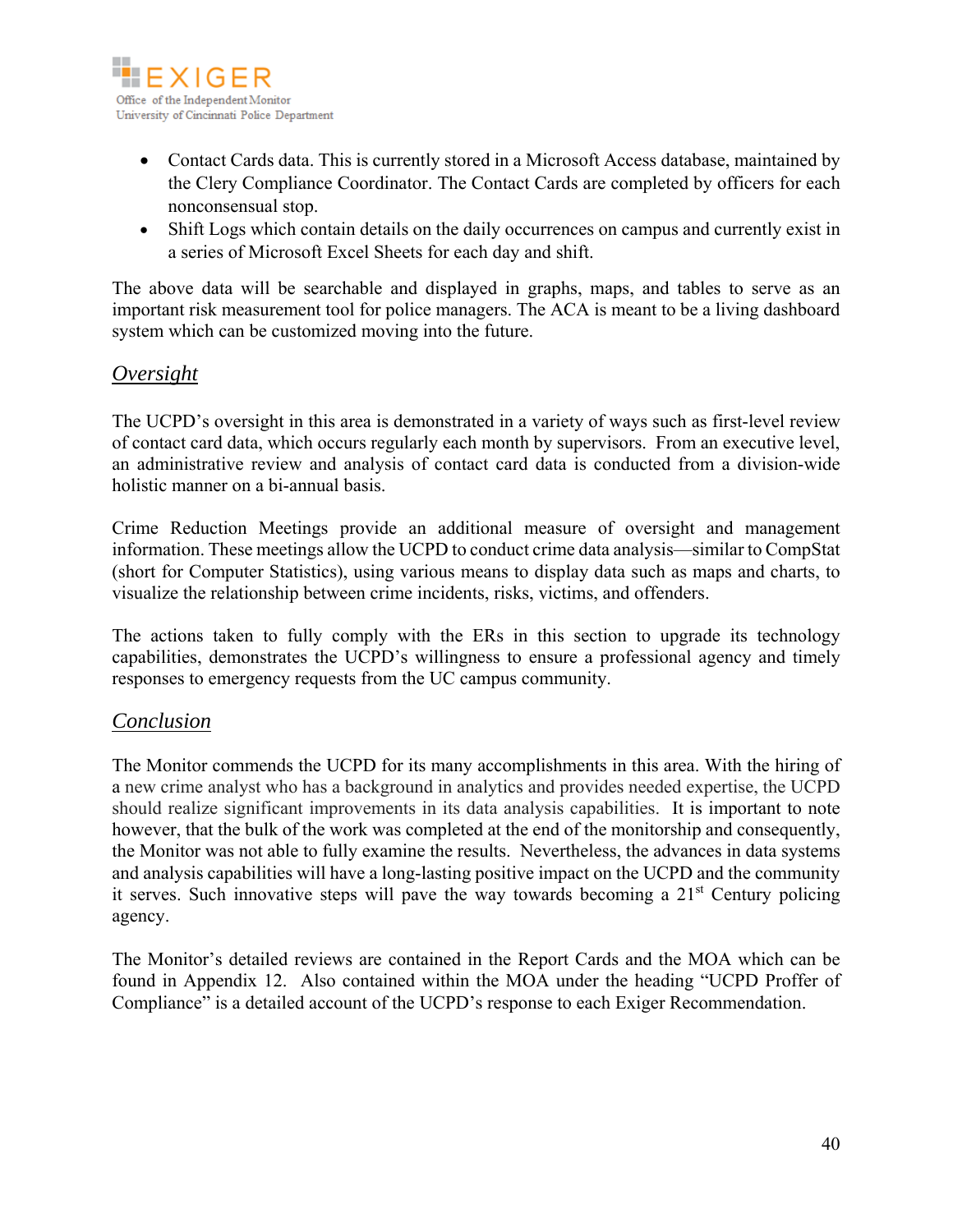

## **CONCLUSION**

At the end of this relatively short two-year monitoring assignment to oversee the UCPD's reform efforts, the Monitor is more than satisfied with the accomplishments thus far. The UCPD leadership, namely the newly appointed Chief of the UCPD, Maris Herold, the Director of Public Safety, James Whalen, and the former Vice President, Office of Safety and Reform Dr. Robin Engel, have all been exceptionally responsive and have shown fierce tenacity in their quest to improve the UCPD and their dedication to the service of the community. The Monitor is impressed by all of the men and women of the Division, their commitment to the reform process, and their desire to serve the community in the best manner possible. It is the Monitor's sincere belief that other jurisdictions will look to the UCPD and its experience under this monitorship as a best-case example of how to smoothly transition a policy agency from a place of needed change to a more professional and efficient organization, by effectively implementing necessary reforms in today's challenging policing environment.

This is, of course, not the end of the story, but the beginning. The program must be sufficiently maintained in order to be successful and effective. The Monitor notes that while significant progress has been made, long-term implementation of the reform efforts were not fully or completely tested during the relatively short two-year time period of this monitorship. With so many new policies, new equipment, new systems, and the abundance of new training techniques, the UCPD's future sustained compliance with the ER's and best practices could be at risk if the UC does not continue to work on this or does not maintain their focus.

The Monitor commends the University, the VP OSR, and the entire UCPD for its willingness to overhaul and reform its police division from top to bottom and encourages them to stay the course and thus minimize the possibility of losing this precious forward momentum.

> Roberto Villaseñor Independent Monitor

Principal Contributor Denise Lewis Deputy Monitor and Principal Auditor